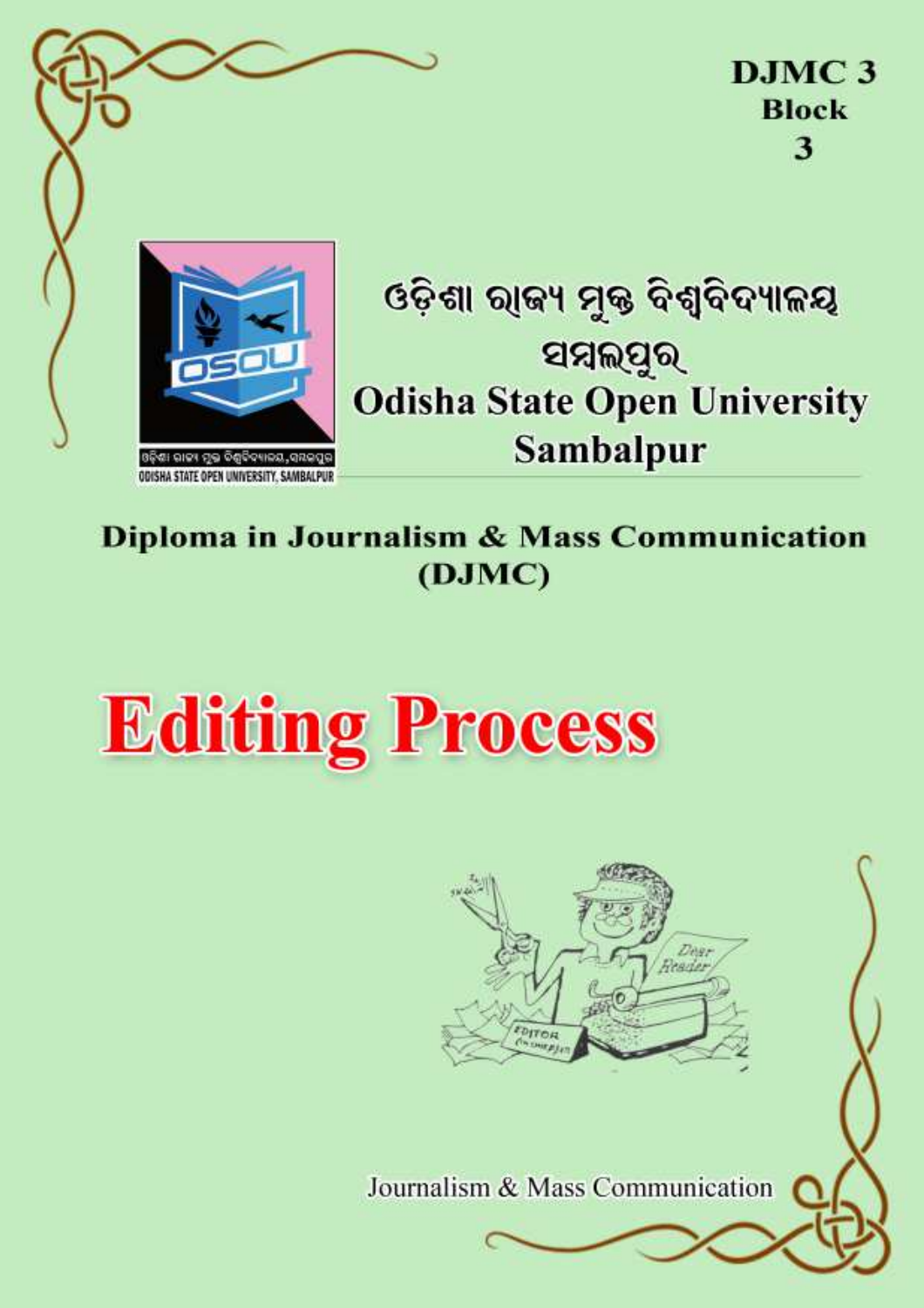<u> 1989 - Johann Harry Harry Harry Harry Harry Harry Harry Harry Harry Harry Harry Harry Harry Harry Harry Harry</u>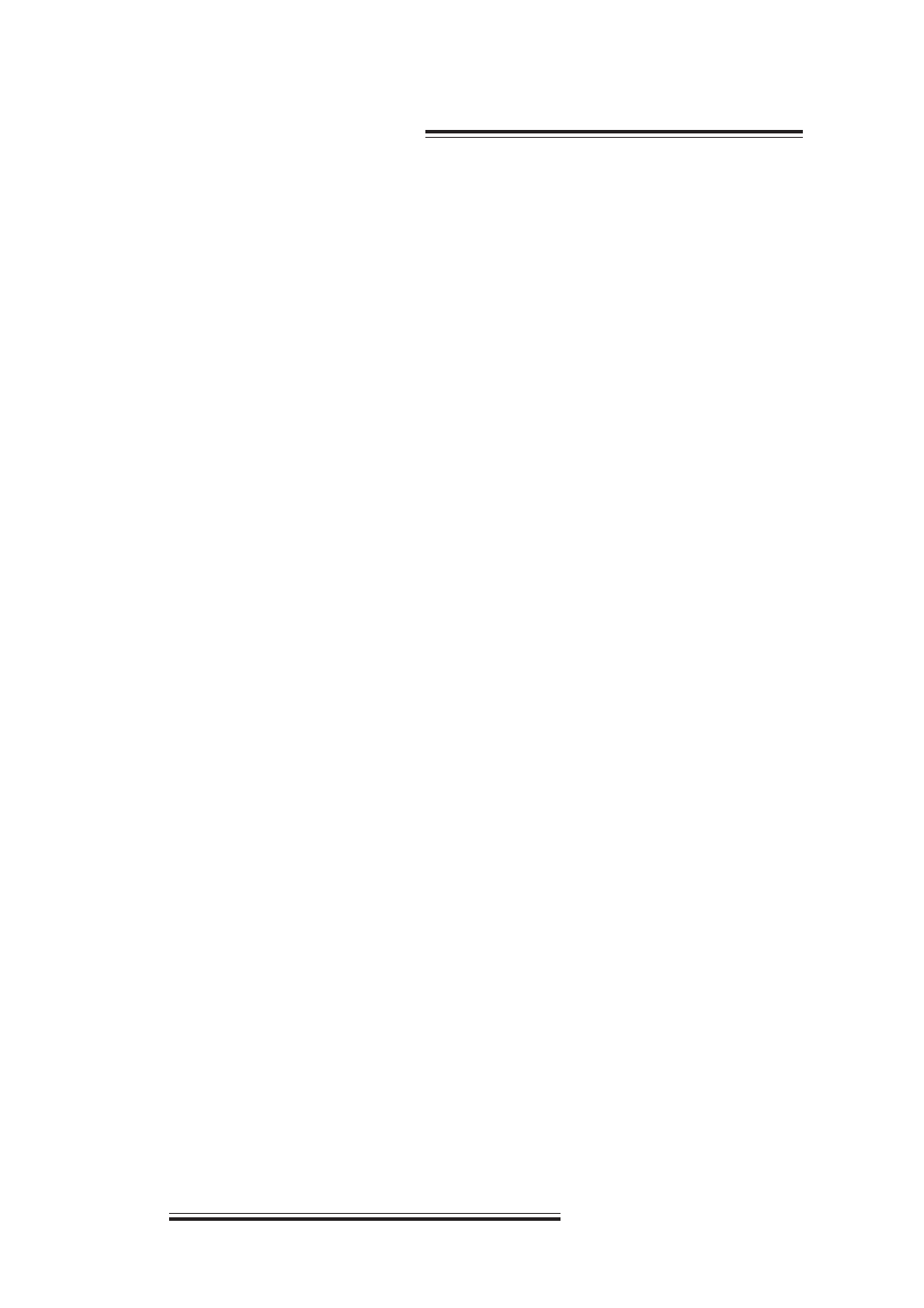

ଓଡ଼ିଶା ରାଜ୍ୟ ମୁକ୍ତ ବିଶ୍ୱବିଦ୍ୟାଳୟ, ସମ୍ବଲପୁର, ଓଡ଼ିଶା Odisha State Open University, Sambalpur, Odisha Established by an Act of Government of Odisha.

#### **DIPLOMA IN JOURNALISM & MASS COMMUNICATION**

#### **DJMC-3**

### **EDITING PROCESS**

**Block**



### **Editing Process**

**Unit-1**

**News Selection: News Value and Other Parameters**

**Unit-2**

**Handling a News Copy, Planning and Visualizing of News, Rewriting News Stories**

**Unit-3**

**Headlines and Intro**

**Unit-4**

**Style Book, Style Sheet**

**Unit-5**

**Translation and Trans creation**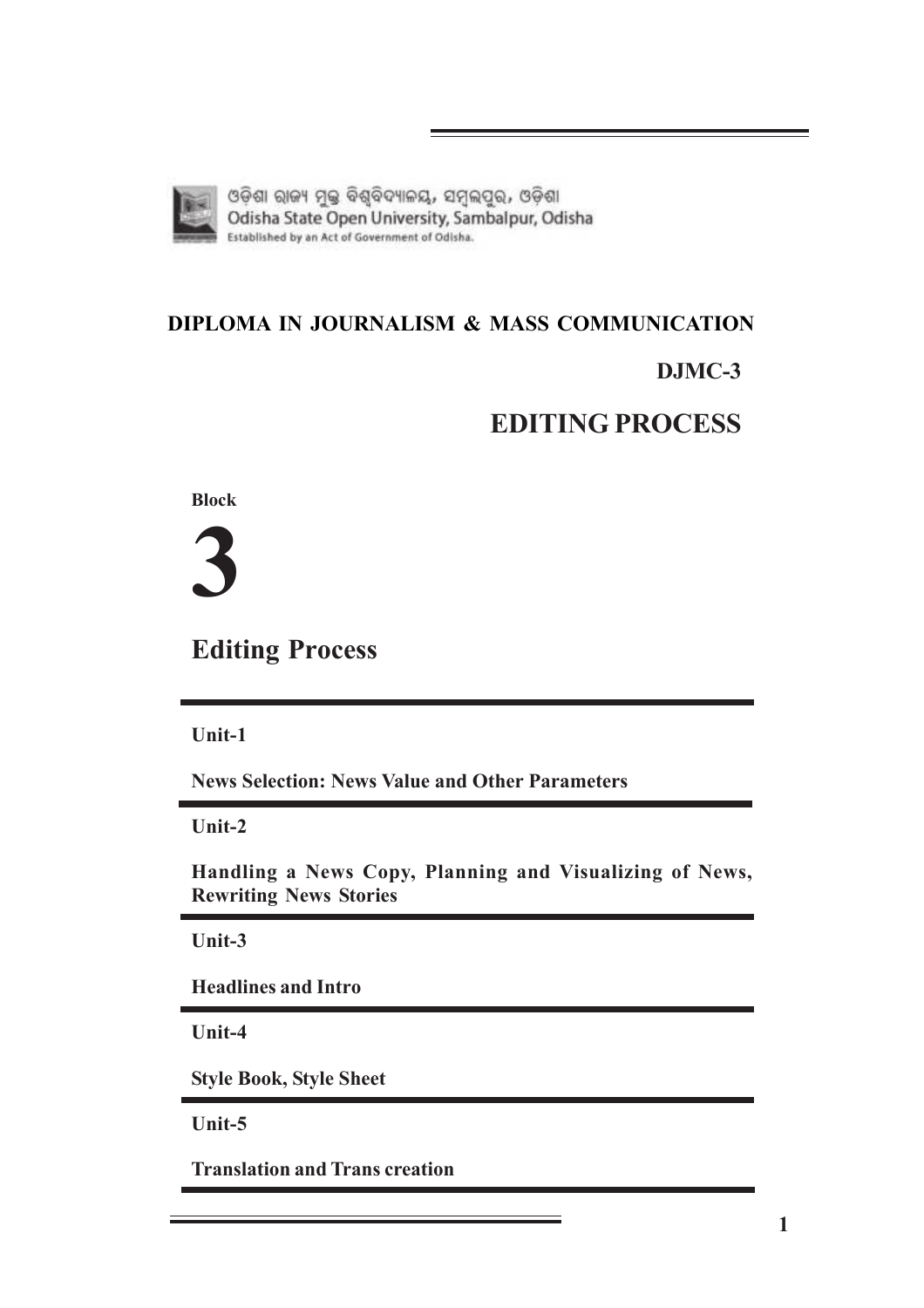### **Expert Committee**

Dr. Abhaya Padhi Sujit Kumar Mohanty Former, ADG, Prasar Bharati–**Member Asst. Professor, JMC, Central** 

Dr. Pradeep Mohapatra Ardhendu Das Former HOD, JMC, Berhampur, Editor, News 7–**Member** University–**Member**

Sushant Kumar Mohanty Patanjali Kar Sharma Editor, The Samaja-Special Invitee State Correspondent,

Dr. Dipak Samantarai Jyoti Prakash Mohapatra Director, NABM, BBSR-Member<br>
Academic Consultant,

Dr. Mrinal ChatterjeeDr. Asish Kumar Dwivedy Professor & Head, IIMC, **Asst. Professor, Humanities and** Dhenkanal–**Chairman** Social Science-(**Communication Studies**), SoA University, BBSR–**Member**

> University of Orissa, Koraput –**Member**

News 24X7–**Member**

 Odisha State Open University–**Convener** 

### **Course Writer Course Editor**

Media Academician **Media Academician** Media Academician

Sreesthi Mishra Sanjay Kumar Sahoo

### **Material Production**

**Dr. Jayanta Kar Sharma** 

Registrar Odisha State Open University, Sambalpur



© OSOU, 2017. *Promoting Use and Contribution of Open Education Resources* is made available under a Creative Commons Attribution-ShareAlike 4.0 sa http://creativecommons.org/licences/by-sa/4.0

Printers by : Sri Mandir Publication, Sahid Nagar, Bhubaneswar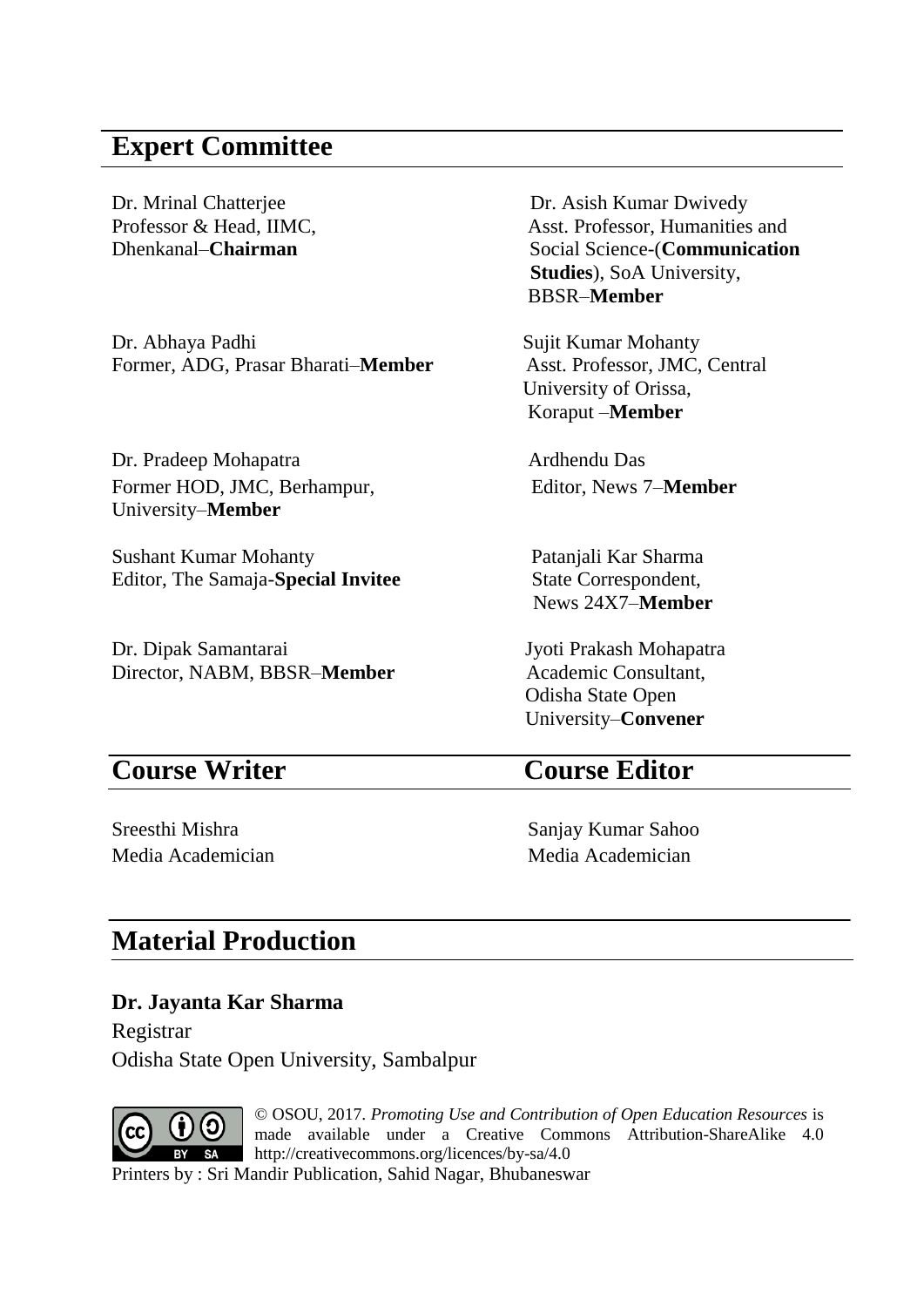### **DJMC-3**

**Block**

# **3 Content**

| <b>UNIT1</b>                                | NEWS SELECTION: NEWS VALUE & OTHER PARAMETERS         |    |  |  |
|---------------------------------------------|-------------------------------------------------------|----|--|--|
| 1.0                                         | <b>Unit Structure</b>                                 | 05 |  |  |
| 1.1                                         | Learning Objectives                                   | 05 |  |  |
| 1.2                                         | Introduction                                          | 05 |  |  |
| 1.3                                         | Assignment desk                                       | 06 |  |  |
| 1.4                                         | Adversities while selecting a news item               | 06 |  |  |
| 1.5                                         | News Value and Newsworthiness                         | 07 |  |  |
| 1.6                                         | Other parameters in selection of news                 | 08 |  |  |
| 1.7                                         | Check your progress                                   | 10 |  |  |
| <b>UNIT2</b>                                | HANDLING A NEWS COPY, PLANNING AND VISUALIZING        |    |  |  |
|                                             | OF NEWS, REWRITING NEWS STORIES                       |    |  |  |
| 2.0                                         | <b>Unit Structure</b>                                 | 11 |  |  |
| 2.1                                         | Learning Objectives                                   | 11 |  |  |
| 2.2                                         | Introduction                                          | 11 |  |  |
| 2.3                                         | Helping reporters write their stories                 | 12 |  |  |
| 2.4                                         | Basics to keep in mind to ensure an error free copy   | 13 |  |  |
| 2.5                                         | Planning and visualising a story                      | 14 |  |  |
| 2.6                                         | Revise and rewriting at the editorial desk            | 14 |  |  |
| 2.7                                         | Handy tools for the desk                              | 16 |  |  |
| 2.8                                         | <b>Check your Progress</b>                            | 18 |  |  |
| <b>HEADLINES AND INTRO</b><br><b>UNIT 3</b> |                                                       |    |  |  |
| 3.0                                         | <b>Unit Structure</b>                                 | 19 |  |  |
| 3.1                                         | Learning Objectives                                   | 19 |  |  |
| 3.2                                         | Introduction                                          | 19 |  |  |
| 3.3                                         | Writing Headlines                                     | 20 |  |  |
| 3.4                                         | <b>Traditional Rules in Writing Headlines</b>         | 21 |  |  |
| 3.5                                         | Fine points of Headline writing                       | 25 |  |  |
| 3.6                                         | How to Write a News Article: The Intro or Lede        | 27 |  |  |
| 3.7                                         | Why write Good Story Leads and various types of leads | 29 |  |  |
| 3.8                                         | <b>Check your Progress</b>                            | 33 |  |  |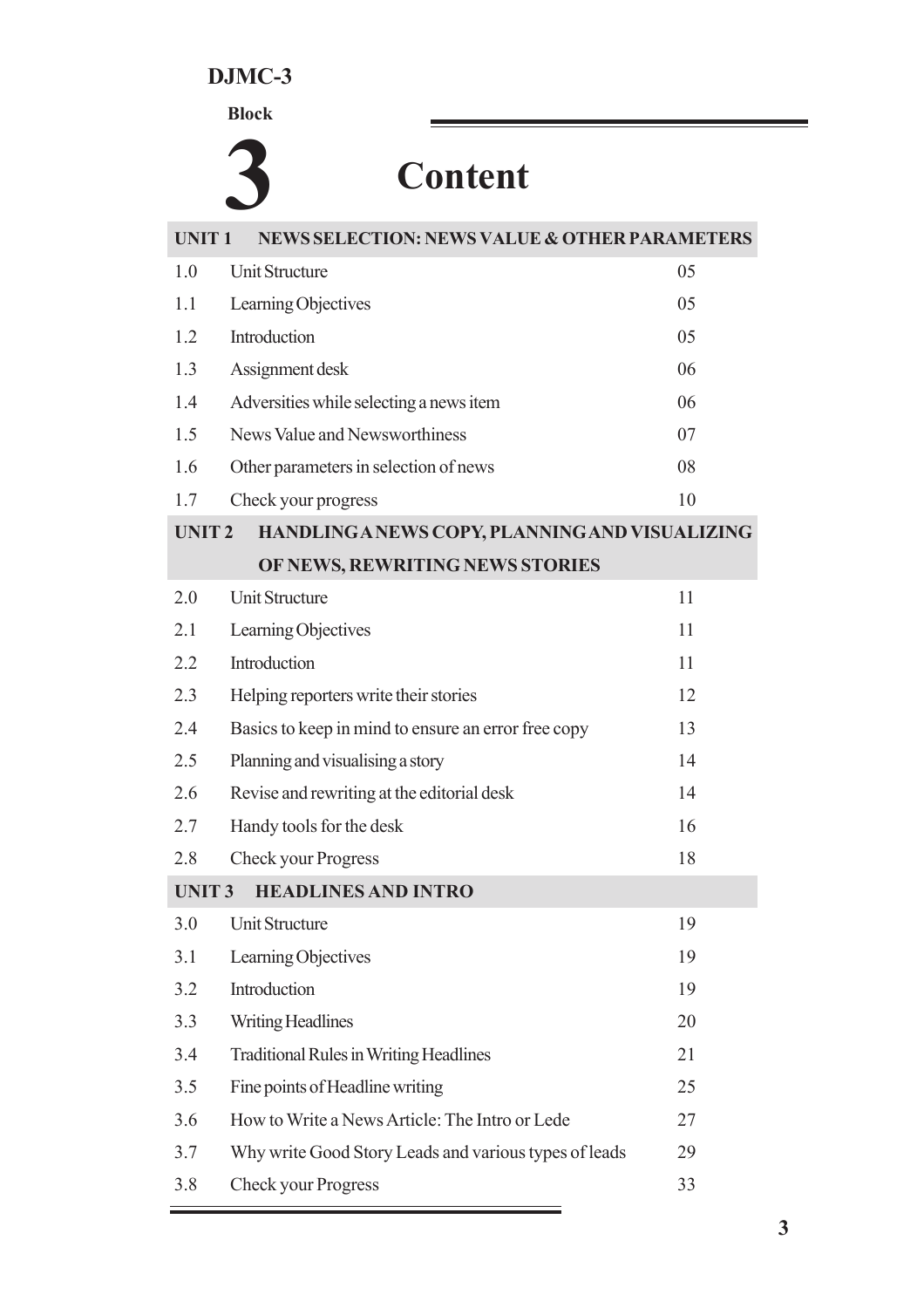| <b>UNIT4</b>                         | <b>STYLE BOOK, STYLE SHEET</b>                                |    |
|--------------------------------------|---------------------------------------------------------------|----|
| 4.0                                  | <b>Unit Structure</b>                                         | 35 |
| 4.1                                  | Learning Objectives                                           | 35 |
| 4.2                                  | How does a stylebook help in good copy editing                | 35 |
| 4.3                                  | Introduction                                                  | 36 |
| 4.4                                  | <b>Style Book</b>                                             | 36 |
| 4.5                                  | How to set up a style sheet                                   | 37 |
| 4.6                                  | Activity                                                      | 37 |
| 4.7                                  | What to include in a style sheet                              | 38 |
| 4.8                                  | The Importance of Style Sheets                                | 38 |
| 4.9                                  | Other factors to consider from a style book                   | 43 |
| 4.10                                 | <b>Check your Progress</b>                                    | 46 |
| <b>UNIT5</b>                         | <b>TRANSLATION AND TRANS-CREATION</b>                         |    |
| 5.0                                  | Unit Structure                                                | 48 |
| 5.1                                  | Learning Objectives                                           | 48 |
| 5.2                                  | Introduction                                                  | 49 |
| 5.3                                  | Translation                                                   | 49 |
| 5.4                                  | Loanwords and their Origin                                    | 49 |
| 5.5                                  | Difficulties in translation of newspaper articles             | 51 |
| 5.6                                  | Peculiarities of Headlines and ways of their Translation      | 52 |
| 5.7                                  | Trans-creation                                                | 53 |
| 5.8                                  | Trans-creating in Copy-editing                                | 54 |
| 5.9                                  | Difference between Translation, Localisation & Trans-creation | 55 |
| 5.10                                 | <b>Check your Progress</b>                                    | 56 |
| <b>FURTHER READINGS</b>              | 58                                                            |    |
| <b>ANSWER TO CHECK YOUR PROGRESS</b> |                                                               | 58 |
| <b>MODEL QUESTIONS</b>               |                                                               | 61 |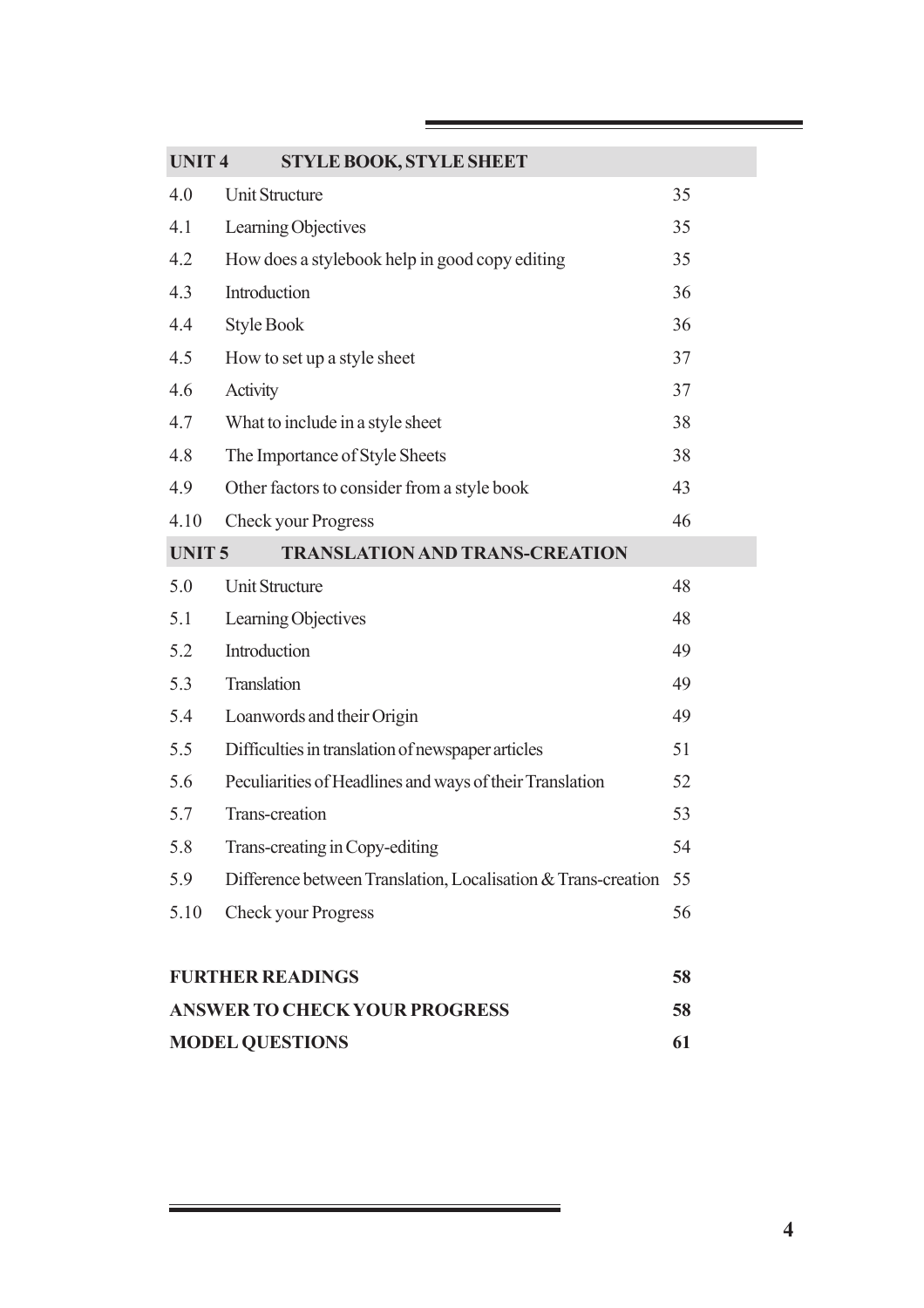# **UNIT – I: NEWS SELECTION: NEWS VALUE AND OTHER PARAMETERS**

### **1.0 UNIT STRUCTURE**

- 1.1 Learning Objectives
- 1.2 Introduction
- 1.3 Assignment desk
- 1.4 Adversities while selecting a news item
- 1.5 News Value and Newsworthiness
- 1.6 Other parameters in selection of news
- 1.7 Check your progress

### **1.1 LEARNING OBJECTIVES**

In this unit, we will learn about the newsworthiness of information, the informal ways in which journalists, reporters, writers and editors sub-consciously select a copy and make it news. By the end of this chapter you would have learned about various factors that affect the selection criteria of a copy.

# **1.2 INTRODUCTION**

Before we learn how a copy is selected to become a news item, we need to understand the working of an assignment desk from where news assigning takes place. Assignment desks are not just notorious for assigning story ideas and beats to reporters; they might intervene when a sports copy will no more be a first lead story on the sports page, but the story will make it to the lead of the front page of the newspaper.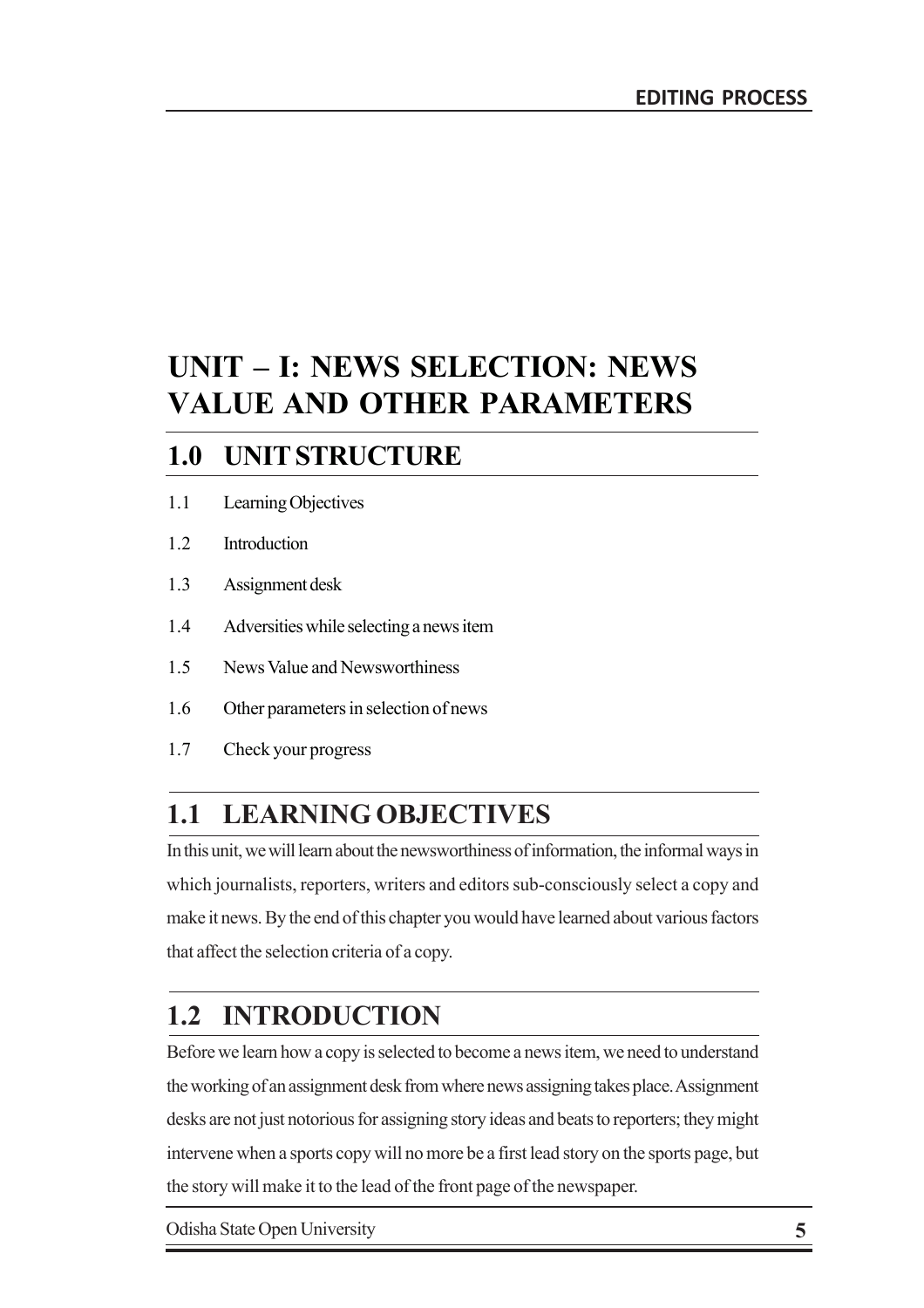# **1.3 ASSIGNMENT DESK**

The assignment desk is busy allotting tasks in a newsroom. This desk directs the newsroom and often takes rapid decisions on ground leads. It also decides on the deadline of a story. Keeping track of the beat reporters and their stories, assigning reporters and other desks, assigning photojournalists, deciding on the importance of a story and its positioning in the final draft, changes in the layout of the newspaper, dropping a story or saving it for another day, managing other subordinate desks and copy editors, and assuring the release of all the pages for publication in due time are some of the critical functions the assignment desk.

In India, the Editor, Deputy Editor or a team of senior editors perform the major duties of the assignment desk.

### **1.4 ADVERSITIES WHILE SELECTING A NEWS ITEM**

The editorial desk is divided into various sub-desks like state desks, international desk, national desk, page-2, page-3, centre-spread or editorial desk, Front page, sports desk, feature desk etc. When a reporter covering crime beat or political beat brings a ground breaking piece of information, it can be assigned to the front-page desk rather the regular pages it is usually carried on. The news items of a day are distributed among the pages and desks.

The problem of selecting a piece for any page arises when there are contending news items within a category. Those that suit the best to the agendas of the editorial desk or the one that suits the readers are given preference over the other. Professional ideologies of what constitutes 'good news'— the newsman's sense of news values – begin to cloud the process. Generally, orientation comes towards a news item which 'standsout' of the ordinary or has more impact value. This phenomenon is called the primary or cardinal news value. All categories of news item find their way in the page according to their suitability. As a result, journalists pace up to find a suitable and better placement of their stories in the paper and tend to bring in elements like drama, shock, humour, sadness or sentimentality in a copy in order to enhance its newsworthiness. Events which score higher than the other stories on this supposed cardinal news-value indicator have more chances to make it to the page.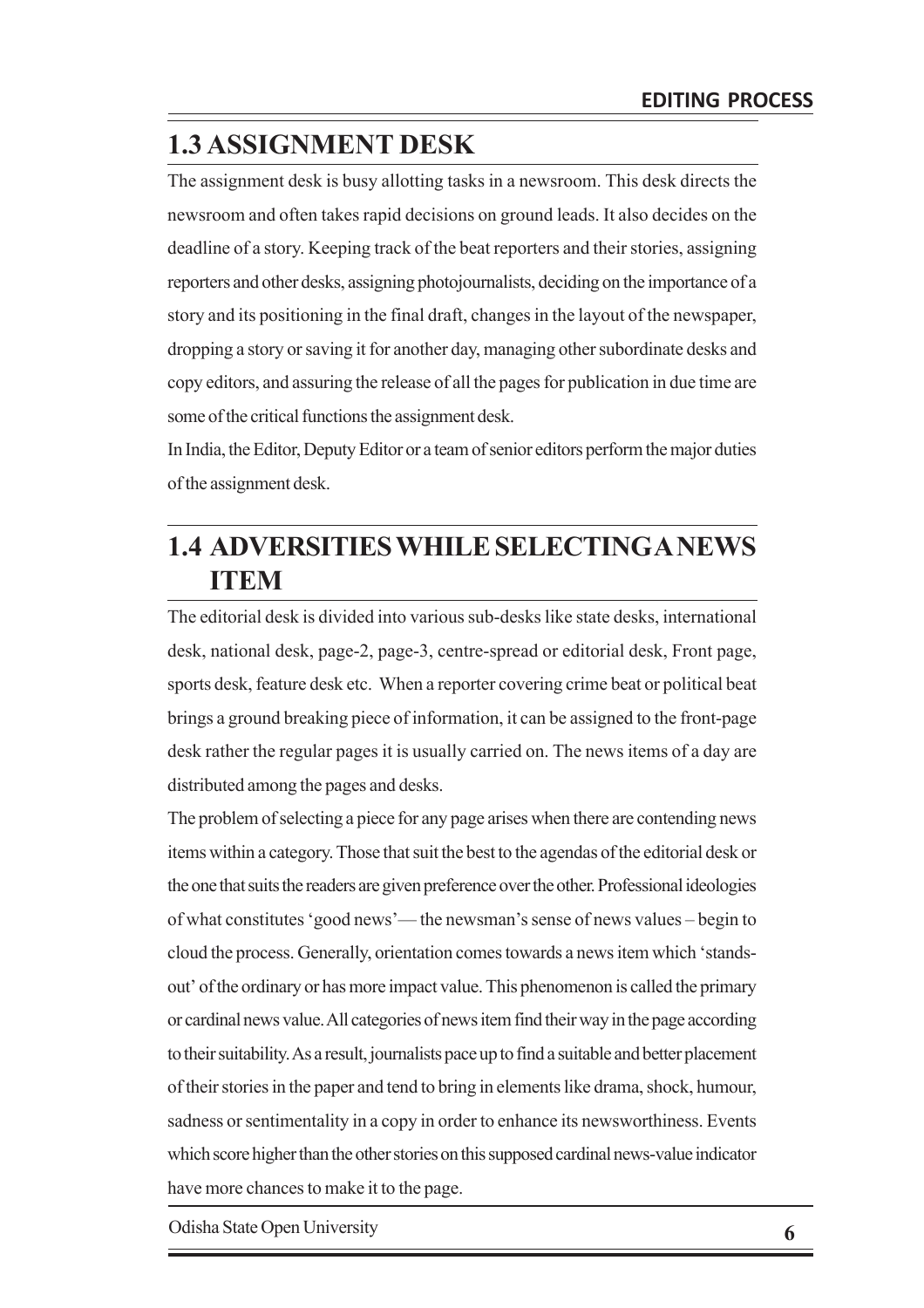You must have noticed that events or issues like a catastrophic natural tragedy or assassination of a world leader or dignitary, a terrorist strike or break of a war between nations, gets sudden preference over any running news (routine) on a radio channel or TV news channel. It becomes a news flash or breaking news so that these can be conveyed immediately.

# **1.5 NEWS VALUE AND NEWSWORTHINESS**

News value, help journalists, editors, newsmen to be systematic in making routine and regular decisions of categorising a copy. Stories which are more newsworthy than the other, major 'lead' stories, anchor story, blurbs and snippets, which stories to run and which one to drop are decisions that the

*A news sense is really a sense of what is important, what is vital, what has colour and life - what people are interested in. That's journalism. - Burton Rascoe, New York Herald Tribune*

editorial desk has to take on a regular basis. Although there is no 'rule-book' formally simplified for this purpose, it works like a mutual understanding according to the political stand or ideologies or preferences of the paper and daily agenda-setting of the desk.

The basic aspects in News-making:-

- The bureaucratic order of the departments and desks which categorises news, and
- l A set of news-value that filters important news from relatively insignificant pieces.
- $\bullet$  Identification and contextualisation categorising news according to the reader's familiarity with the news' social context (i.e. the bracket of meanings familiar to the audience)
- l A piece of news has to be located in the range of social and cultural identification. This helps newsmakers to map and make sense of a piece of information.
- l Meaningful news making sense and bringing events defined in the framework of reporter's vocabulary.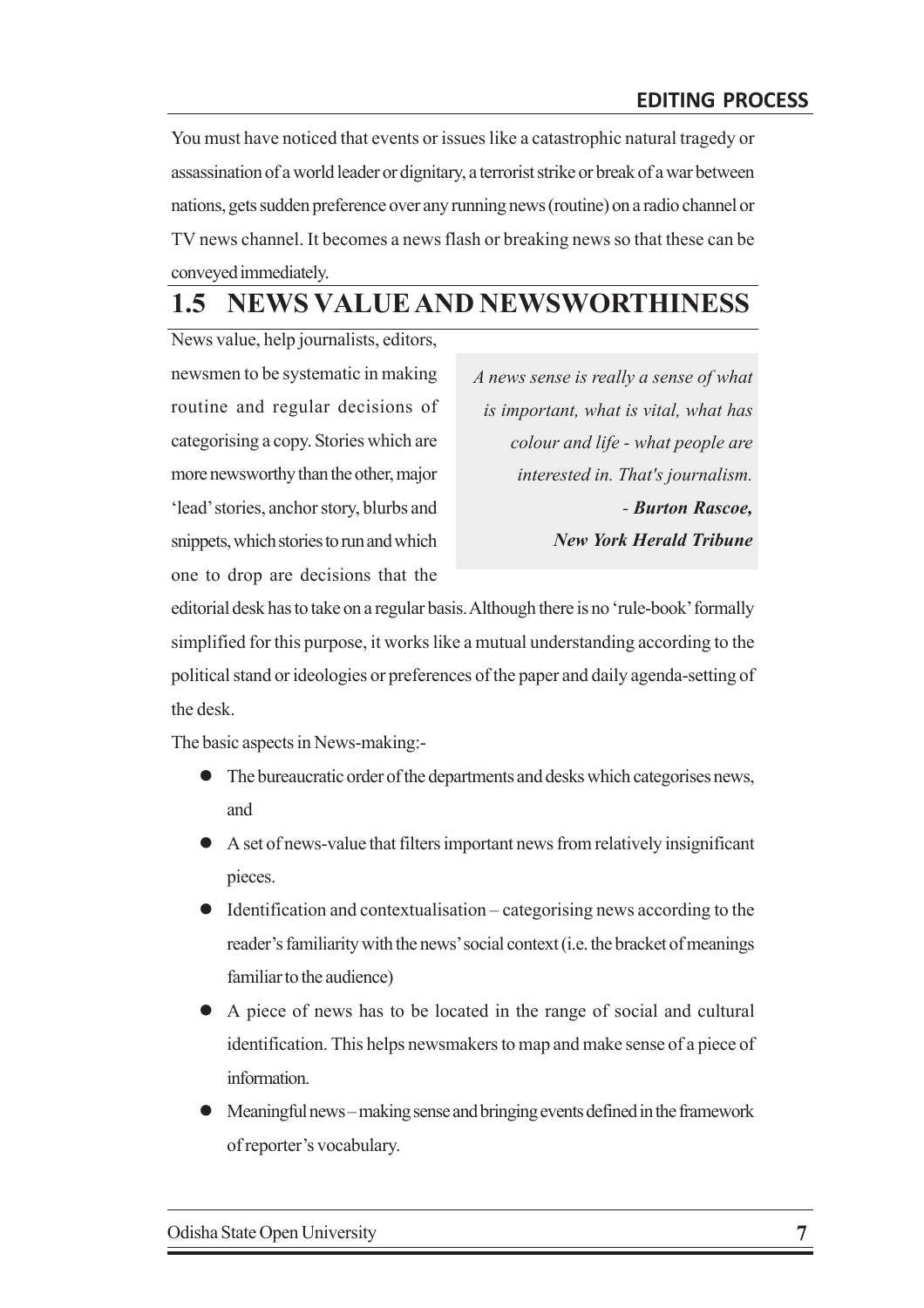# **1.6 OTHER PARAMETERS IN SELECTION OF NEWS:**

#### **1. NEWS AS A FORM OF KNOWLEDGE**

News is an organised effort. Newspaper office is like a network of communication channels, and news has been explained by concepts which loosely revolve around the cybernetic properties of such channels. This mode of analysis neglects the distinctive nature of news. The desk's knowledge of particular events in the world is condensed as news. These events have some extra-ordinary quality that makes them worthy of being reported to a large audience. Whatever they may be, their reporting signifies that they have been identified for the audience.

#### **2. COMPLICATIONS WHILE IDENTIFYING**

The identification process is quite complex. Journalists and sociologists feel that the world does not appear as a structured entity to reporters. A few happenings have become remarkable by convention. Aircraft crash and elections are routinely reported. Other happenings are so engineered that they become eminently reportable. Some news items are ambiguous and rest are pulled out of ordinary and extraordinary occurrences.

Mostly this identification of news worthy items is based on readers' choice. And the readers' interest grows and wanes out naturally. 'Newsworthiness' is still regarded as an independent quality of autonomous events.

The world does not to be simply arranged for reporting purposes, when a reporter struggles to bring information to the desk; they sometimes are unable to explain how they impose the order of flux. There are no formal rules laid down to identify and record news. They are instead governed by an interpretative faculty called 'news sense' which cannot be communicated or taught. The bureaucratic set up of the desk further makes it difficult. The critical task of capturing news is entrusted to an indescribable skill sets which are undefined and uncertain.

#### **3. INSTITUTIONAL IMPERATIVES**

The organisational setup or bureaucratic nature has lent a bad shape to journalism. A definite set of rules fail to emerge because of institutional imperatives. Imperatives like timetable and routine of work hours.

Layout policies: Policies affecting the layout of a newspaper predetermine what should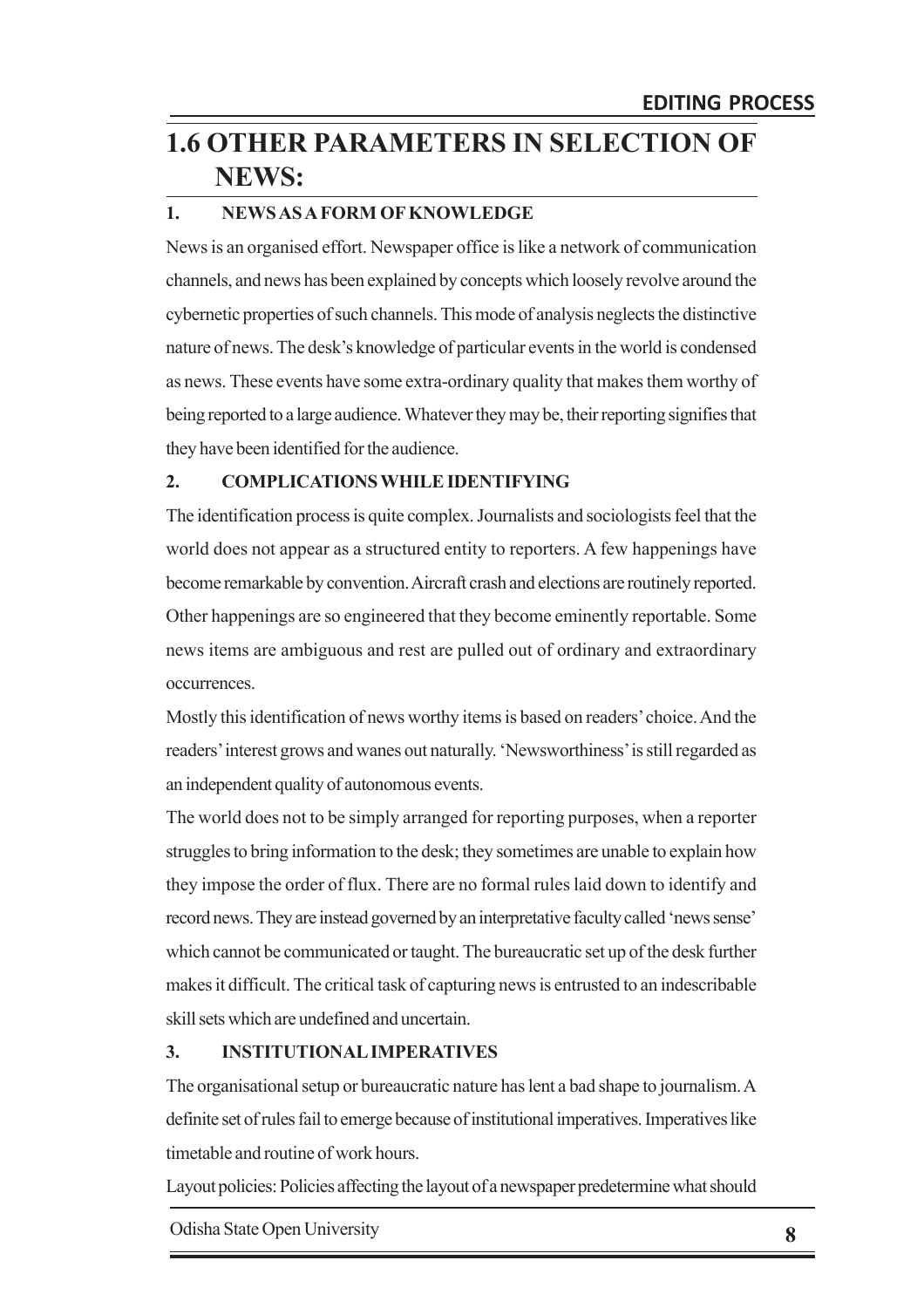be reported. Some pages demand regular generation of news from their beats.

#### **4. RELATIVE IMPORTANCE**

 Much of the layout policies i.e. space allocation to a news item in the paper is decided according to absolute and relative importance. This too is a matter of convenience, as what suits the best. Even popular morality and culture dominates the selection process of a news item.

#### **5. TIME SEQUENCE**

Events are expected to occur in relatively stable proportions, they are also expected to occur in definite sequences. Newspapers are published in editions which follow on another in definite time interval. So when a certain piece is selected for first edition, the second edition expects to carry relatively more information on the same copy. Routine for of news gathering – Thus, in the place of random search, newsgathering take routine forms. Journalists tune themselves with sources which generate a useful volume of reportable activity at regular intervals.

#### **6. THE STORY LINE**

Walter Lipmann suggested that news is large part of filling out an established 'repertory of stereotypes' with current news. In a similar manner, network news has a limited repertory of story lines with appropriate pictures. In simple words, news development or a new piece of information is tried to be fit into development moulds or moulds shaped by the current readership trends. Whatever is selling, the desk is supposed to maintain the flow, following typical formulas, and to order stories along pre-determined **lines** 

#### **7. NEWS PATTERNS**

News media often tries to give public the news it wants to have. Most mediums follow a pre-set formula. Sometimes important copies get looked over before popular copies. A story is expected to have a larger word-count than the information it runs. Sometimes the word counts are dramatically increased to fit the space allotted in the layout of the page.

#### **8. READERSHIP SURVEYS**

Readership survey was brought up by George H. Gallup. It involves interviews with a sample of the public, that is a typical cross-section of those who read the printed news medium. Factors that are considered in making the cross-section may include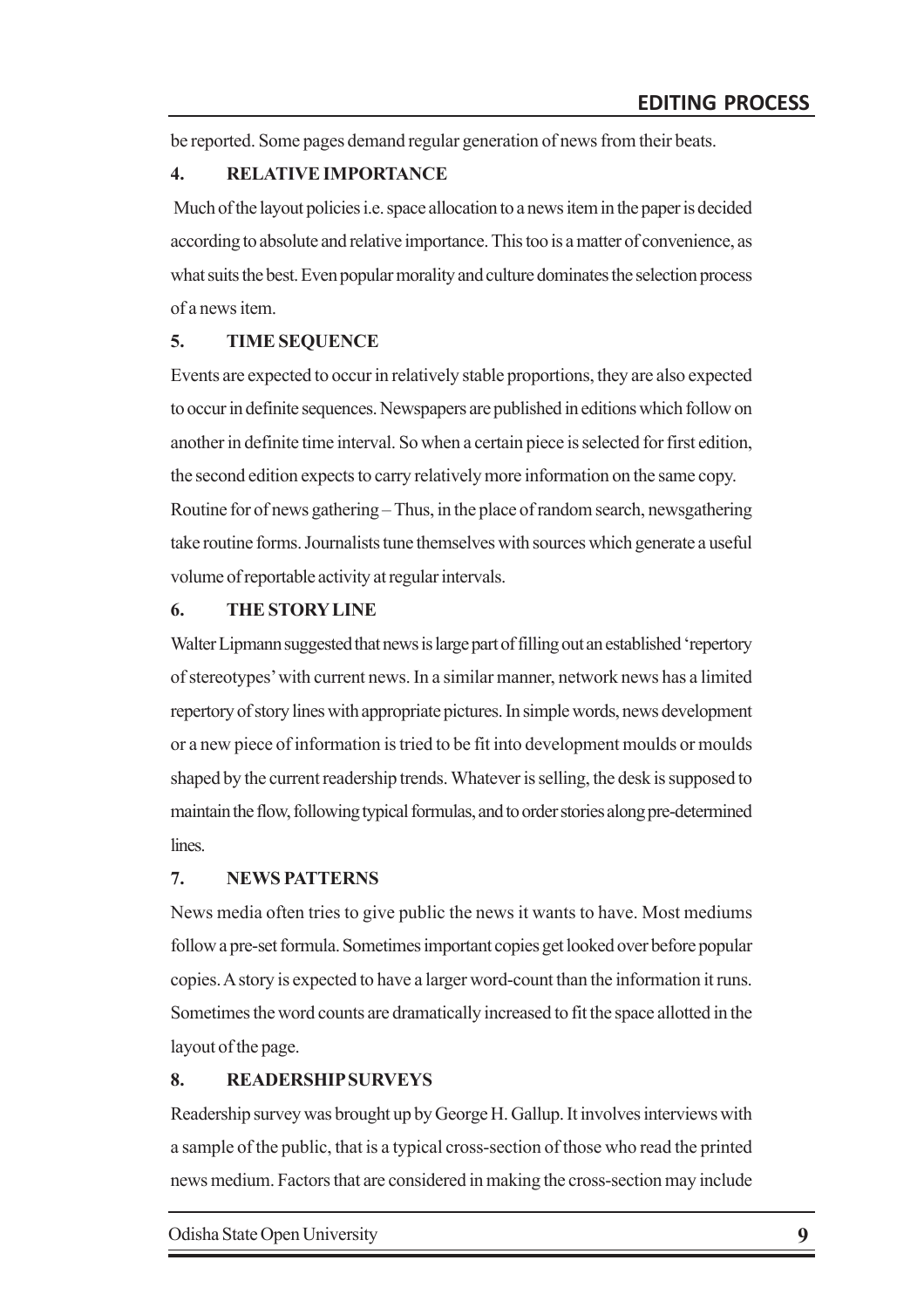income and occupation, sex and race, politics and religion, education and war service. If the data gathered in such surveys is tabulated and interpreted carefully it becomes useful for both editorial and marketing team of the print. But then, this too has its limitations as propaganda may lurk in the newsroom in disguise of news.

#### **9. THE PHENOMENON OF LIBEL**

Co.

Defamation in the press and radio is libel. The person defamed may sue the paper. The editorial desk has to protect the paper from carrying any potential defamatory content.

### **Check Your Progress:**

\_\_\_\_\_\_\_\_\_\_\_\_\_\_\_\_\_\_\_\_\_\_\_\_\_\_\_\_\_\_\_\_\_\_\_\_\_\_\_\_\_\_\_\_\_\_\_\_\_\_\_\_\_\_\_\_\_\_\_\_\_\_\_\_\_\_\_\_\_\_\_\_\_\_\_\_\_\_\_\_\_\_\_\_\_\_\_\_\_\_\_\_

\_\_\_\_\_\_\_\_\_\_\_\_\_\_\_\_\_\_\_\_\_\_\_\_\_\_\_\_\_\_\_\_\_\_\_\_\_\_\_\_\_\_\_\_\_\_\_\_\_\_\_\_\_\_\_\_\_\_\_\_\_\_\_\_\_\_\_\_\_\_\_\_\_\_\_\_\_\_\_\_\_\_\_\_\_\_\_\_\_\_\_\_

\_\_\_\_\_\_\_\_\_\_\_\_\_\_\_\_\_\_\_\_\_\_\_\_\_\_\_\_\_\_\_\_\_\_\_\_\_\_\_\_\_\_\_\_\_\_\_\_\_\_\_\_\_\_\_\_\_\_\_\_\_\_\_\_\_\_\_\_\_\_\_\_\_\_\_\_\_\_\_\_\_\_\_\_\_\_\_\_\_\_\_\_

\_\_\_\_\_\_\_\_\_\_\_\_\_\_\_\_\_\_\_\_\_\_\_\_\_\_\_\_\_\_\_\_\_\_\_\_\_\_\_\_\_\_\_\_\_\_\_\_\_\_\_\_\_\_\_\_\_\_\_\_\_\_\_\_\_\_\_\_\_\_\_\_\_\_\_\_\_\_\_\_\_\_\_\_\_\_\_\_\_\_\_\_

\_\_\_\_\_\_\_\_\_\_\_\_\_\_\_\_\_\_\_\_\_\_\_\_\_\_\_\_\_\_\_\_\_\_\_\_\_\_\_\_\_\_\_\_\_\_\_\_\_\_\_\_\_\_\_\_\_\_\_\_\_\_\_\_\_\_\_\_\_\_\_\_\_\_\_\_\_\_\_\_\_\_\_\_\_\_\_\_\_\_\_\_

\_\_\_\_\_\_\_\_\_\_\_\_\_\_\_\_\_\_\_\_\_\_\_\_\_\_\_\_\_\_\_\_\_\_\_\_\_\_\_\_\_\_\_\_\_\_\_\_\_\_\_\_\_\_\_\_\_\_\_\_\_\_\_\_\_\_\_\_\_\_\_\_\_\_\_\_\_\_\_\_\_\_\_\_\_\_\_\_\_\_\_\_

\_\_\_\_\_\_\_\_\_\_\_\_\_\_\_\_\_\_\_\_\_\_\_\_\_\_\_\_\_\_\_\_\_\_\_\_\_\_\_\_\_\_\_\_\_\_\_\_\_\_\_\_\_\_\_\_\_\_\_\_\_\_\_\_\_\_\_\_\_\_\_\_\_\_\_\_\_\_\_\_\_\_\_\_\_\_\_\_\_\_\_\_

\_\_\_\_\_\_\_\_\_\_\_\_\_\_\_\_\_\_\_\_\_\_\_\_\_\_\_\_\_\_\_\_\_\_\_\_\_\_\_\_\_\_\_\_\_\_\_\_\_\_\_\_\_\_\_\_\_\_\_\_\_\_\_\_\_\_\_\_\_\_\_\_\_\_\_\_\_\_\_\_\_\_\_\_\_\_\_\_\_\_\_\_

\_\_\_\_\_\_\_\_\_\_\_\_\_\_\_\_\_\_\_\_\_\_\_\_\_\_\_\_\_\_\_\_\_\_\_\_\_\_\_\_\_\_\_\_\_\_\_\_\_\_\_\_\_\_\_\_\_\_\_\_\_\_\_\_\_\_\_\_\_\_\_\_\_\_\_\_\_\_\_\_\_\_\_\_\_\_\_\_\_\_\_\_

\_\_\_\_\_\_\_\_\_\_\_\_\_\_\_\_\_\_\_\_\_\_\_\_\_\_\_\_\_\_\_\_\_\_\_\_\_\_\_\_\_\_\_\_\_\_\_\_\_\_\_\_\_\_\_\_\_\_\_\_\_\_\_\_\_\_\_\_\_\_\_\_\_\_\_\_\_\_\_\_\_\_\_\_\_\_\_\_\_\_\_\_

\_\_\_\_\_\_\_\_\_\_\_\_\_\_\_\_\_\_\_\_\_\_\_\_\_\_\_\_\_\_\_\_\_\_\_\_\_\_\_\_\_\_\_\_\_\_\_\_\_\_\_\_\_\_\_\_\_\_\_\_\_\_\_\_\_\_\_\_\_\_\_\_\_\_\_\_\_\_\_\_\_\_\_\_\_\_\_\_\_\_\_\_

\_\_\_\_\_\_\_\_\_\_\_\_\_\_\_\_\_\_\_\_\_\_\_\_\_\_\_\_\_\_\_\_\_\_\_\_\_\_\_\_\_\_\_\_\_\_\_\_\_\_\_\_\_\_\_\_\_\_\_\_\_\_\_\_\_\_\_\_\_\_\_\_\_\_\_\_\_\_\_\_\_\_\_\_\_\_\_\_\_\_\_\_

1.1 What is the major role of assignment desk?

1.2 What are the basic aspects in Newsmaking?

1.3 What is the phenomenon of Libel in News Selection?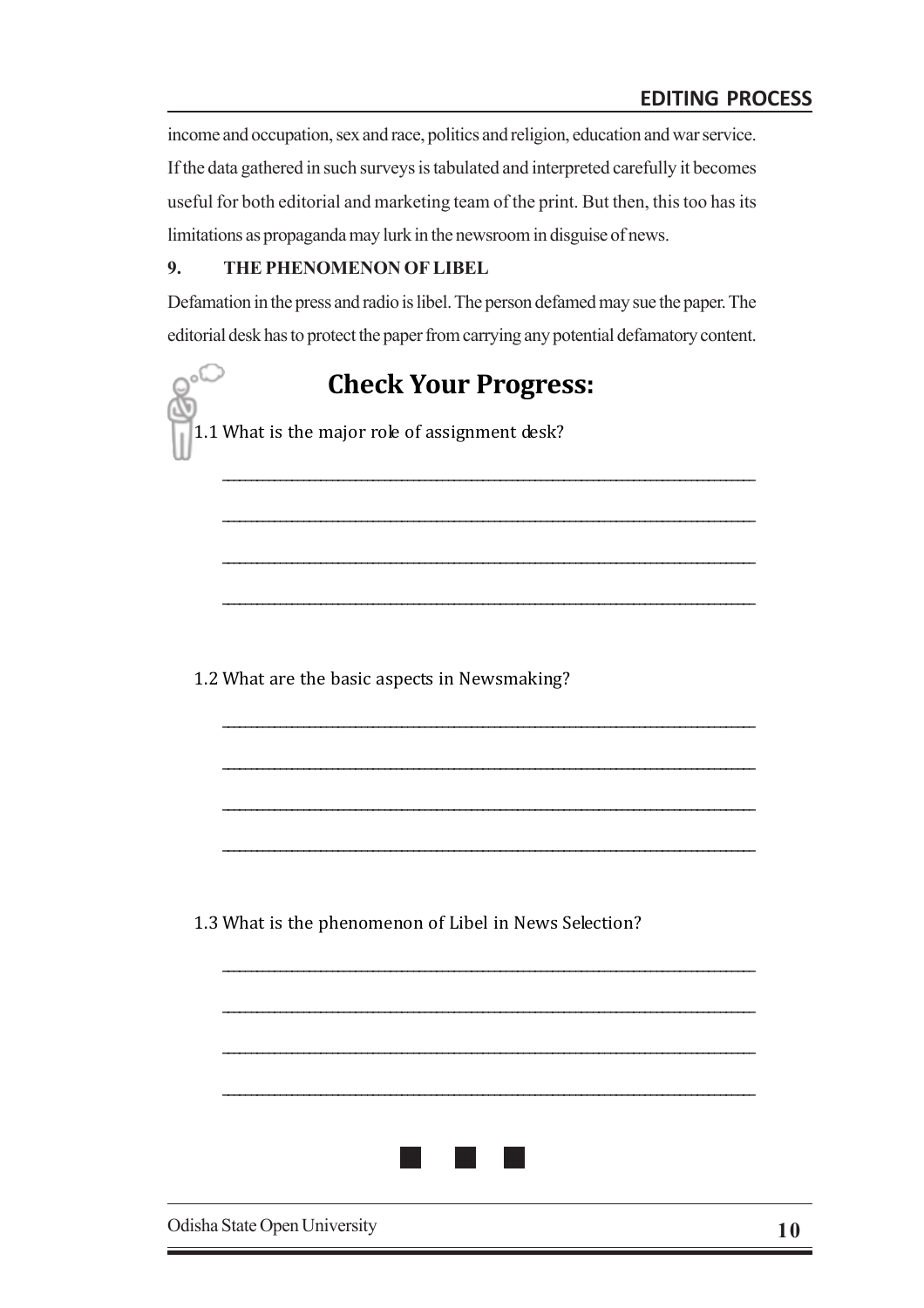# **UNIT – II: HANDLING A NEWS COPY, PLANNINGAND VISUALIZING OF NEWS, REWRITING NEWS STORIES**

### **2.0 UNIT STRUCTURE**

- 2.1 Learning Objectives
- 2.2 Introduction
- 2.3 Helping reporters write their stories
- 2.4 Basics to keep in mind to ensure an error free copy
- 2.5 Planning and visualising a story
- 2.6 Revise and rewriting at the editorial desk
- 2.7 Handy tools for the desk
- 2.8 Check your Progress

### **2.1 LEARNING OBJECTIVE**

In the previous unit we studied the news worthiness; this unit will help us understand how to handle a copy. How reporters and copy-editors are interdependent in producing a quality story. How planning and visualising for a story takes place and how editors revise and rewrite a copy. By the end of this chapter, we will be able to enumerate certain tools that are helpful for the copy-editors and editors in revising and rewriting a story.

### **2.2 INTRODUCTION**

A news copy is handled, nurtured and nourished with the help of editors at the desk. Editors and copy editors of an organisation filter and manage the news copy till the final draft is released for publication. In a nut shell, the news desk is the lab of any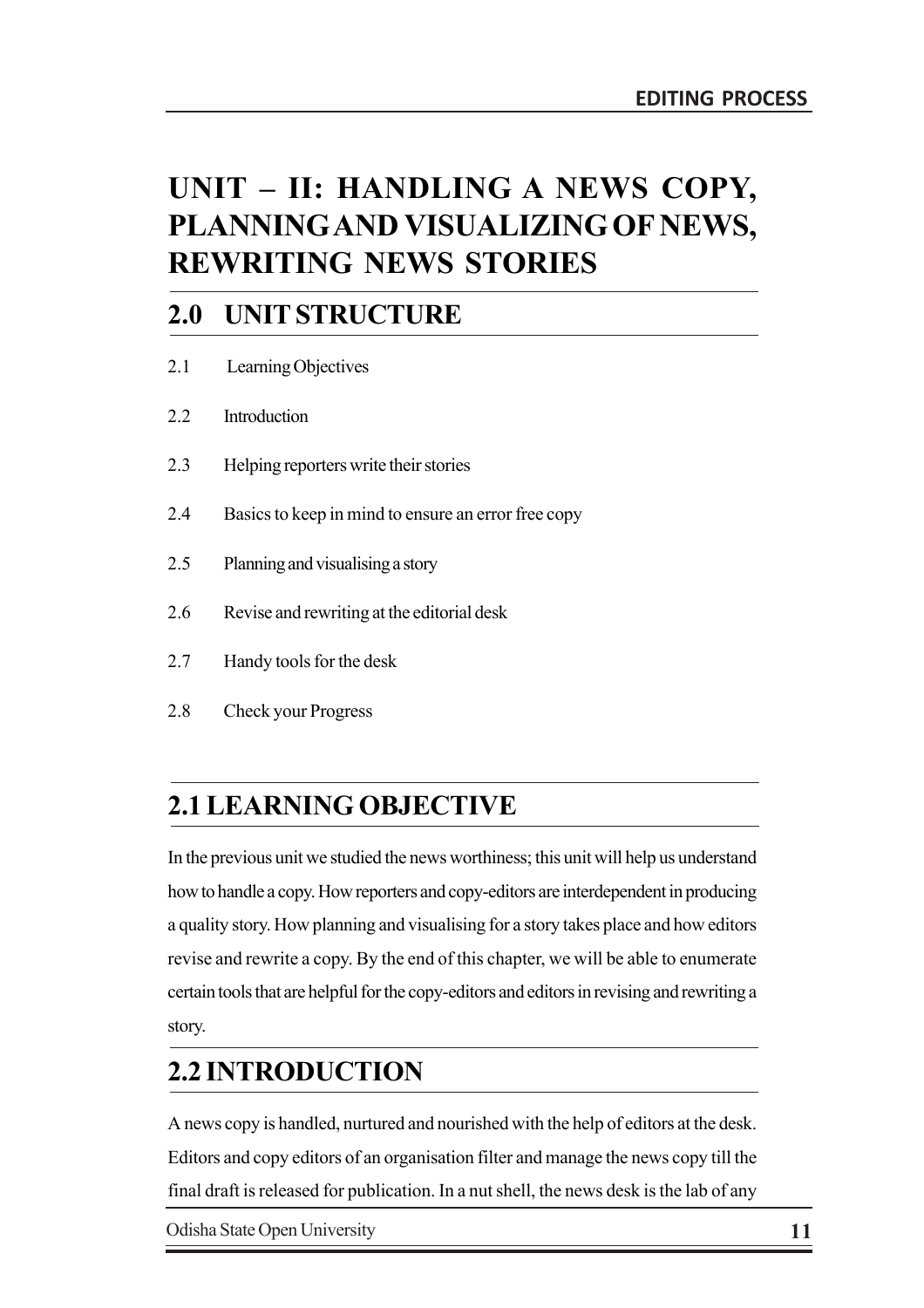media house. A news item or a news report is submitted by a reporter in haste. The copy provided by the reporter is polished and honed by a team of editors, comprising of the editorial desk. The team of the editorial desk work in strictures of time limit or deadline, they not only have to edit the copies but also have to ensure the factuality and quality of a copy. They make copies print-worthy. This chapter will identify with a few nuances of editing, revising and rewriting a story.

# **2.3 HELPING REPORTERS WRITE THEIR STORIES**

Reporters and correspondents require copywriters. Reporter is dependent on the editing desk. A copy-editor comes to the aid of reporter in many ways than one, as

- l Reporters often end of piling their stories on the desk to meet deadlines. If a reporter is assigned too many stories they barely get time to revise their stories and the chances of committing mistakes while filing the story is high.
- At times, even a good writer gets carried away and produces an overwritten and wrongheaded copy. Here, the editor has to convince the reporter they could have mistaken the 'purple nose for a Pulitzer prize' material.
- Sometimes good reporters get over-tasked and get buried in their own information. Over load of facts and interesting details has the potential to distract and the reporter loses sight of the story. Editors who are less involved in the project are in a better position to judge what needs to be kept and what needs to be cropped out of the body. Even jargons picked up the reporter from the sources end up in the copy, if not removed the story might go overboard and an average reader may not feel connected with the story.
- l Reporters might excel at gathering information but they often turn out to be lousy writers. They cultivate sources easily and have uncanny instincts about planning and visualising a story. But putting these excellent set of skills to produce a good draft is rare. Editors have to edit copies those range from overwrought to mundane or boring. Narratives that are disjointed with appalling sense of grammar.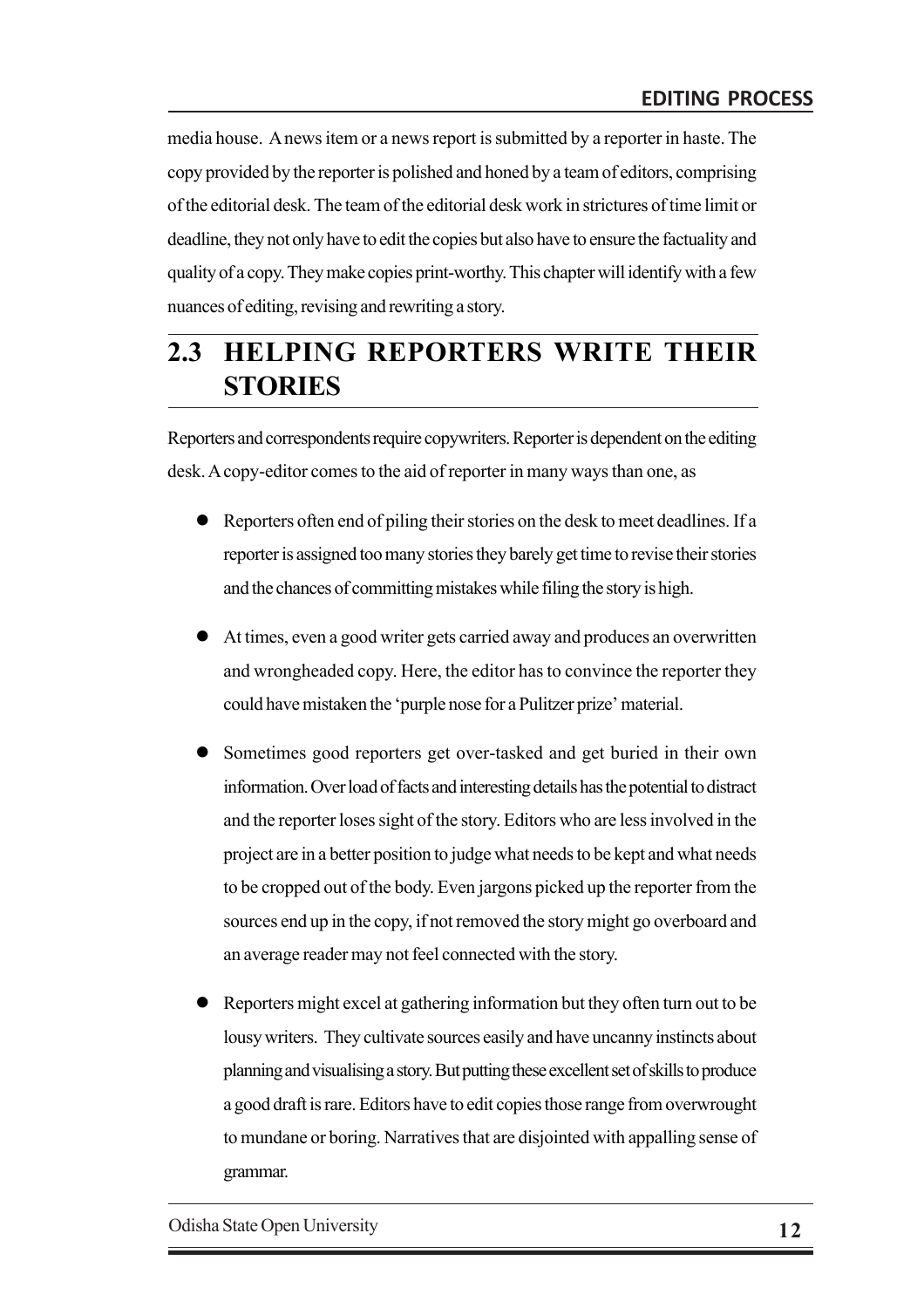• The most common problem for writers is to read over or over look own mistakes. While reading their own copy, they read what they want to say and often miss out on what has been actually typed.

So under these circumstances the editing desk comes as a saviour for the reporters and their copies in order to present or package the stories appropriately for an average reader.

# **2.4 BASICS TO KEEP IN MIND TO ENSURE AN ERROR FREE COPY**

The two basic components by which a news copy is handled on the desk are accuracy and attribution. A copy editor needs accuracy in the language, format, style and usage in writing. A copy editor should be positively motivated and should be in a right state of mind to filter false information, half-baked information or about anything doubtful. Before passing on a final draft a copy-editor should make sure that the data and identifications are correct, numbers in a story add up properly and locations mentioned in the copy are correct. Reader of the end product should never be considered to be a novice. If a copy is not accurate, paper will lose its credibility and it will directly affect the circulation or readership of the paper.

- l Spell-check on names, locations or an address- A misspelt name is a blunder to be avoided. Editors always stress on a spell check of a name- the way that the concerned person spells it. Often referring to the telephone director helps for correct spelling and information provided by the concerned person.
- l Correct attribution- Misquoting and quoting out of context are very common. Often alibi of a source backs out after the story has been published, or in some cases writers are at fault. Quotes can be direct or indirect, utmost effort should be put to retain the words by the source. However faulty grammar can be corrected or edited. In an indirect quotation or paraphrase, a copy editor has the liberty to express the view of the source in different words. Caution should be maintained, so as the meaning does not change.

Odisha State Open University **13** Attribution is important as it reveals the source of the information and whether it is reliable or not. This also saves from misleading information in a story. Thus, readers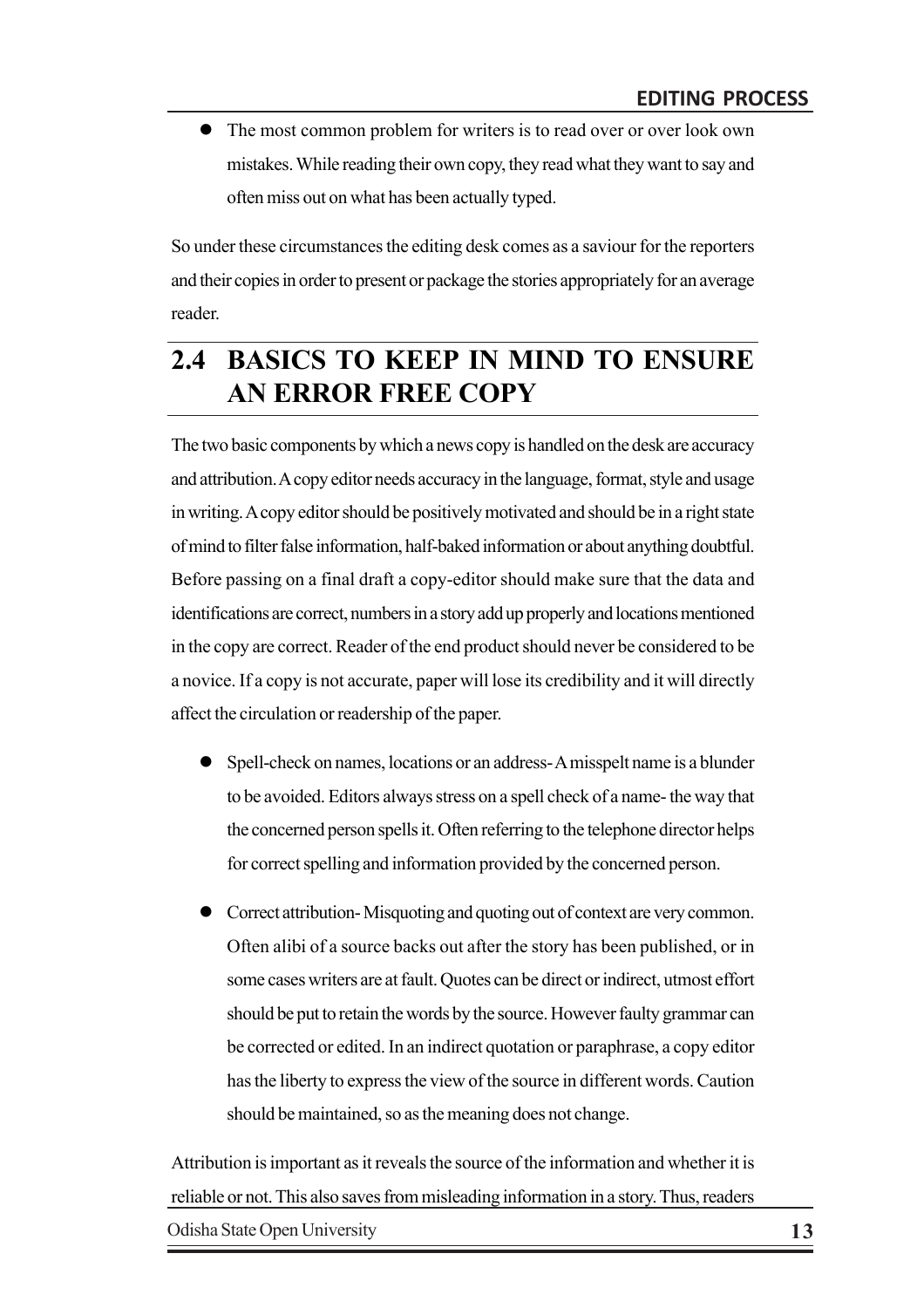can blame the source but not the carrier of the information. Attribution also helps building up credibility. Copy editors should manage the piece by maintaining a balance between the too much or too little attribution, because it affects the flow of a narrative.

Words such as, explain, point out, add, reveal or disclose can be used instead of using 'said' while attributing a source. This way mundane and monotony can be avoided. Attributions in the form of quotes enliven a copy, when well placed within the story.

# **2.5 PLANNINGAND VISUALISING A STORY**

While working on the sources a journalist can get new story ideas. And while generating ideas for a story, visualising and planning the narration proves to be an asset. Editors and assignment desk gives direction for covering an event and sometimes give story ideas to journalists. A fresh take on an idea makes the story 'exclusive'. Here, are some ways visualising comes naturally:

- 1 While going through the newspapers, spotting certain stories that can be further developed into a feature article helps is an example of planning in advance.
- 2 Even letters to the Editor, are a good source for ideas, as it helps a journalist to see a fresh perspective or opinion of the commoners. This helps in visualising.
- 3 Magazines, helps in giving ideas to visualise a narration as well.
- 4 Building an active networking with the sources, who might not give a fresh lead immediately but may prove helpful in long run, as they might come up with a random piece of information and that helps a writer planning a story in advance.
- 5 Personal observation in surrounding and on people during an event helps in planning for a fresh take and creating a good offbeat piece.

# **2.6 REVISE AND REWRITING AT THE EDITORIAL DESK**

We come across rewritten writing when we read anything in print. Very few writers can put their ideas across the paper.

**Getting started:** The first thoughts are like building a skeleton or structure of the story. First flash of thoughts can be put on writing; the final draft comes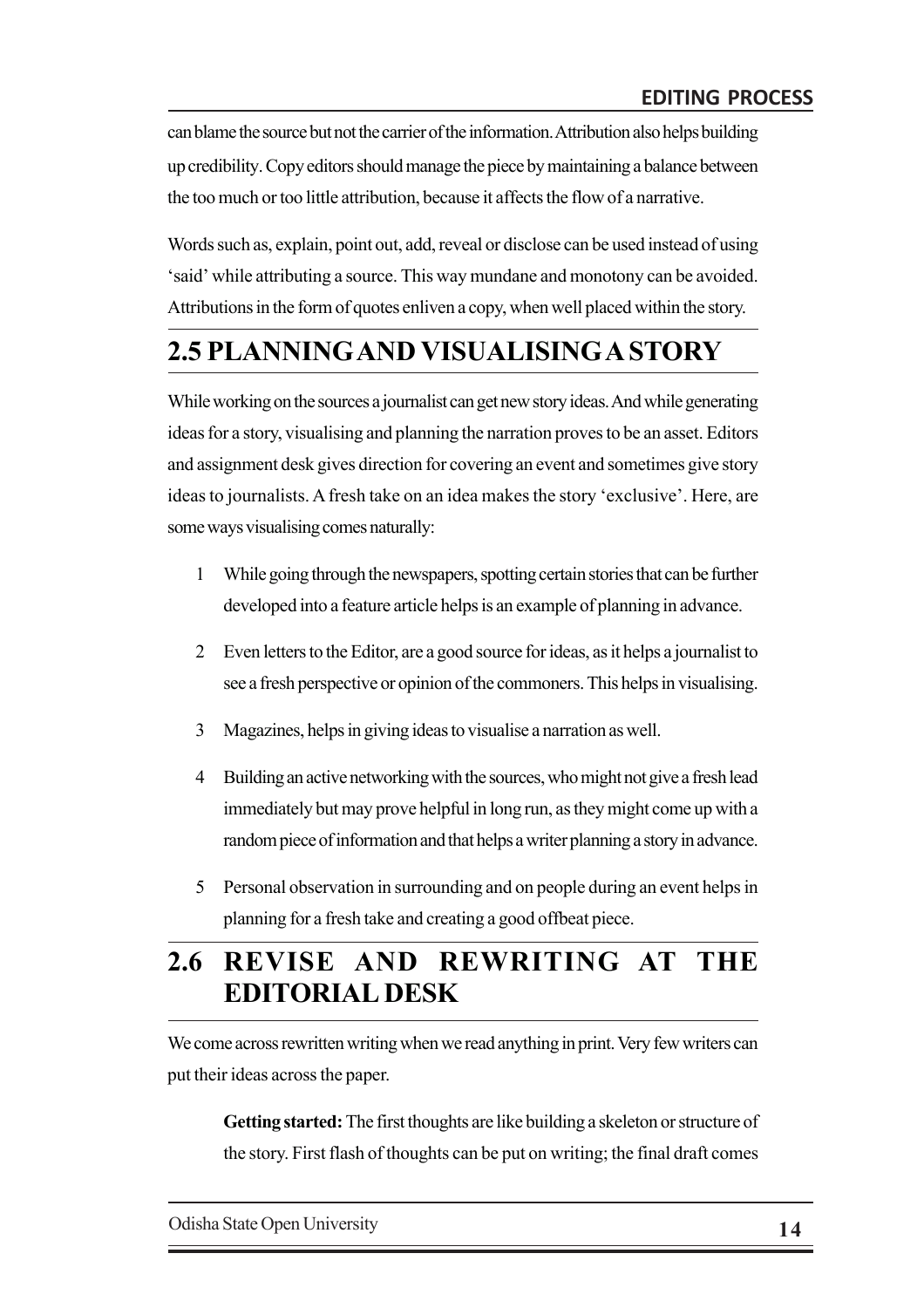after polishing up the body once it is done. This helps an article standout beautifully.

**Post writing:** Habit of reading and re-reading your copy after drafting it helps spot repetition, monotony and errors. This helps in making some changes on own. Then a trustworthy friend or colleague can be passed on the copy before passing it for further editing, this helps in getting feedbacks and constructive criticism. Writing and dumping the copy directly on the Editor's table brings embarrassment in case of too many errors.

**Revisiting a story on hold:** Picking up your own copy after a day or two and then revising it helps filter out discrepancies. Thus it can be corrected before submitting to a senior editor.

**Rewriting:** It is done in many phases. During the course of re-writing more information is added to the existing copy, superfluous items are deleted and language of the narration or story is continuously improved and made more effective. Clarity and writing with precision is done in order to make it more appealing to the readers. Rewriting stage expects the editor to be critical and dynamic while incorporating changes in the article.

**Compress:** The key mission of an editing team is to weed out or filter unnecessary words. As readers these days are too preoccupied to read bloated and overtly long sentences.

**Newspaper style sheet and style book:** While writing or rewriting the basics, structuring the body, grammar and spell checks, and most importantly the style book of the newspaper or print house should kept in mind. Sometimes a small change gives a good make-over to the copy. Adding or removing a few words, jolts, puffs and jerks helps make a big difference to the copy.

**Avoiding procrastination:** It is difficult to remember to go back and check after editing. It is better to get done with checking while facing dilemma.

**Duck on confusion:** When confusion arises while rewriting or revising, the copy can be put on hold, and the reporter can be asked to check on the attribution or revisit the sources again. This helps in detecting probable errors.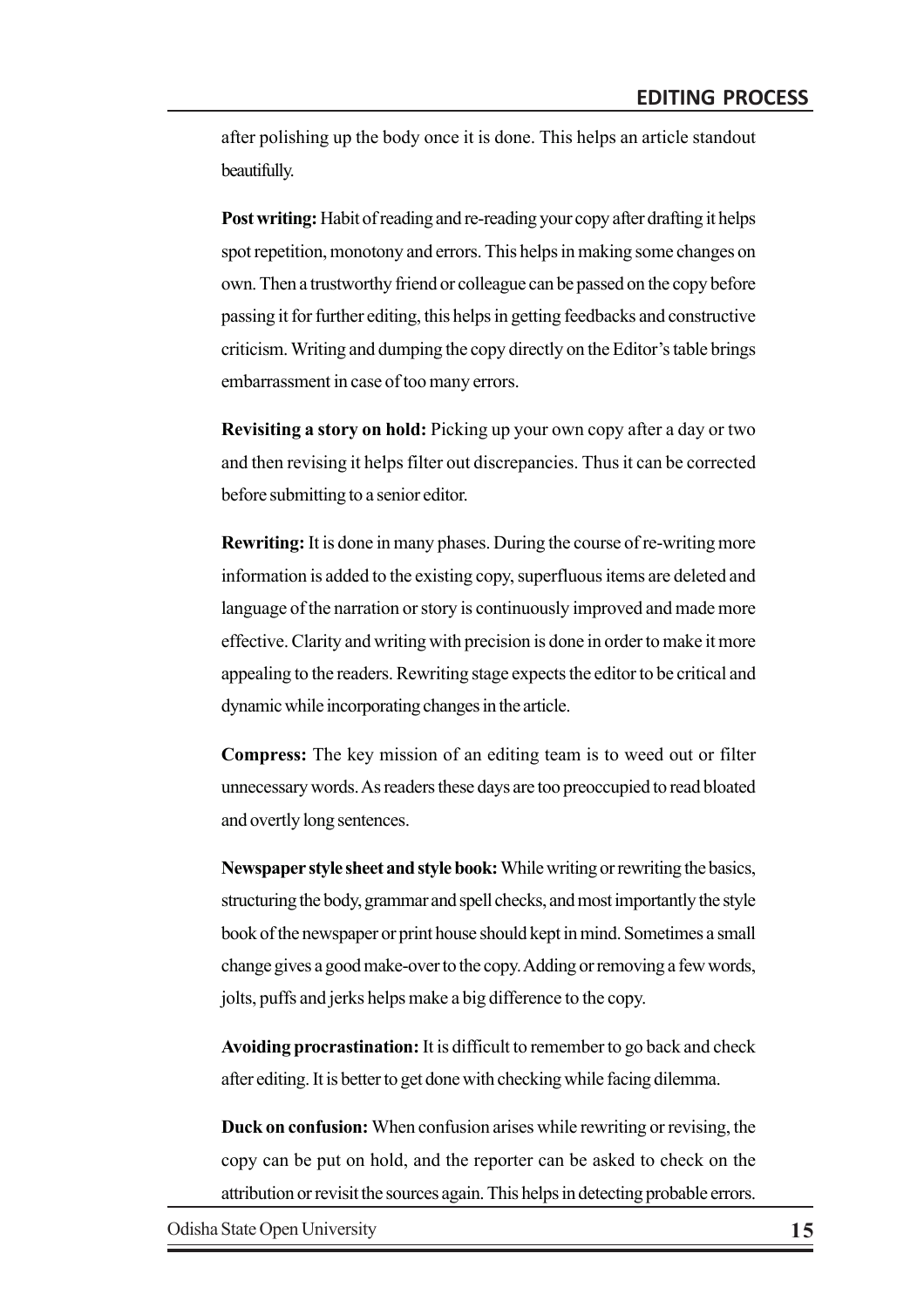Rewriting is always difficult than writing, as writing can be done from scratch. Rewriting often requires patience as rewriting a story becomes tedious as contents of the unedited draft might overshadow while reframing or rephrasing.

Time is a limiting factor, with writing, editing and rewriting one should not miss the deadline. A good article published with timeliness helps the paper grow.

# **2.7 HANDY TOOLS FOR THE DESK**

In this chapter we learnt that desk has to see and verify all aspects of a copy, story or news article before releasing it for print. In order to do what they do they need some basic tools:

- l **Dictionaries**: These are a mandate for every desk. While hard-bind dictionaries still find a place in the newsroom, software applications of different dictionaries can be easily uploaded in the computer system. So instead of running after grabbing one dictionary from the desk, using these software help saves a lot of time and searching synonyms.
- l **Thesauruses**: Reporters or writers often jump to the first verb that comes to their mind while typing their stories. Thesaurus can help the editors freshen up stories they edit, replacing dull verbs with active and vivid ones. Dictionaries typically list colloquialisms that can spark a headline idea. When editors write headlines they must find the right word to relate to the story and fit the space, they tend to seek help from the thesaurus.
- l **AP Stylebook**: In addition to answering style questions, Associated Press Stylebook is a concise guide to grammar and punctuation. It also has lists of useful information. This was created by American journalists working for the Associated Press. It contains styles for capitalisation, abbreviation, spelling and numerical.
- l **Newspaper's own Stylebook**: Most of the major print house, supplement the AP Stylebook along with their own customised Stylebook. These guides may explain the paper's preferences for dealing with sensitive issues or description or identifying with their own set of ideologies.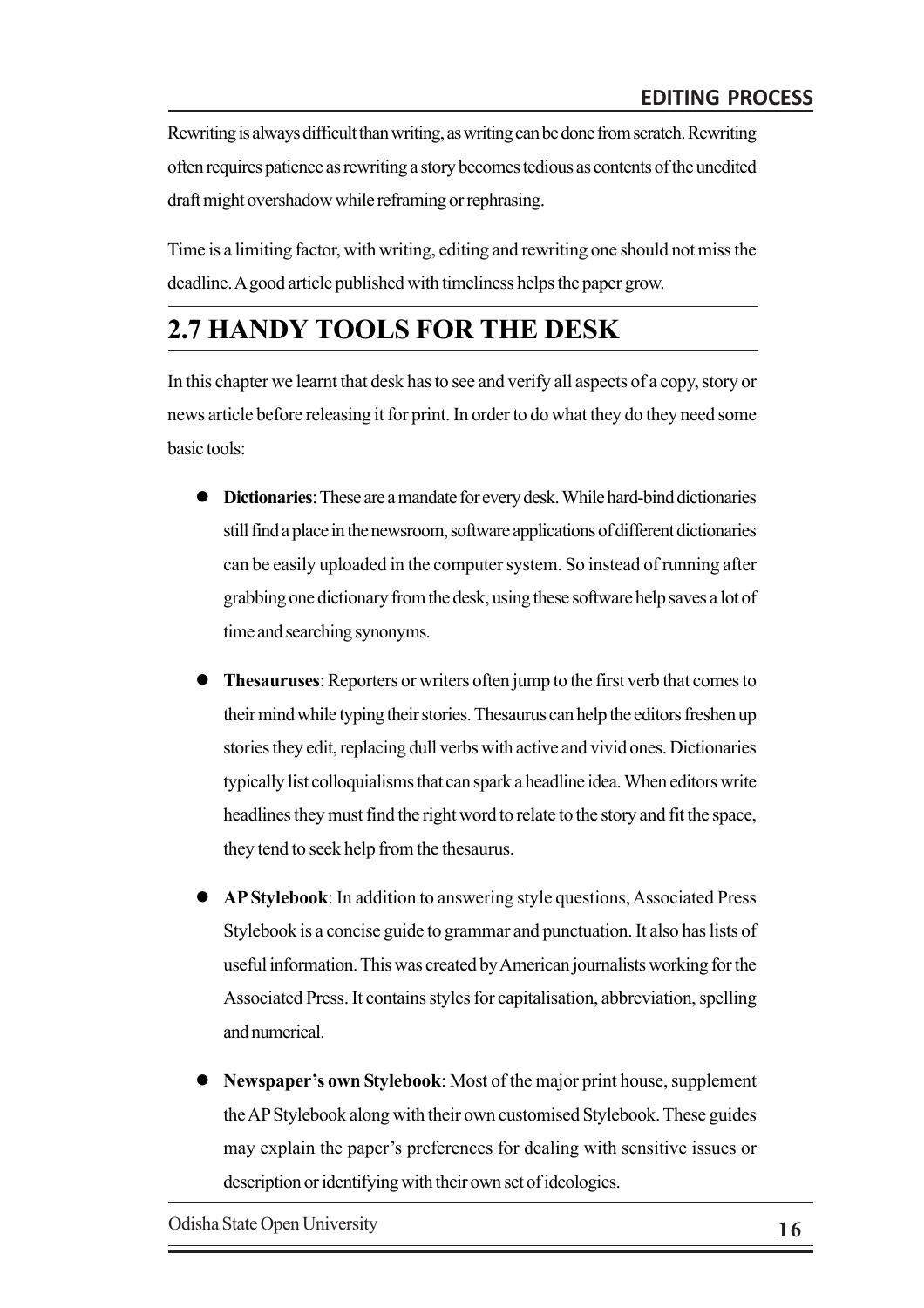- l **Almanacs and yearbooks**: Almanacs are annual calendars containing important dates and statistical information such as astronomical data and tide tables. They contain information of general interest on a sports or past time.
- l **Atlases**: Maps and atlases are common tools for editors. The editor might depend on them to check the spellings of names of streets, cities and countries.
- l P**hone book and city directories**: City directories are different than that of phone books. They contain more information than phone books. But city directories are more western aid than in use in India.
- **Other good books/ newsroom's library**: Books and novels of many authors make to the newspaper's library. These serves as reference materials for editors. Newspaper library has well documented ledgers stacking their newspapers on a daily basis. Here, old stories also serve as a reference material for new stories or for a follow up article.
- l **Computer databases**: computerised data bases are now common tools for journalists. These days, newspapers save their old softcopy of the final draft of pages. Thus, making it easier for copy editors to call upon earlier stories to check upon facts as they edit.
- l **Traditional sources**: Librarians were the safe-keepers for all kinds of data, before newsroom were computerised. Even newspapers employ librarians who are good at finding facts and maintaining a proper database for storing information.
- **Search Engines:** 'Google' has the largest database than any other search engines. 'Microsoft Network' (www.msnsearch.com) and 'Wisenut' (www.wisenut.com) are newer sites. 'Yahoo!'(www.yahoo.com) began as a directory of websites. Today, Yahoo! still uses human research to create its data files. But it also uses computer programs to provide more thoroughness to its users. In 2001, Yahoo! Began to supplement its own materials with Google's.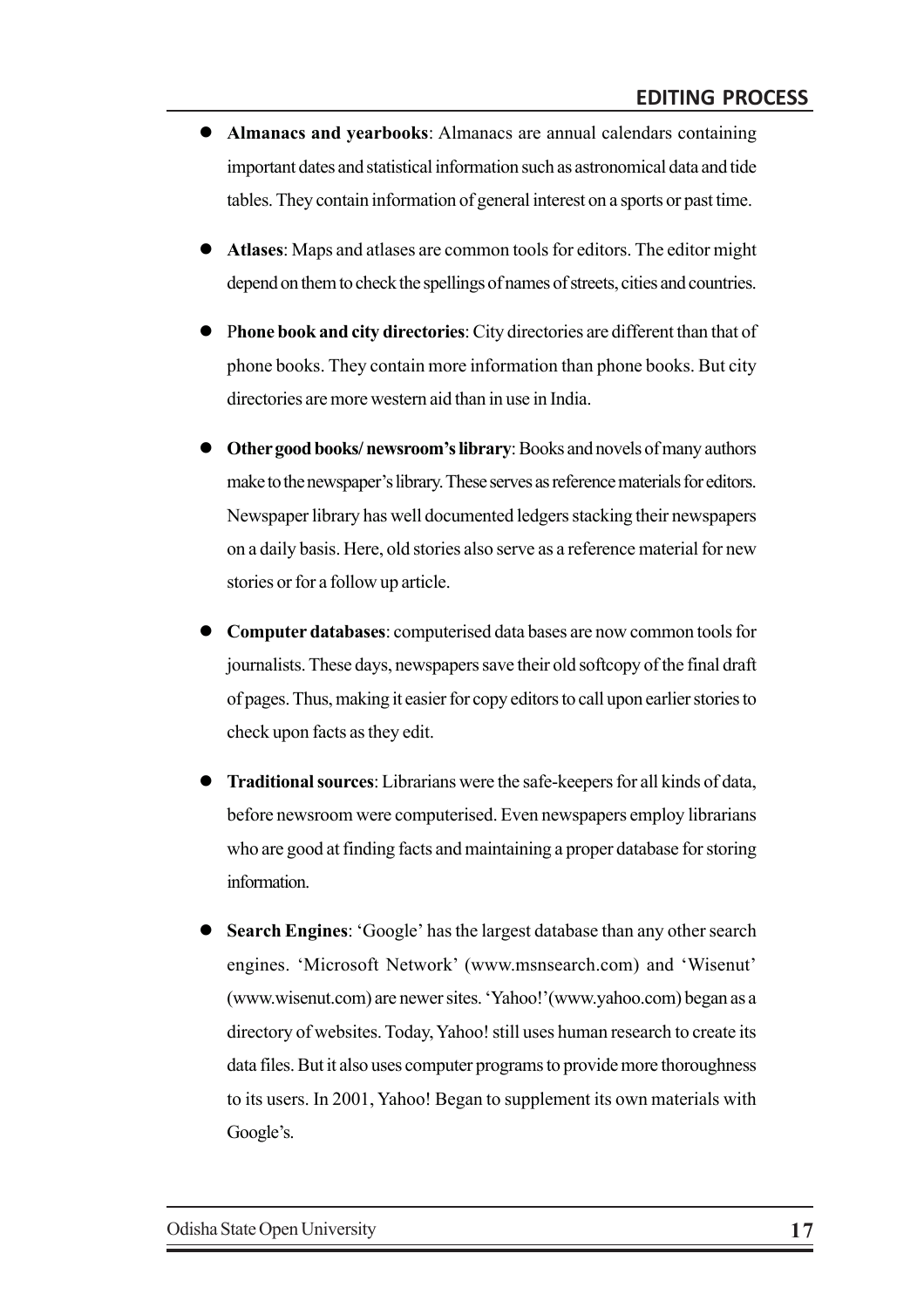l Government and news websites: Several government offices and service providers, ministries etc. provide information on their websites. Anyone can access information about the office, the department's achievements, news releases and public relation information, circulars and notices available on the site. Even news websites of broadcast medium or online medium serve as a constant source of development pertaining to a fresh story or an ongoing issue.

### **Check Your Progress:**

2.1 What are the basic components required for an error free copy?

\_\_\_\_\_\_\_\_\_\_\_\_\_\_\_\_\_\_\_\_\_\_\_\_\_\_\_\_\_\_\_\_\_\_\_\_\_\_\_\_\_\_\_\_\_\_\_\_\_\_\_\_\_\_\_\_\_\_\_\_\_\_\_\_\_\_\_\_\_\_\_\_\_\_\_\_\_\_\_\_\_\_\_\_\_\_\_\_\_\_\_\_

\_\_\_\_\_\_\_\_\_\_\_\_\_\_\_\_\_\_\_\_\_\_\_\_\_\_\_\_\_\_\_\_\_\_\_\_\_\_\_\_\_\_\_\_\_\_\_\_\_\_\_\_\_\_\_\_\_\_\_\_\_\_\_\_\_\_\_\_\_\_\_\_\_\_\_\_\_\_\_\_\_\_\_\_\_\_\_\_\_\_\_\_

\_\_\_\_\_\_\_\_\_\_\_\_\_\_\_\_\_\_\_\_\_\_\_\_\_\_\_\_\_\_\_\_\_\_\_\_\_\_\_\_\_\_\_\_\_\_\_\_\_\_\_\_\_\_\_\_\_\_\_\_\_\_\_\_\_\_\_\_\_\_\_\_\_\_\_\_\_\_\_\_\_\_\_\_\_\_\_\_\_\_\_\_

\_\_\_\_\_\_\_\_\_\_\_\_\_\_\_\_\_\_\_\_\_\_\_\_\_\_\_\_\_\_\_\_\_\_\_\_\_\_\_\_\_\_\_\_\_\_\_\_\_\_\_\_\_\_\_\_\_\_\_\_\_\_\_\_\_\_\_\_\_\_\_\_\_\_\_\_\_\_\_\_\_\_\_\_\_\_\_\_\_\_\_\_

\_\_\_\_\_\_\_\_\_\_\_\_\_\_\_\_\_\_\_\_\_\_\_\_\_\_\_\_\_\_\_\_\_\_\_\_\_\_\_\_\_\_\_\_\_\_\_\_\_\_\_\_\_\_\_\_\_\_\_\_\_\_\_\_\_\_\_\_\_\_\_\_\_\_\_\_\_\_\_\_\_\_\_\_\_\_\_\_\_\_\_\_

\_\_\_\_\_\_\_\_\_\_\_\_\_\_\_\_\_\_\_\_\_\_\_\_\_\_\_\_\_\_\_\_\_\_\_\_\_\_\_\_\_\_\_\_\_\_\_\_\_\_\_\_\_\_\_\_\_\_\_\_\_\_\_\_\_\_\_\_\_\_\_\_\_\_\_\_\_\_\_\_\_\_\_\_\_\_\_\_\_\_\_\_

\_\_\_\_\_\_\_\_\_\_\_\_\_\_\_\_\_\_\_\_\_\_\_\_\_\_\_\_\_\_\_\_\_\_\_\_\_\_\_\_\_\_\_\_\_\_\_\_\_\_\_\_\_\_\_\_\_\_\_\_\_\_\_\_\_\_\_\_\_\_\_\_\_\_\_\_\_\_\_\_\_\_\_\_\_\_\_\_\_\_\_\_

\_\_\_\_\_\_\_\_\_\_\_\_\_\_\_\_\_\_\_\_\_\_\_\_\_\_\_\_\_\_\_\_\_\_\_\_\_\_\_\_\_\_\_\_\_\_\_\_\_\_\_\_\_\_\_\_\_\_\_\_\_\_\_\_\_\_\_\_\_\_\_\_\_\_\_\_\_\_\_\_\_\_\_\_\_\_\_\_\_\_\_\_

\_\_\_\_\_\_\_\_\_\_\_\_\_\_\_\_\_\_\_\_\_\_\_\_\_\_\_\_\_\_\_\_\_\_\_\_\_\_\_\_\_\_\_\_\_\_\_\_\_\_\_\_\_\_\_\_\_\_\_\_\_\_\_\_\_\_\_\_\_\_\_\_\_\_\_\_\_\_\_\_\_\_\_\_\_\_\_\_\_\_\_\_

\_\_\_\_\_\_\_\_\_\_\_\_\_\_\_\_\_\_\_\_\_\_\_\_\_\_\_\_\_\_\_\_\_\_\_\_\_\_\_\_\_\_\_\_\_\_\_\_\_\_\_\_\_\_\_\_\_\_\_\_\_\_\_\_\_\_\_\_\_\_\_\_\_\_\_\_\_\_\_\_\_\_\_\_\_\_\_\_\_\_\_\_

\_\_\_\_\_\_\_\_\_\_\_\_\_\_\_\_\_\_\_\_\_\_\_\_\_\_\_\_\_\_\_\_\_\_\_\_\_\_\_\_\_\_\_\_\_\_\_\_\_\_\_\_\_\_\_\_\_\_\_\_\_\_\_\_\_\_\_\_\_\_\_\_\_\_\_\_\_\_\_\_\_\_\_\_\_\_\_\_\_\_\_\_

\_\_\_\_\_\_\_\_\_\_\_\_\_\_\_\_\_\_\_\_\_\_\_\_\_\_\_\_\_\_\_\_\_\_\_\_\_\_\_\_\_\_\_\_\_\_\_\_\_\_\_\_\_\_\_\_\_\_\_\_\_\_\_\_\_\_\_\_\_\_\_\_\_\_\_\_\_\_\_\_\_\_\_\_\_\_\_\_\_\_\_\_

2.2 How are dictionaries and thesauruses helpful to the editors?

2.3 Name a few search engines that help editors in their work.

| Odisha State Open University | 18 |
|------------------------------|----|
|------------------------------|----|

o٤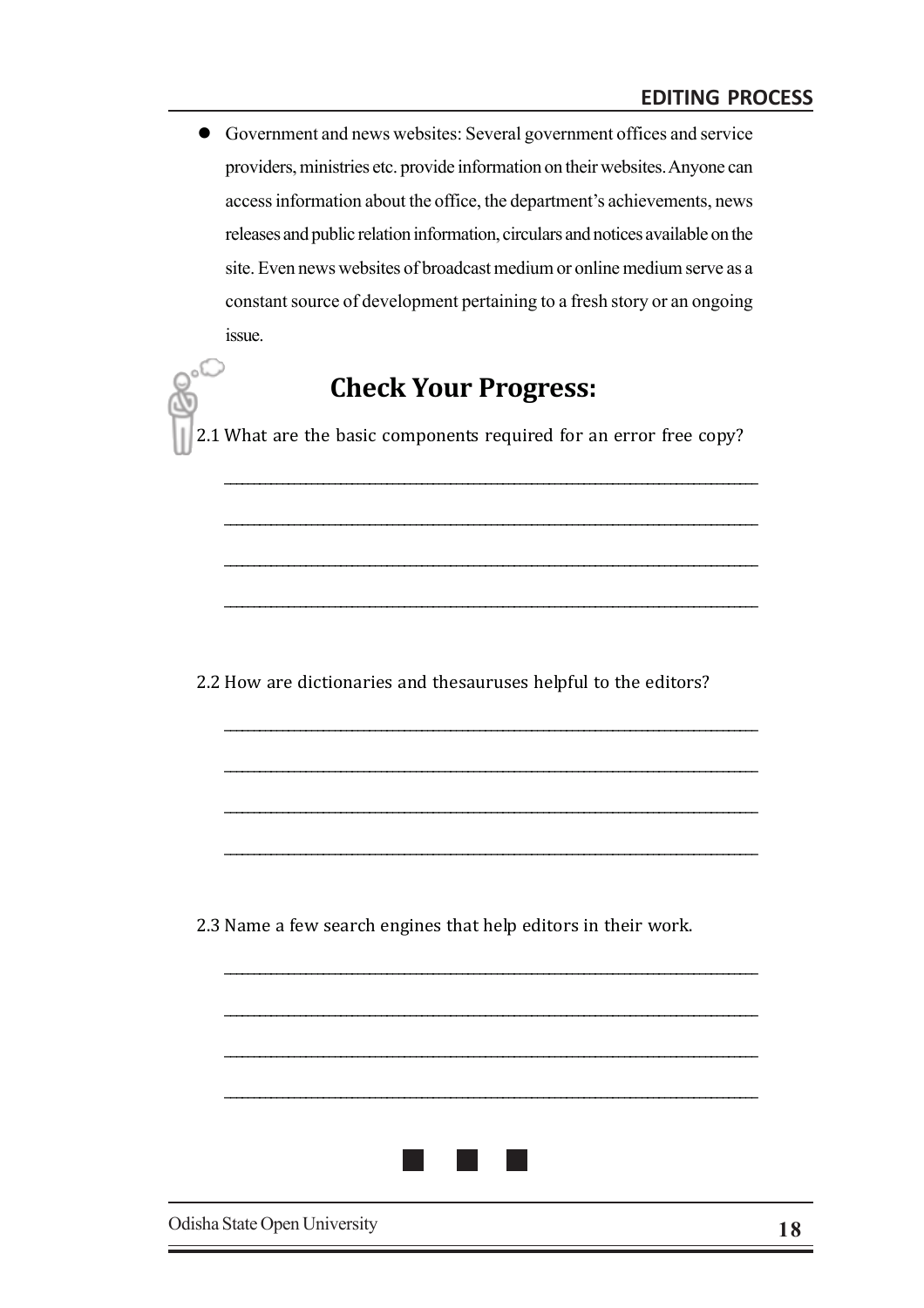# **UNIT – III: HEADLINES AND INTRO**

### **3.0 UNIT STRUCTURE**

- 3.1 Learning Objectives
- 3.2 Introduction
- 3.3 Writing Headlines
- 3.4 Traditional Rules in Writing Headlines
- 3.5 Fine points of Headline writing
- 3.6 How to Write a News Article: The Intro or Lede
- 3.7 Why write Good Story Leads and various types of leads
- 3.8 Check your Progress

### **2.1 LEARNING OBJECTIVE**

In the previous units, we have learnt how editing is important for a raw manuscript before it reaches the reader. In this unit, we will learn how headlines are coined, what are the basic principles to keep in mind while working on headlines, types of headlines. We will learn how to write Intros or Lead and the many types of intros.

### **3.2 INTRODUCTION**

A well written story might vanish into obscurity on any newspaper page if its headline does not attract or inform the reader. The headline must create a picture of an entire story in just a few words – and make it appealing to the readers at the same time. Apt headlines grab the reader's attention, convey clear, concise thoughts, and dress up the publication. A reader often decides whether to read a story based on what the headline says. A headline tempts the reader to dig into the story. Poorly written headlines can mislead, confuse, and even embarrass the newspaper staff. Headlines must be free of libellous statements and must not contain violations of security, accuracy, policy and propriety.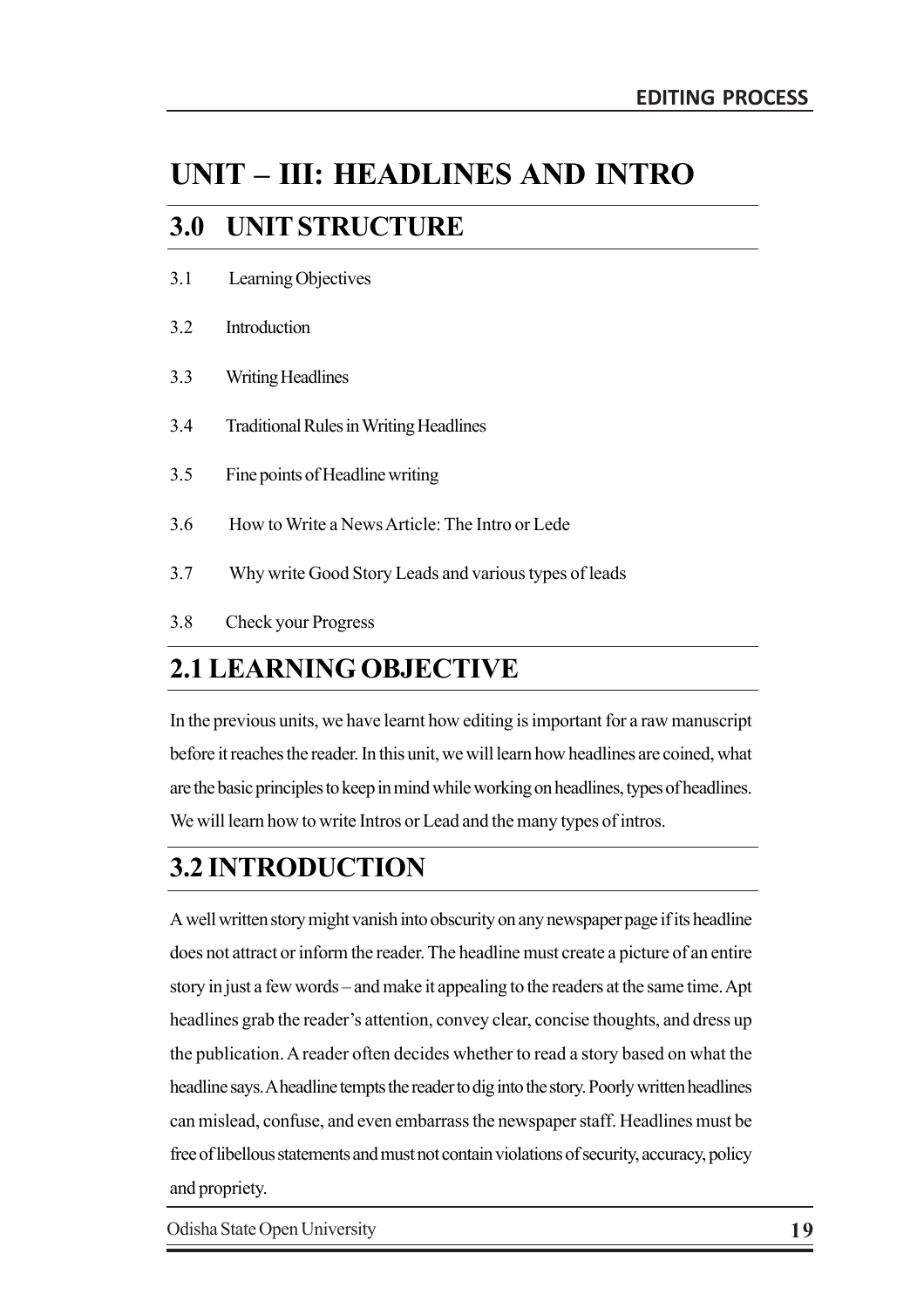# **3.3 WRITING HEADLINES**

Most of the time, the headline is the key factor in a reader's decision to read a story or to skip it. Hours of news gathering and copy-editing will go wasted if a headline is not crafted well. As stories have started to be placed online, headlines are playing even more crucial role. As research suggests that unlike print media, online readers tend to see the headline before they see the pictures.

A good headline tells the story and sells the story. Here, are some steps to consider while writing Headline:

- l Read and understand the story before writing the headline.
- l Write a rough headline, experimenting with word combinations that will form one or more lines of the headline.
- l Choose specific, precise words.
- l Make each word count.
- l Use action-verbs and some creativity.
- l Start over if stuck with the headline.

**Step 1:- Read and understand the story**- Having a good grip over reporter's version of the story will help in putting the whole story in eight to ten words for the headline. An inaccurate headline will fail to serve the reader and will also hurt the credibility of the newspaper. Understanding a story means more than just mastering facts. Copy editors also look at how a story is organised and the tone the writer is using. If the story is serious, it needs an equally strong headline.

**Step 2:- Write a headline like a sentence** - Various word combinations and story angles can be tried for an apt headline. Some compromises has to be made in the quality of the head to get it fit the allotted space.

**Step 3:- Choose specific precise words** - A one word description of a head that's too general: boring. And a boring headline achieves none of the goals of good headline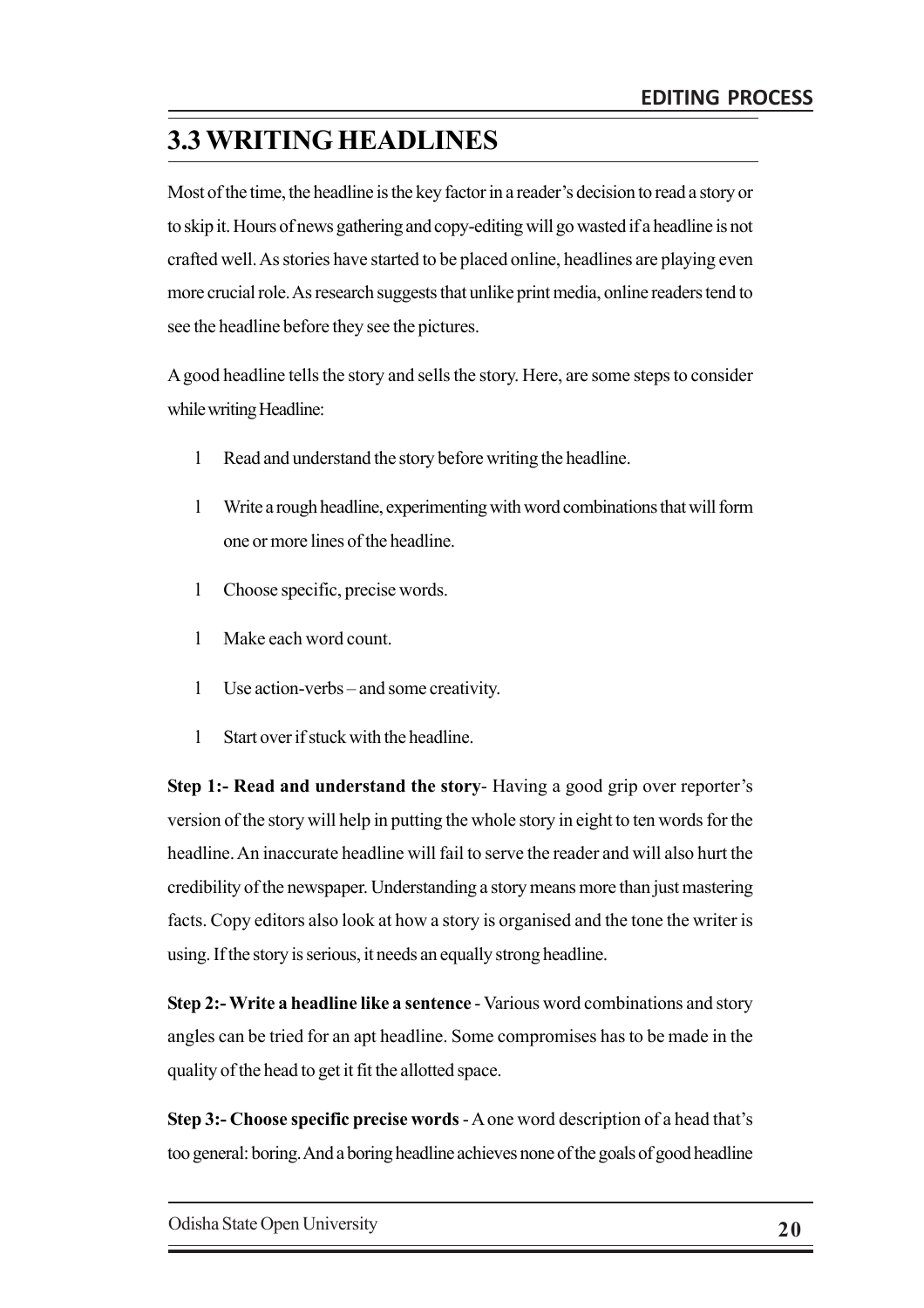writing. Key elements of every story have to be thoroughly examined, so that it helps to write heads that allow readers to visualise what happened.

**Step 4:- Make each word count** – Filling up headline space with unnecessary wordspadding – may make a head fit but doesn't serve readers or the reporter who laboured to produce the story.

**Step 5:- How to use action verbs and some creativity** – If a headline is weak, readers are likely to skip to the story. You can improve your headlines by secondguessing your choice of verbs. Colourful active verbs give you a head start on bagging a reader.

e.g. **Power outrage enrages hospital patients Council slashes funds to day-care centre Justice blasts prosecutor for witch hunt Study doubts vitamins fight cancer**

**Step 6:- Start over if you're stuck** – Agonising to make a particular angle work just wastes time, a precious commodity on the copy desk. If an idea isn't working, abandon it. Look for a fresh angle and fresh word combinations.

# **3.4 TRADITIONAL RULES IN WRITING HEADLINES**

Over the years, copy editors have a set of customs that they follow when writing headlines. Some of these rules and traditions result in better headlines, but to be honest, some only make the job harder. Many desks are moving away from the split rules, but many religiously adhere to them. We will first look at the rules about avoiding bad splits and then at problems of repeating words and using attribution and qualification correctly.

#### **3.4.1 OBEY THE SPLIT RULES**

Of all the traditions that copy desks follow, the split rules are probably the most demanding. And if these rules don't make much sense to you, join the crowd. Lots of copy editors will agree with you. Yet that's not a good reason to skip this section.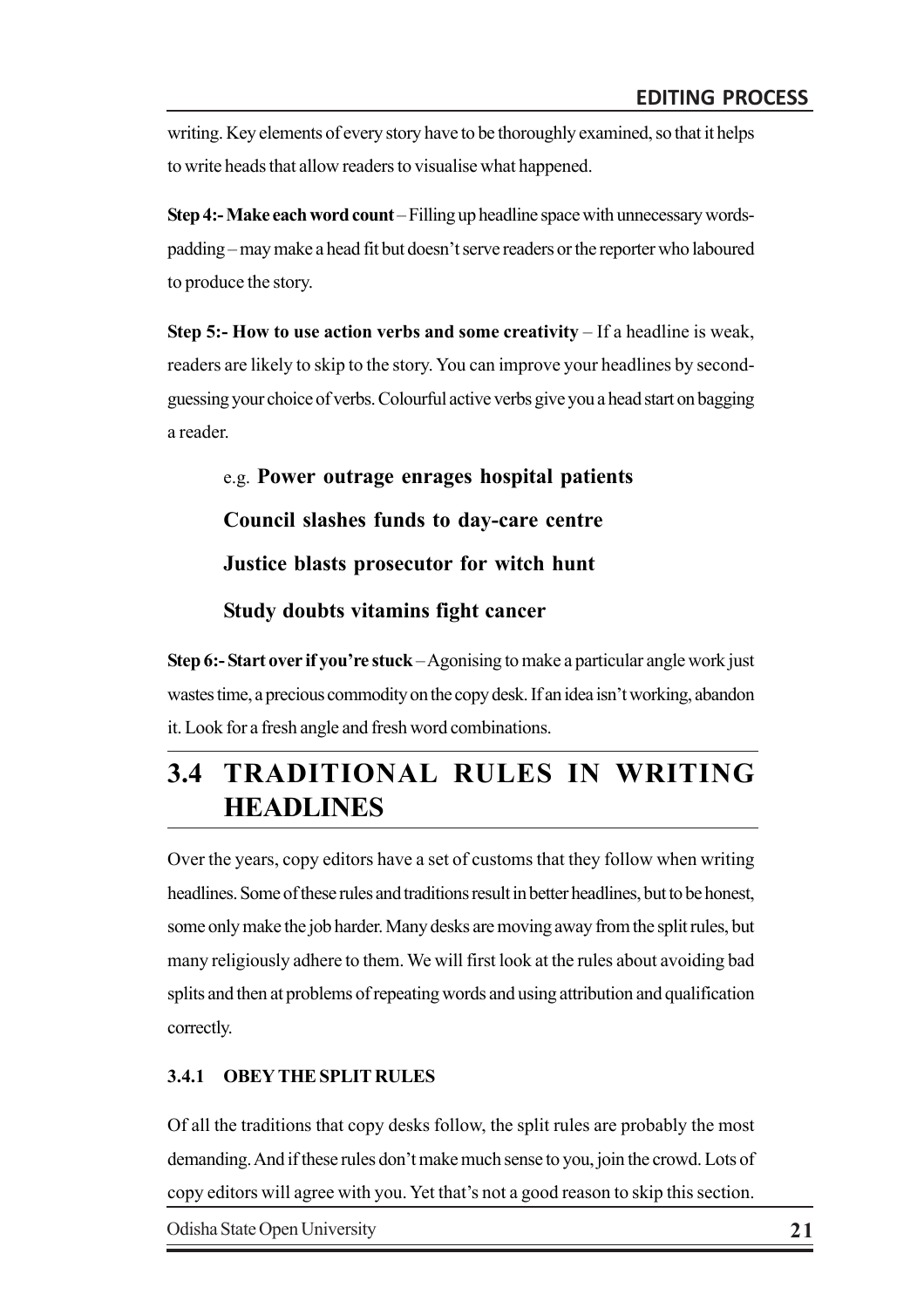Most desks want their headlines to comply with one or two of the split rules, and a few desks diligently enforce all three.

Here, are the most common split rules:

#### **Rule 1: Put modifiers and words modified on same line.**

#### **Board approves special**

#### **Education program**

#### **Council passes new**

#### **Water restrictions**

The modifiers "special" and "new" are on the one line and the nouns they modify – "program" and "restrictions" –are on the next, violating our first split rule.

#### **Rule 2: Don't split the verb parts.**

The following heads would be rejected because the verbs "to close" and "have found" aren't on the same line.

**University to**

#### **Close library**

#### **Hawks have**

#### **found centre**

Some editors go overboard with this rule and think they can't separate subjects from their verbs or verbs from their objects. It can be done like:

#### **University**

**to close**

**library**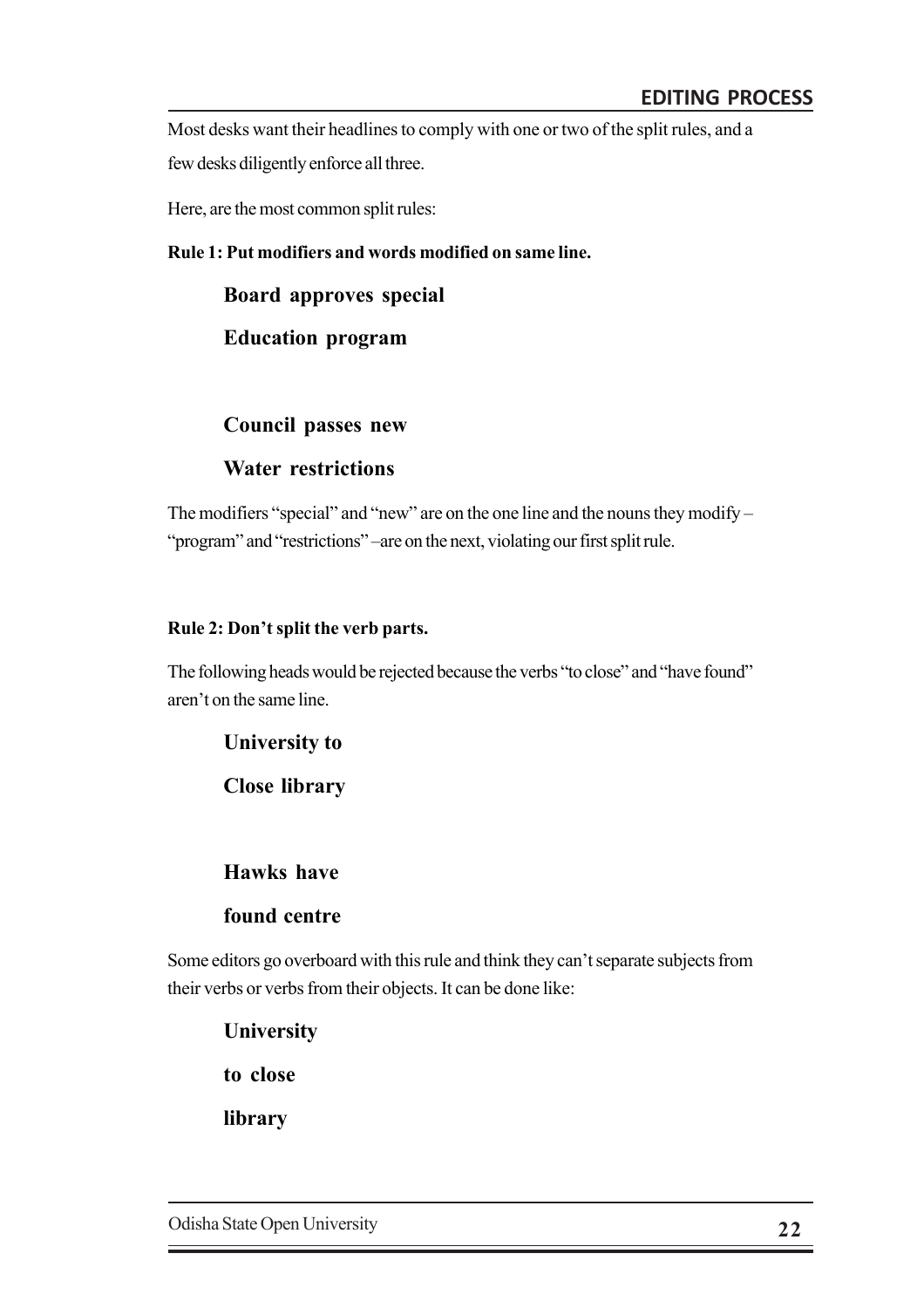**Hawks sign centre**

#### **Rule 3: Don't split prepositions from their objects.**

These heads would be turned down because the prepositions "in" and "between" are separated from their objects, "vat" and "guards, inmates":

#### **Woman drowns in**

**vat of chocolate**

#### **Fighting breaks out between**

#### **Guards, inmates after game**

Curiously tradition allows headline writers to violate all three split rules between the second and third lines of three-line heads (and the third and fourth lines of four line heads). Therefore, the following heads would be accepted even though the preposition "on" is split from the noun it modifies, "requirement":

**4 die as truck rams car on icy highway NSU lowers**

#### **language**

#### **requirement**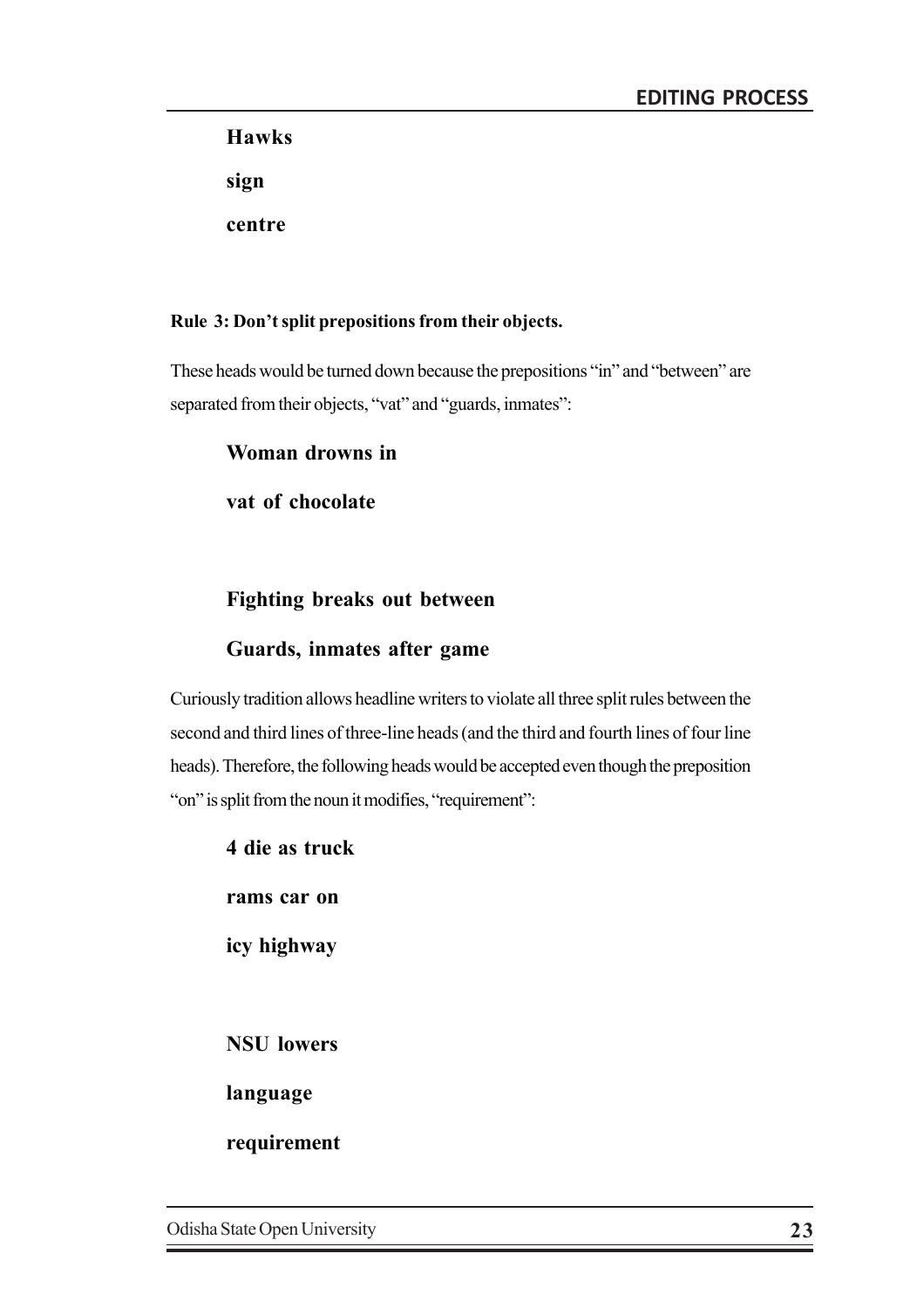#### **3.4.2 DO NOT REPEAT WORDS**

The second traditional rule makes more sense. Unless, we are trying for some special effect, repeating words and using similar words in a head should be avoided.

#### **GM plans to buy 10 acres**

#### **for planning plant expansion**

Here, "plan" is used as both a verb and an adjective. Any headlines have a main line and then a smaller line called a deck. The words in a deck should not get repeated, unless to create a specific effect.

#### **Zoo fined for mistreating animals**

#### **Animals kept in filthy cages, fed spoilt meat**

The above head will get rejected as the word "animal" is repeated in the deck below the main headline. Substituting more specific words can improve the headline:

#### **Zoo fined for mistreating treat rare tigers**

#### **Animals kept in filthy cages, fed spoiled meat**

A related rule has to do with repeating the words – particularly colourful verbs— on the same page. At larger papers, where one copy editor writes all the heads for a page, the copy desk chief ought to check all the heads for repetition. At smaller papers, where one copy editor writes all the heads for a page, that editor should eliminate any repetition. Also, the headline should not repeat the lead sentence verbatim or even echo its wording. The following headline seems pretty good:

#### **Dump truck rams car; 4 die**

But it is a lousy headline if the intro to the story says:

A dump truck loaded with dirt

rammed a car on State Road 26 Wednesday

night, killing four people.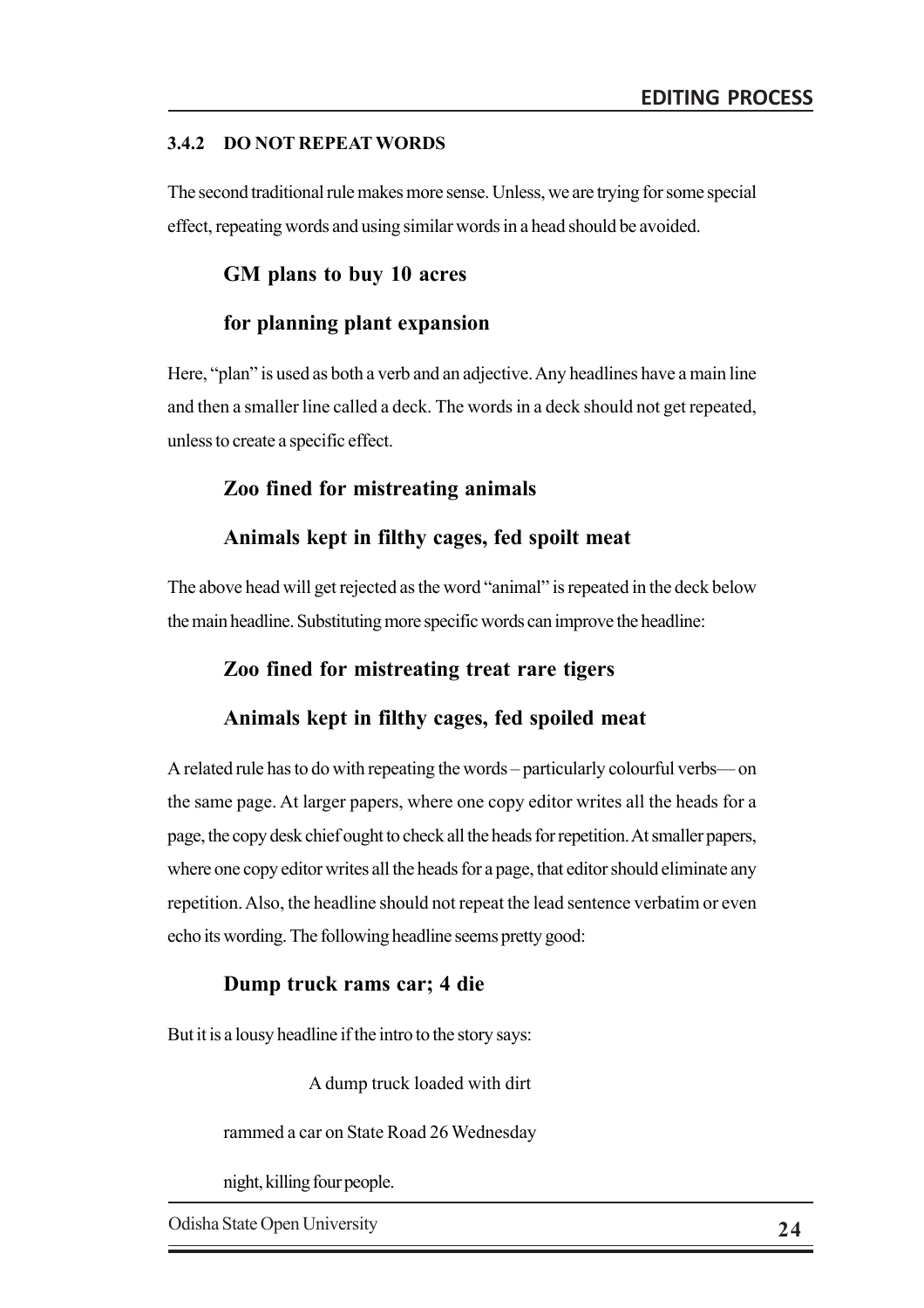#### **3.4.3 USE ATTRIBUTION AND QUALIFICATION**

This is one of the most important traditional rules. The information in some stories can make people look bad. Reporters will attribute all these statements to people who made them so that it's clear the newspaper is not saying these things. Or they will qualify the statements with words such as "may" or "could."

### **3.5 FINE POINTS OF HEADLINE WRITING**

Headlines in newspapers, in particular, use different grammar rules than everyday English. This is because they are designed to be short and to attract attention. Some of these rules are as follows:

#### **3.5.1. USE PRESENT SIMPLE TENSE FOR PAST EVENTS**

The present tense is quick and current, and helps emphasise the action happening, rather than its completion.

#### **Parliament confirms new stray dog policy**

#### **Lion escapes zoo**

To demonstrate the result of an action or that something was completed, we can use perfect tenses, and for changing events, the present continuous may be used. However, these tenses are often shown by using participles alone.

#### **3.5.2. LEAVE OUTAUXILIARY VERBS**

With perfect, progressive and passive structures, auxiliary verbs are not necessary. As a result, some headlines appear to be in the past tense, when actually the headlines use past participles, or particles, not the past simple. Similarly, changing events are represented by the present participle. e.g.

#### **New policy decided by Parliament** *(New policy has been decided by Parliament)*

**Lion escapes zoo – ten killed** *(ten people have been killed / were killed)*

**Four stranded in sudden flood** *(four people have been stranded / were stranded)*

**Temperatures rising as climate changes** *(temperatures are rising)*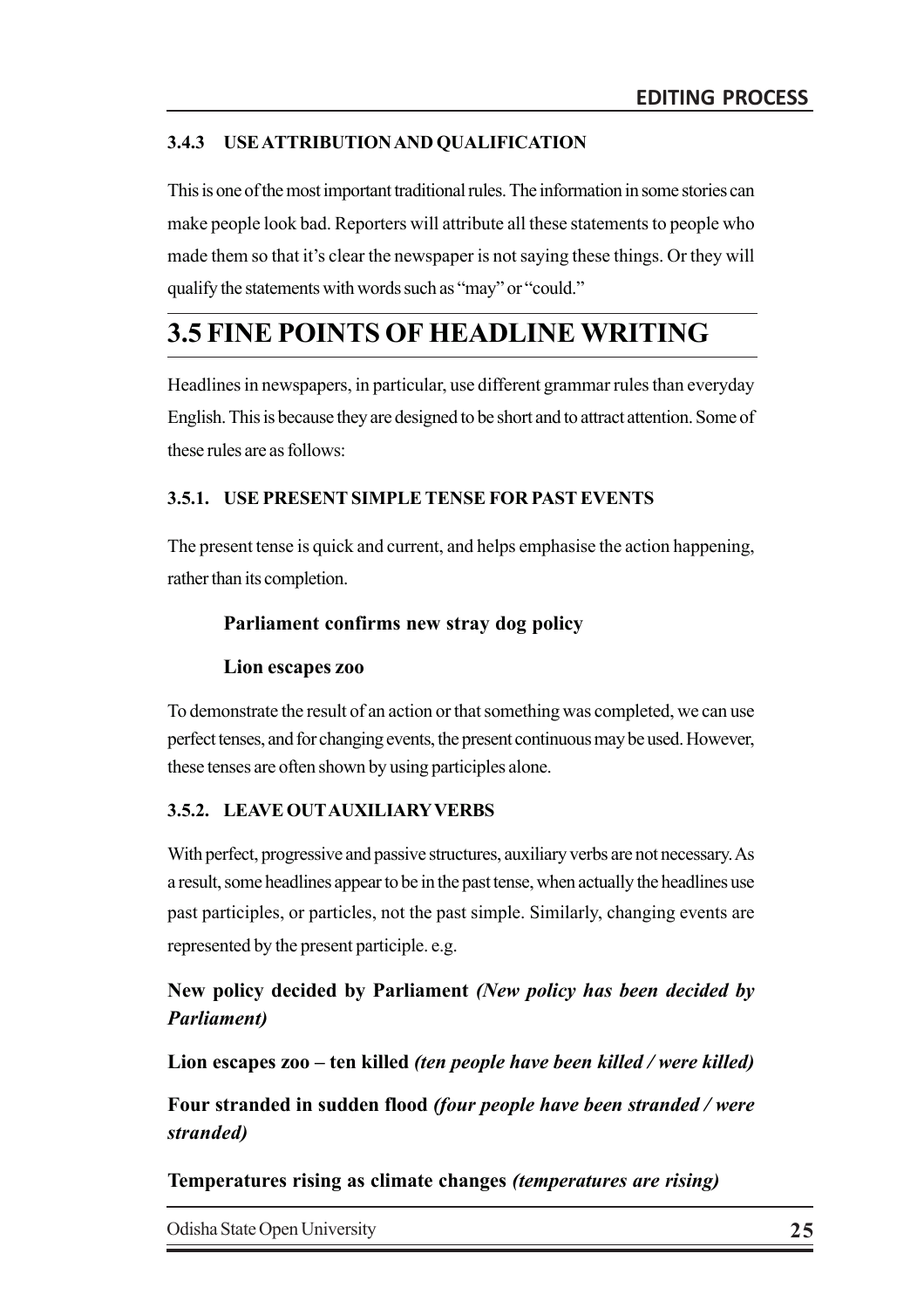#### **3.5.3. USE INFINITIVES FOR FUTURE EVENTS**

#### **Parliament to decide new policy tomorrow**

#### **President to visit Italy for further talks**

Using the infinitive, a future time is not always necessary to demonstrate the future tense in headlines.

#### **3.5.4. LEAVE OUTARTICLES (A, AN, THE)**

**Minister hikes Alps for charity** *(Minister hiked the Alps)*

**Man releases rabid dog in children park** *(A man released a rabid dog in a children park)*

 **3.5.5. LEAVE OUT "TO BE"**

**Residents unhappy about new road**

**(Residents are unhappy)**

**Family of murder victim satisfied with court decision**

**(Family of murder victim is satisfied.)**

**3.5.6. LEAVE OUT "TO SAY"**

**Mr Jones: "They're not taking my house!"**

**Bush on Iraqi invasion: "This aggression will not stand."**

Reported speech is usually represented by a colon, or a hyphen, with the subject introduced with 'on…' this includes leaving out other verbs such as comment, tell, argue, announce, shout – unless the act of speaking needs emphasising to demonstrate a promise or official policy.

**Warlord decrees "Peace by Spring"**

#### **3.5.7. REPLACE CONJUNCTIONS WITH PUNCTUATION**

**Police arrest serial killer – close case on abductions**

**Fire in bakery: hundreds dead**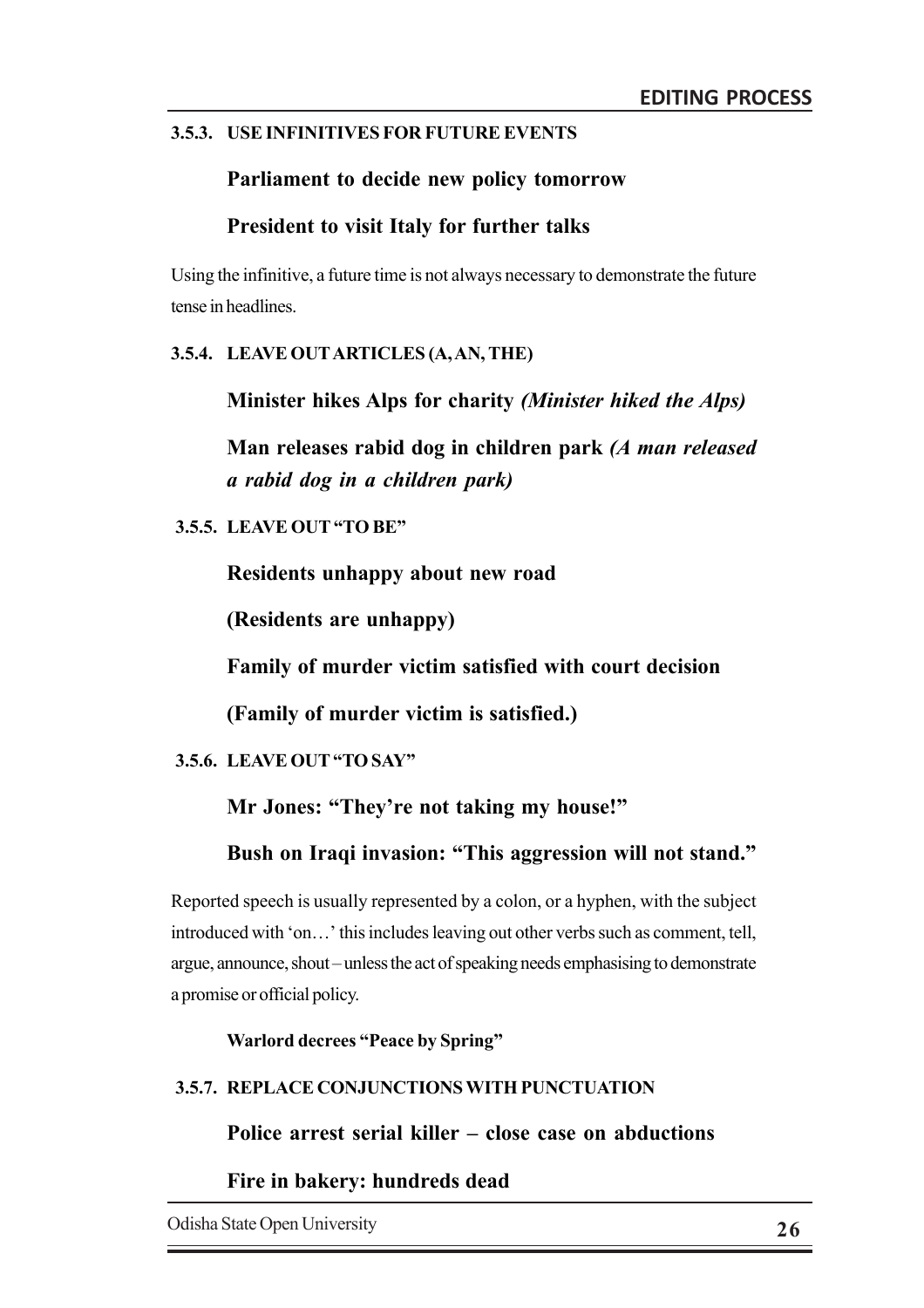As with reporting speech, commas, colons, semi-colons, hyphens and so on can replace all conjunctions, or some joining verbs, to join clauses. Commas may also be used to join nouns.

#### **Man kills 5, self**

#### **3.5.8. USE FIGURES FOR NUMBERS**

#### **9 dead in glue catastrophe**

#### **7 days to Christmas – shoppers go mad**

The grammar rules for newspaper headlines can lead to ambiguous headlines, as many words are implied and not written. Even the vocabulary in headlines is less common, but concise. There are many additional style issues that certain newspapers use, for instance the capitalisation of every word, or joining conjunctions with commas instead of conjunctions.

# **3.6 HOW TO WRITE A NEWS ARTICLE: THE INTRO OR LEDE**

The introduction to a news article is called the 'lede' and is usually in the first paragraph as in an essay. The 'lede' is a deliberate misspelling of 'lead' to prevent confusion in the days when printing was done with lead type. The lede not only tells what the story is about, it also invites the reader to read further. They answer the classic 5 W's and one H question of journalism; Let us put the basic question's into an editor's head,

- 1 What happened? What could happen?
- 2 Who did it? Who did it happen to? Who else was involved?
- 3 Where did it happen? Where else will be impacted?
- 4 When did it happen? When is it going to happen?
- 5 Why did it happen? Why will your reader care?
- 6 How did it happen? How does it work?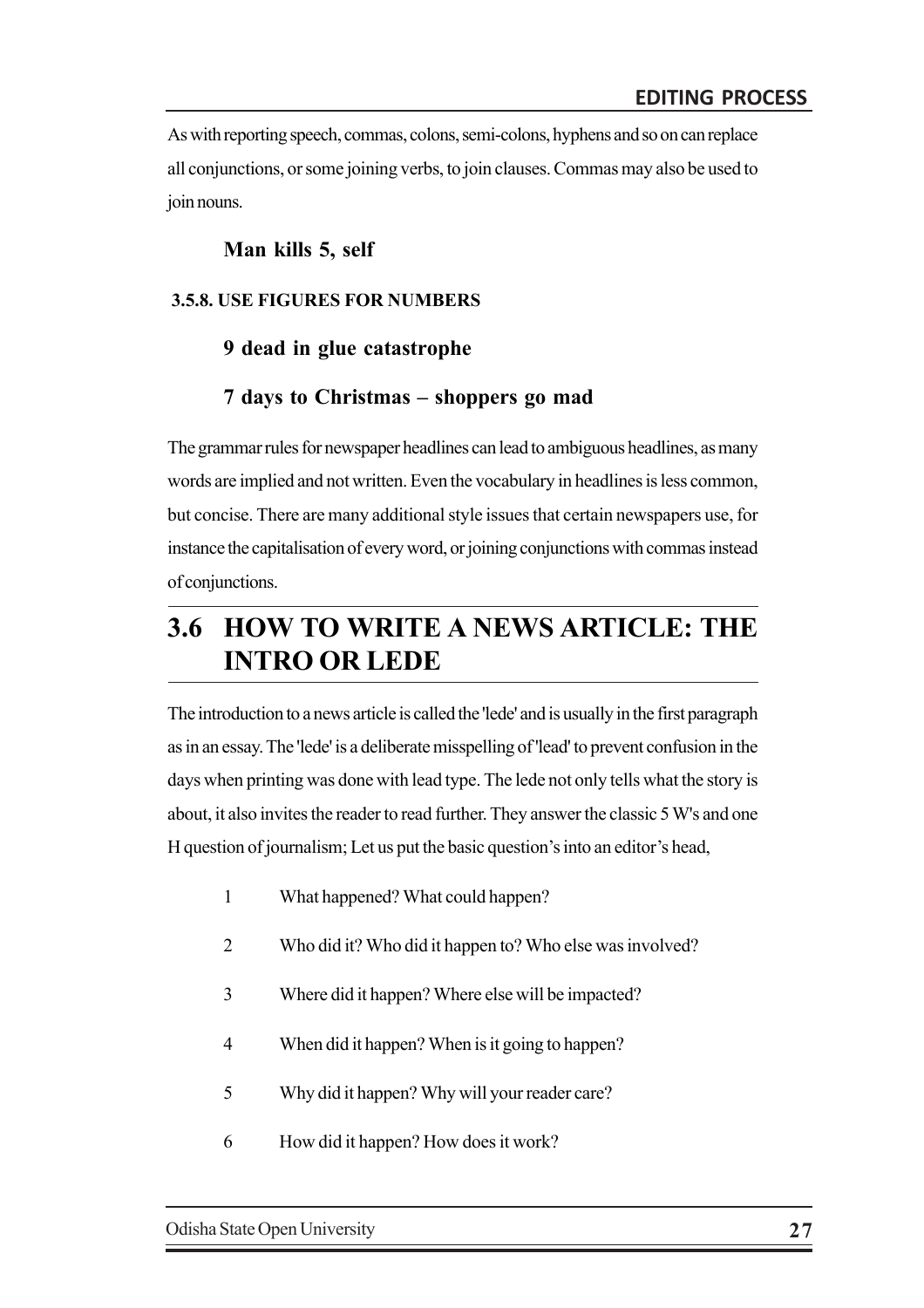The lead, or opening paragraph, is the most important part of a news story. With so many sources of information – newspapers, magazines, TV, radio and the Internet – audiences simply are not willing to read beyond the first paragraph (and even sentence) of a story unless it grabs their interest. A good lead does just that. It gives readers the most important information in a clear, concise and interesting manner. It also establishes the voice and direction of an article.

#### **Tips for writing and revising lead or Intro:**

- 1 Specificity: Though you are essentially summarizing information in most leads, try to be specific as possible. If your lead is too broad, it won't be informative or interesting. Read your lead out loud to avoid stumble over words. Eliminate any words you trip over or that are confusing. Cut out the extras. A few questions one needs to check are- description that could come later in the article, details that slow down readers' scanning and words that will catch a reader's attention. See how many words can be eliminated.
- 2 Brevity: Readers want to know why the story matters to them and they won't wait long for the answer. Leads are often one sentence, sometimes two. Generally, they are 25 to 30 words and should rarely be more than 40. This is somewhat arbitrary, but it's important – especially for young journalists – to learn how to deliver information concisely.
- 3 Active sentences: Strong verbs will make your lead lively and interesting. Passive constructions, on the other hand, can sound dull and leave out important information, such as the person or thing that caused the action. Incomplete reporting is often a source of passive leads. Passive verbs should be replaced with active verbs - is playing should be 'plays'.
- 4 Audience and context: Take into account what your reader already knows. Remember that in today's media culture, most readers become aware of breaking news as it happens. If you're writing for a print publication the next day, your lead should do more than merely repeating yesterday's news.
- 5 Honesty: A lead is an implicit promise to your readers. You must be able to deliver what you promise in your lead.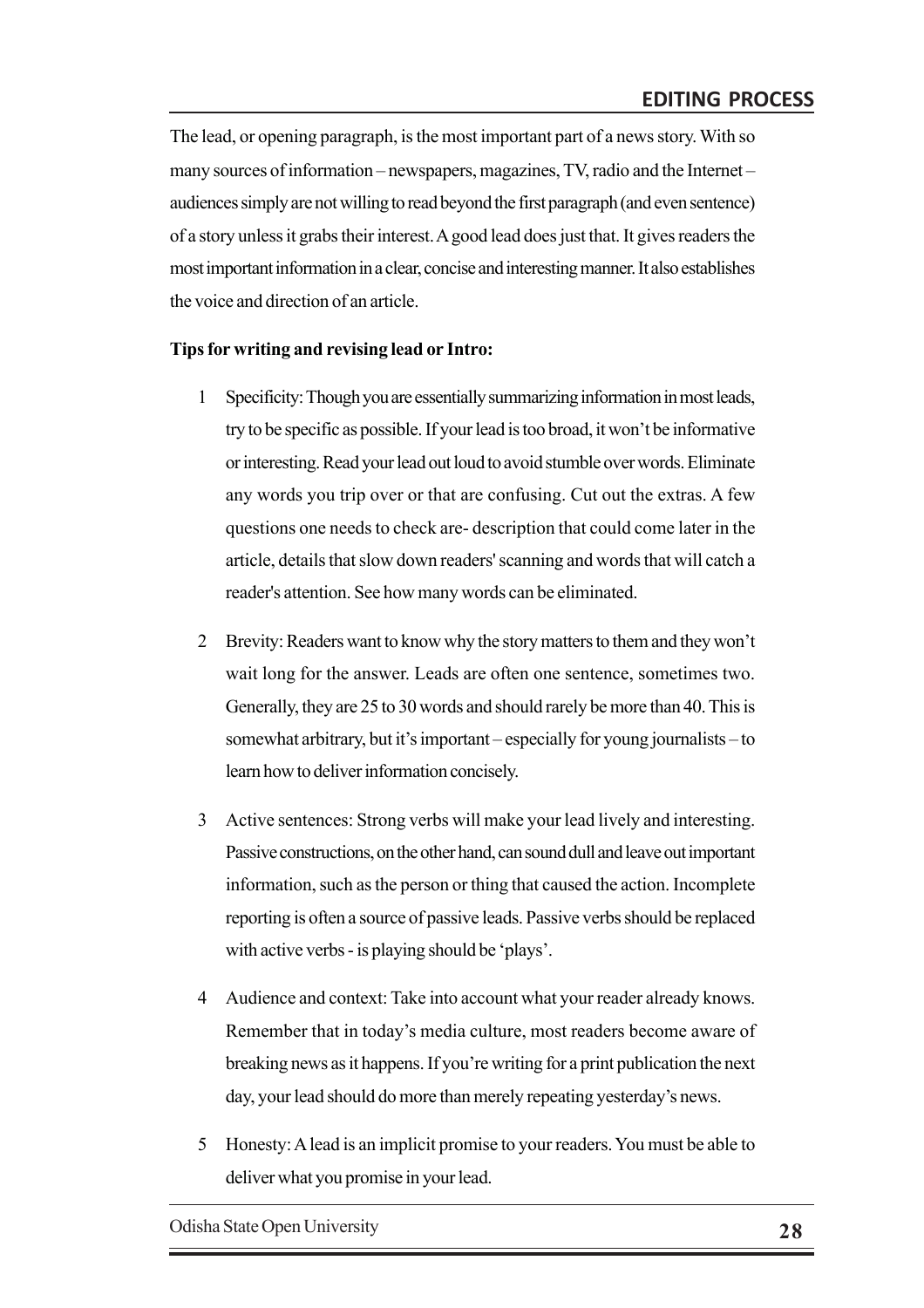- 6 Check for accuracy Spellings should be accurate. Names of places or locations, times, personalities and dates should not be misspelled.
- 7 Avoid cliché Clichés are overused expressions that kill the originality of a write up. Think carefully about whether you're using phrases or words that you hear every day, even popular ones, and always work for bringing something new.

# **3.7 WHY WRITE GOOD STORY LEADS AND VARIOUS TYPES OF LEADS**

A lead sets the tone and mood for the rest of your story, so it has to be written carefully. Depending on what is being written, certain leads may be more appropriate than others.

Now let us study some specific types of lead:

#### **3.7.1 SUMMARY LEAD**

It is the most traditional lead in a journalism article. It is to the point and factual. It's meant to give a reader a quick summary of the story in as few words as possible (should be 30 words or less), usually in one sentence. It contains the essence of the story (i.e. the most important, but not necessarily all, of the 5 Ws and H). It cites the source of any opinions. The summary lead or 'hard news' lead – It delivers the 5 W's and an H in the 1st paragraph, getting to the most important or compelling information immediately.

- A Syrian mother is recovering from second- and third-degree burns after U.S. troops searching for a suspected operative instead bombed her house. Most of her family members are dead in this strike.

#### **3.7.2. AN ANALYSIS LEAD**

It introduces a story where the basic facts are already known and where readers are looking for explanation

 – The suspension of World Bank sanctions to Pakistan is a response to the unpaid interest on an earlier loan over construction of a dam.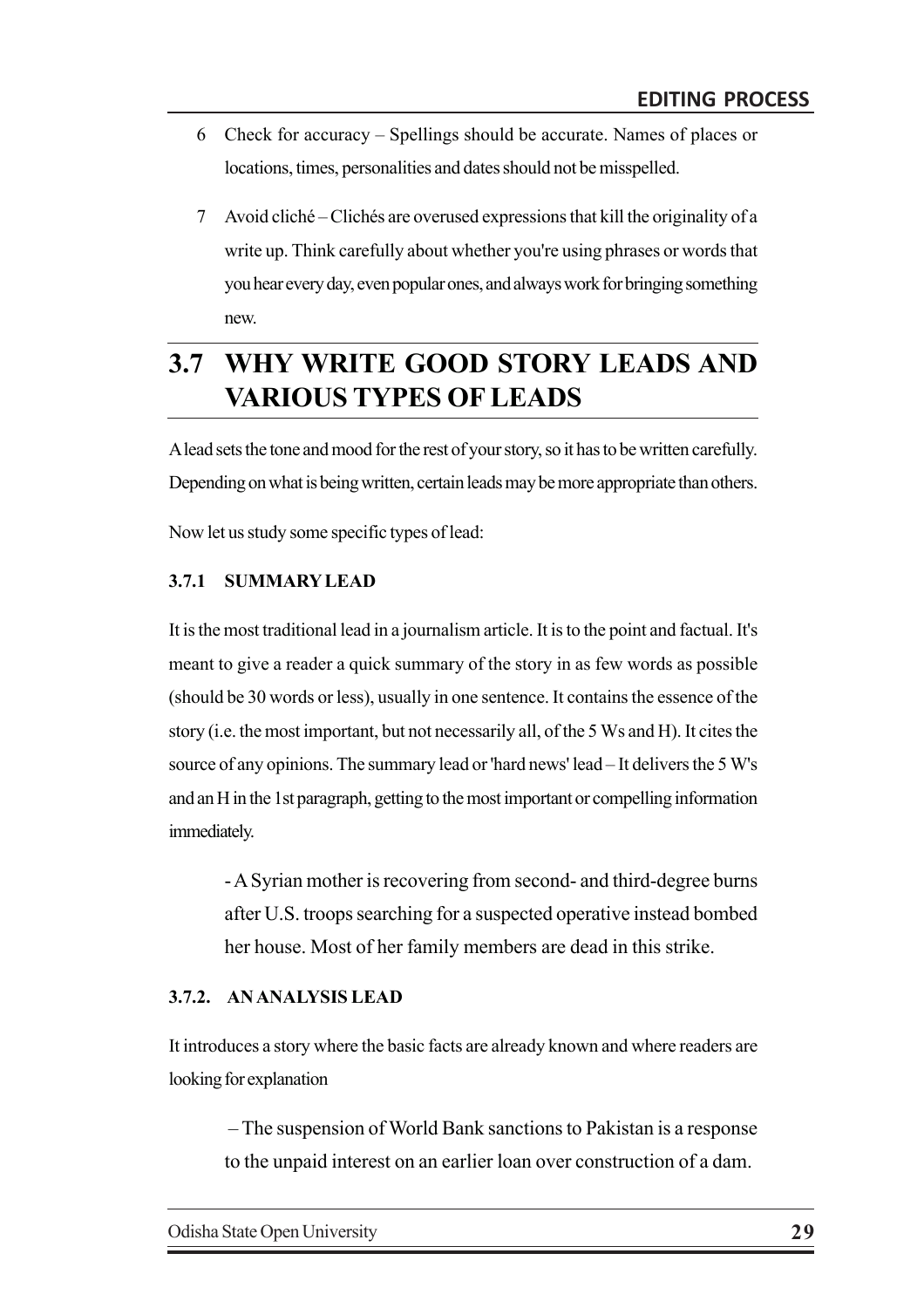#### **3.7.3. A BLIND LEAD**

A blind lead is a summary lead that leaves out particularly confusing details

- World leaders say they are committed to soothing financial markets to prevent an economic calamity.

#### **3.7.4. STORYTELLING LEAD**

Using a narrative style, begin by introducing the main characters, the conflict, and perhaps the setting of the story. Make readers feel the drama and want to know what's going to happen next. Wall Street Journal reporter Angelo Henderson used this approach to begin his Pulitzer Prize-winning article. Also known as a narrative Lead, it sets the scene for the article by introducing the key players.

- Three swimmers from the same state pull off an outstanding performance in National meet.

#### **3.7.5. SCENIC LEAD**

This lead begins with a description of the scene surrounding an event. A scene-setter lead introduces the article by highlighting a key location in the story. It is typically used for stories in which the setting is prominent, such as stories about festive events, performances and sports. It can also be used to strike a mood appropriate for the story.

– A broken-down cargo ship drifts towards the coast of Odisha amid fears of major damage to the Paradip Port.

#### **3.7.6. SINGLE-ITEM LEAD**

This lead focuses on just one or two elements of a summary lead for a bigger punch.

– The Philadelphia Phillies are World Champions again.

#### **3.7.7. DELAYED IDENTIFICATION LEAD**

Sometimes with summary leads, you don't always want to clearly identify the subject right away. However, the subject doesn't have much name recognition, nor do readers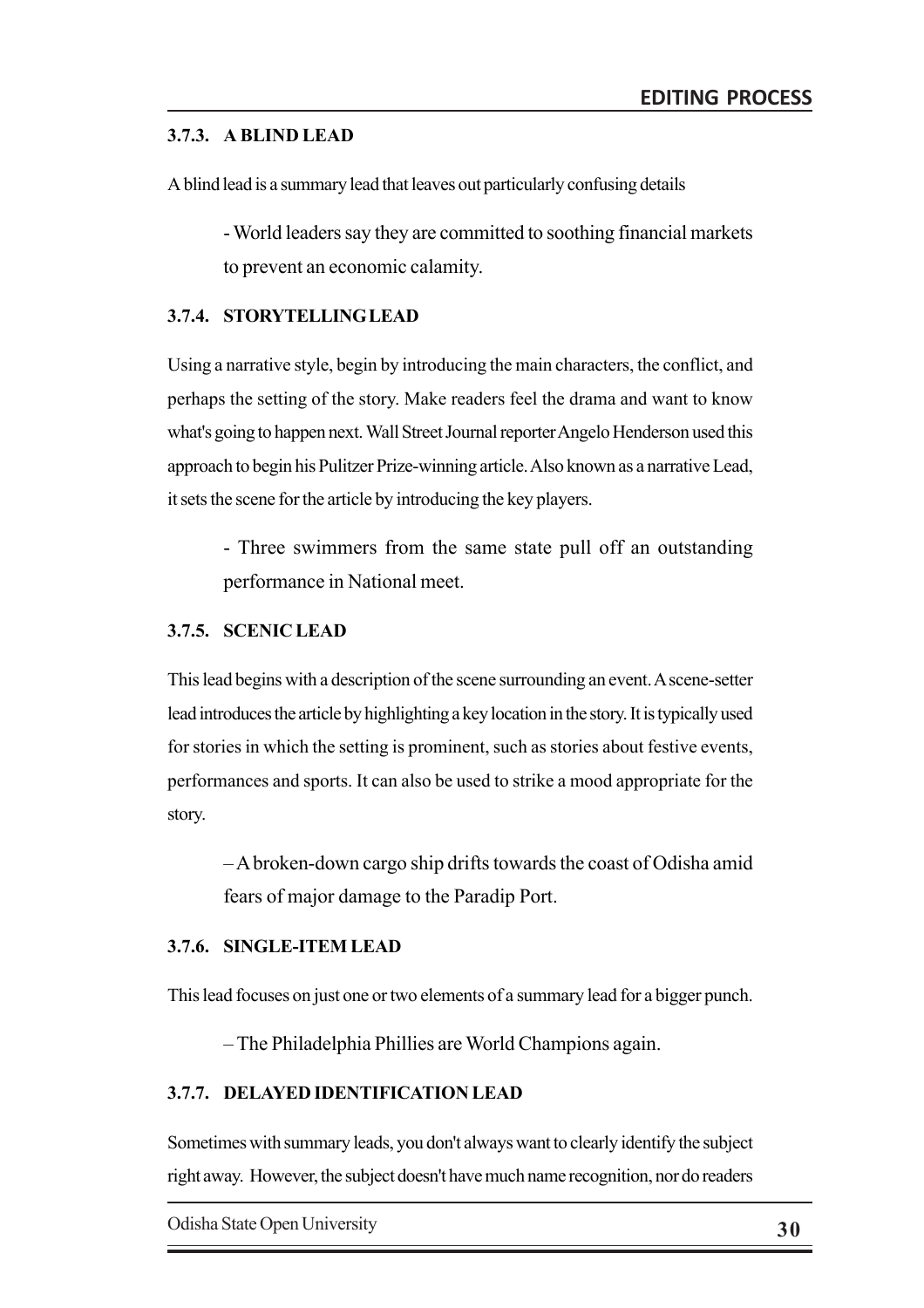care all that much about the subject's name. So a descriptive pronoun is used to identify the person in the lead. Providing his specific name and title in a later paragraph.

– A School Committee member has filed an assault complaint against a fellow member, accusing her of grabbing her nose and twisting it following an executive session Thursday night.

Neeta Mathur yesterday alleged in an interview that fellow committee member , Anjana "grabbed my nose and proceeded to twist my nose" following a rancorous discussion during a closed-door School Committee meeting.

#### **3.7.8. CREATIVE LEAD**

Unless writing hard news for a daily newspaper or regularly-updated website, the summary lead just doesn't reel in readers. A more creative approach is required.

– A late spring snowstorm surprised forecasters and drivers Tuesday afternoon, triggering more than 30 accidents, Cleveland police officials said.

#### **3.7.9. SHORT SENTENCE LEAD**

This lead uses one word or a short phrase as a teaser for the rest of the lead. Readers may find this gimmicky, so use this approach sparingly.

– One-fifth of an inch.

That's all the snow it took to trigger more than 30 accidents on local roads yesterday as a late spring storm snuck up on Cleveland motorists.

#### **3.7.10. ANALOGY LEAD**

This lead makes a comparison between an issue and event written about and something which is more familiar to the average reader. This approach can work well when you have a complex or foreign matter you want to explain in laymen's terms.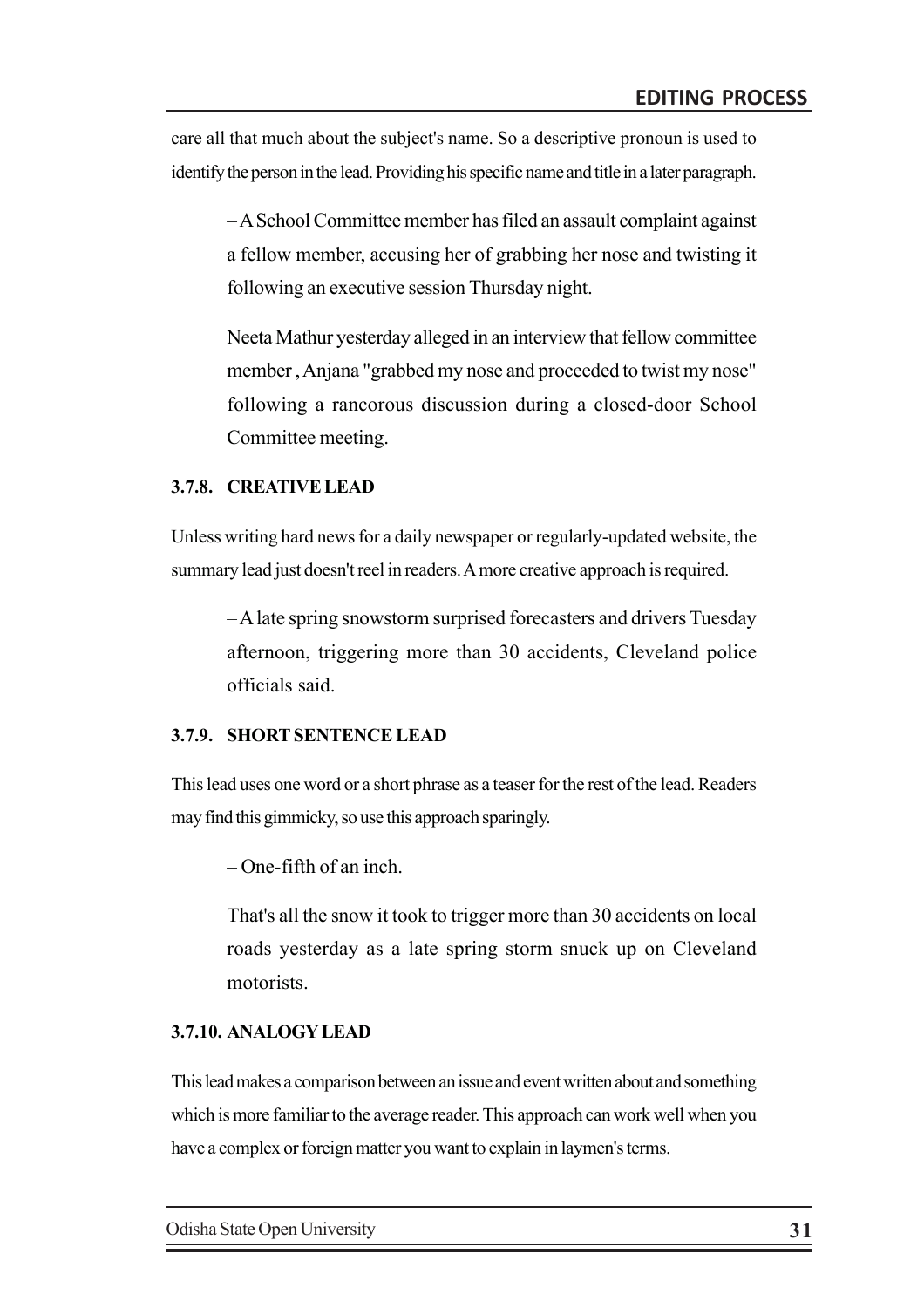– The Netherlands is considering anti-terrorism laws that make the United States' Patriot Act look like a civil libertarians' dream come true.

#### **3.7.11. WORDPLAY LEAD**

 This lead involves a clever turn of phrase, name or word. This lead is often misleading. The reader may think your story is about one thing and then discover it's about something else and get annoyed.

– Bill Clinton will finally get taken to the cleaners.

So will Dracula and a Playboy bunny.

The three are among some 6,000 smoke-damaged costumes that will visit dry cleaners in the next few days, because of a fire that broke out Wednesday night at Morris Novelty, a popular costume and novelty store.

#### **3.7.12. AMAZING FACT LEAD**

 Starting the intro with an amazing fact that arouses readers' interest, provides a good grip over the story.

–\_Sixty percent of Americans oppose the U.S. war in Iraq, the highest number since polling on the subject began with the commencement of the war in March 2003, according to poll results and trends released Wednesday.

#### **3.7.13. STARTLING STATEMENT LEAD**

Opens with a startling statement that arouses reader interest.

– The first thing Elizabeth Moon sees in the morning is the room where her father was beaten to death.

It was one year ago yesterday that she and this bucolic town were stunned by the brutal and still unsolved murder of Dr. Alfred C. Moon.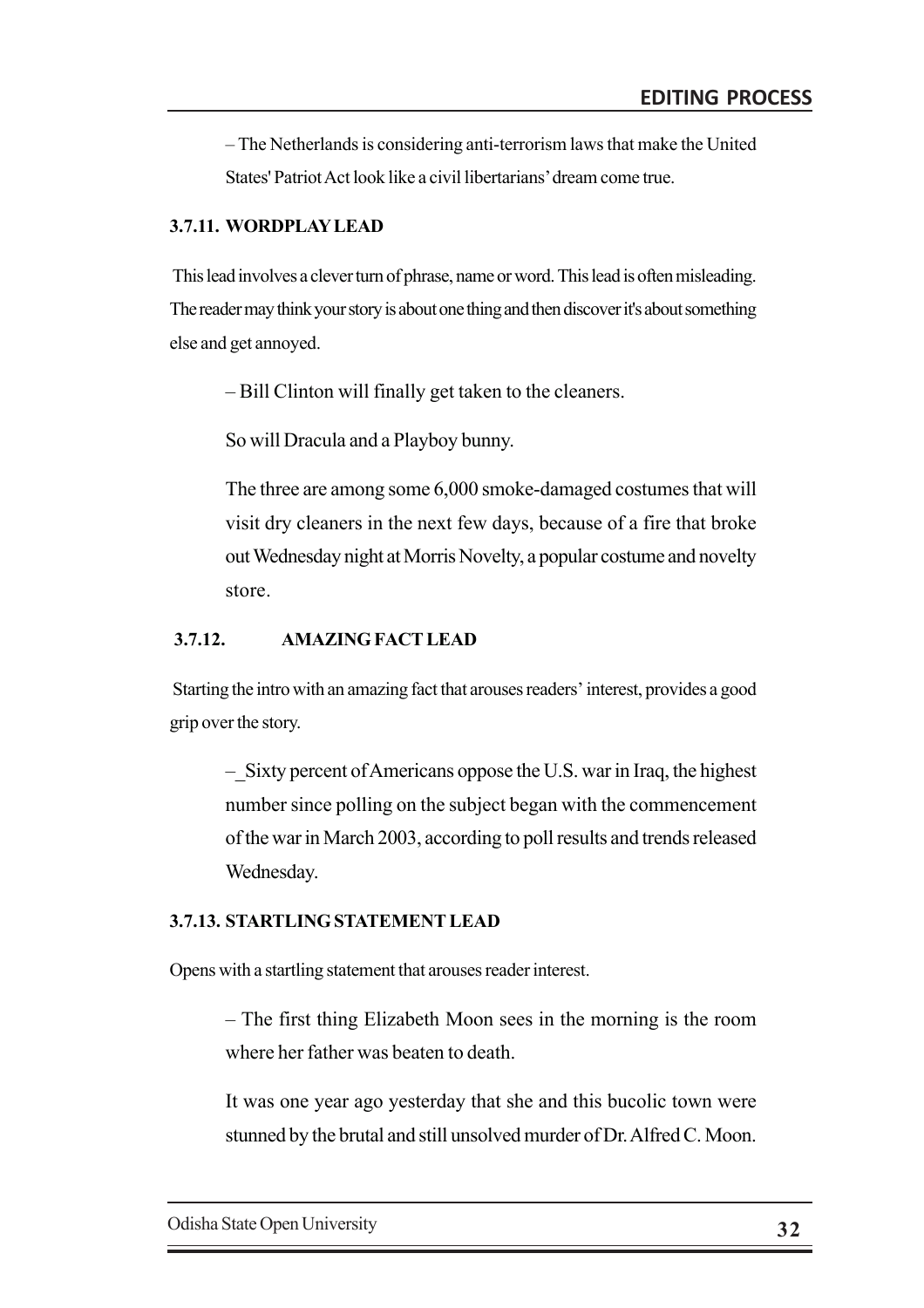The radiologist's naked body was found in his bed, bludgeoned with a lamp.

According to an autopsy report, the medical pioneer who brought the CAT scan to Rhode Island died from "blunt force deforming-type trauma" so severe that he had to be identified by dental records.

Elizabeth Moon acknowledges that many people think it's "creepy" that her family lives in the house where it happened. To her, the light gray house with aqua shutters on Briarwood Road is not where her father died, but the place where he lived.

#### **3.7.14. OPPOSITE LEAD**

Cite first one point of view or observation and then follow with the opposite view.

– Social networking site rots the brain, according to a report by a Hyderabad University psychology professor. Varun Mehta, honours student and an avid user of the popular website, says that just isn't true.

\_\_\_\_\_\_\_\_\_\_\_\_\_\_\_\_\_\_\_\_\_\_\_\_\_\_\_\_\_\_\_\_\_\_\_\_\_\_\_\_\_\_\_\_\_\_\_\_\_\_\_\_\_\_\_\_\_\_\_\_\_\_\_\_\_\_\_\_\_\_\_\_\_\_\_\_\_\_\_\_\_\_\_\_\_\_\_\_\_\_\_\_

\_\_\_\_\_\_\_\_\_\_\_\_\_\_\_\_\_\_\_\_\_\_\_\_\_\_\_\_\_\_\_\_\_\_\_\_\_\_\_\_\_\_\_\_\_\_\_\_\_\_\_\_\_\_\_\_\_\_\_\_\_\_\_\_\_\_\_\_\_\_\_\_\_\_\_\_\_\_\_\_\_\_\_\_\_\_\_\_\_\_\_\_

\_\_\_\_\_\_\_\_\_\_\_\_\_\_\_\_\_\_\_\_\_\_\_\_\_\_\_\_\_\_\_\_\_\_\_\_\_\_\_\_\_\_\_\_\_\_\_\_\_\_\_\_\_\_\_\_\_\_\_\_\_\_\_\_\_\_\_\_\_\_\_\_\_\_\_\_\_\_\_\_\_\_\_\_\_\_\_\_\_\_\_\_

\_\_\_\_\_\_\_\_\_\_\_\_\_\_\_\_\_\_\_\_\_\_\_\_\_\_\_\_\_\_\_\_\_\_\_\_\_\_\_\_\_\_\_\_\_\_\_\_\_\_\_\_\_\_\_\_\_\_\_\_\_\_\_\_\_\_\_\_\_\_\_\_\_\_\_\_\_\_\_\_\_\_\_\_\_\_\_\_\_\_\_\_

\_\_\_\_\_\_\_\_\_\_\_\_\_\_\_\_\_\_\_\_\_\_\_\_\_\_\_\_\_\_\_\_\_\_\_\_\_\_\_\_\_\_\_\_\_\_\_\_\_\_\_\_\_\_\_\_\_\_\_\_\_\_\_\_\_\_\_\_\_\_\_\_\_\_\_\_\_\_\_\_\_\_\_\_\_\_\_\_\_\_\_\_

\_\_\_\_\_\_\_\_\_\_\_\_\_\_\_\_\_\_\_\_\_\_\_\_\_\_\_\_\_\_\_\_\_\_\_\_\_\_\_\_\_\_\_\_\_\_\_\_\_\_\_\_\_\_\_\_\_\_\_\_\_\_\_\_\_\_\_\_\_\_\_\_\_\_\_\_\_\_\_\_\_\_\_\_\_\_\_\_\_\_\_\_

\_\_\_\_\_\_\_\_\_\_\_\_\_\_\_\_\_\_\_\_\_\_\_\_\_\_\_\_\_\_\_\_\_\_\_\_\_\_\_\_\_\_\_\_\_\_\_\_\_\_\_\_\_\_\_\_\_\_\_\_\_\_\_\_\_\_\_\_\_\_\_\_\_\_\_\_\_\_\_\_\_\_\_\_\_\_\_\_\_\_\_\_

\_\_\_\_\_\_\_\_\_\_\_\_\_\_\_\_\_\_\_\_\_\_\_\_\_\_\_\_\_\_\_\_\_\_\_\_\_\_\_\_\_\_\_\_\_\_\_\_\_\_\_\_\_\_\_\_\_\_\_\_\_\_\_\_\_\_\_\_\_\_\_\_\_\_\_\_\_\_\_\_\_\_\_\_\_\_\_\_\_\_\_\_

**Check Your Progress:**

3.1 Why is 'lede' mis-spelt?

3.2 Name the different types of leads.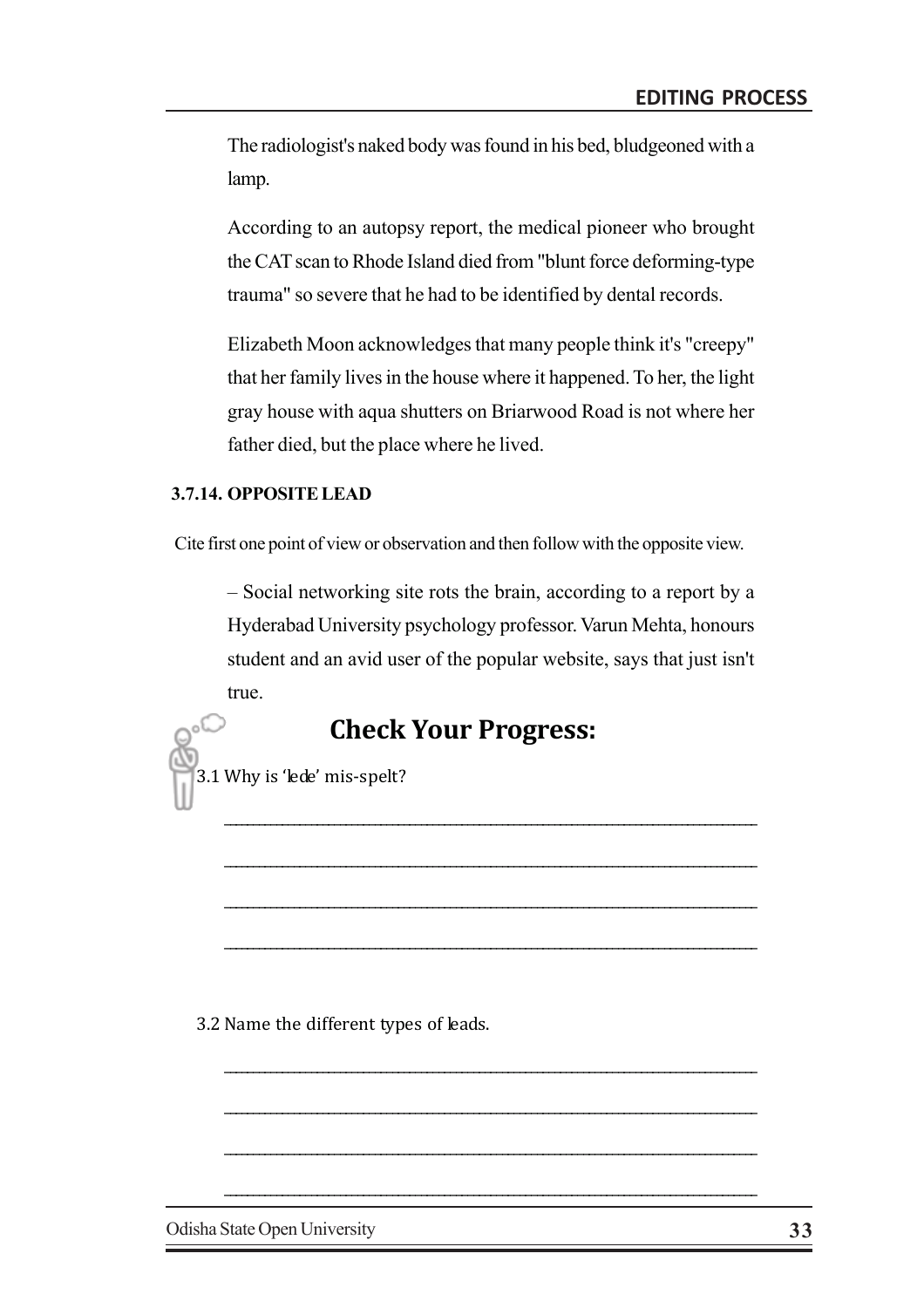3.3 What is 'Delayed Identification Lead'?

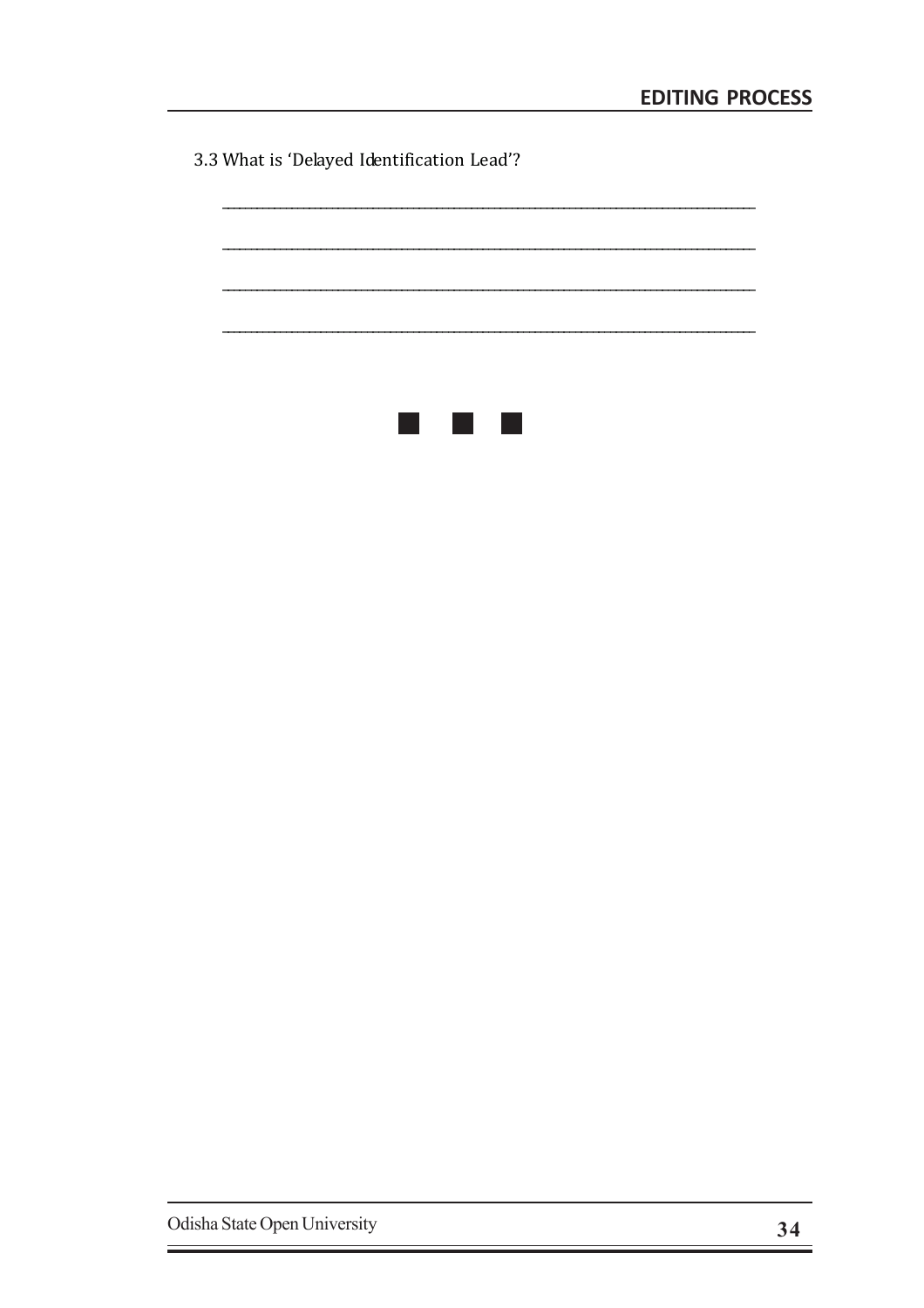# **UNIT – IV: STYLE BOOK, STYLE SHEET**

### **4.0 UNIT STRUCTURE**

- 4.1 Learning Objectives
- 4.2 Introduction
- 4.3 How does a stylebook help in good copy editing
- 4.4 Style Book
- 4.5 How to set up a style sheet
- 4.6 Activity
- 4.7 What to include in a style sheet
- 4.8 The Importance of Style Sheets
- 4.9 Other factors to consider from a style book
- 4.10 Check your Progress

# **4.1 LEARNING OBJECTIVES**

This unit will help us understand why stylebook is important for any news desk. We will also learn about the style books in use and preferred by majority of the publication houses and press. Style books or style sheets serve as the ultimate guide of news papers in many ways than one. The rules it lays down to keep the news desk in line can be studied thoroughly in this unit.

### **4.2 INTRODUCTION**

You must have noticed that there is uniformity in the size of fonts and colours used in a newspaper. Only a few set of fonts and colours are used to print the paper. This is because a newspaper follows a stylebook. A stylebook is like a newspaper's bible. In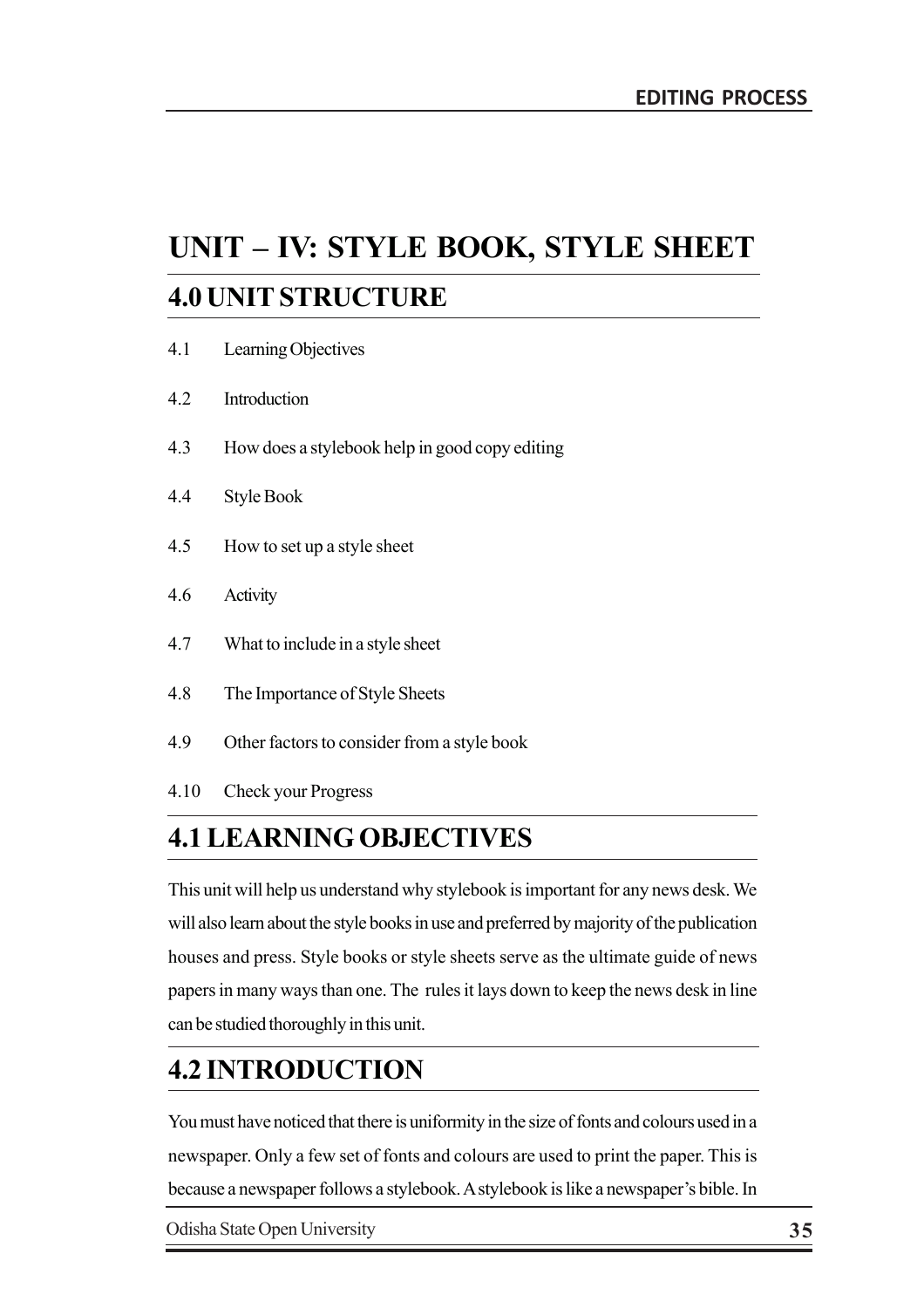this unit we will learn about rule books like style book and style sheets that guide newspaper formats.

# **4.3 HOW DOES A STYLEBOOK HELP IN GOOD COPY EDITING?**

Reporters and copyeditors should keep a few things in mind before serving a story of the desk, whether written or edited:

- l Following the stylebook diligently.
- l A good dictionary (preferably Oxford Advanced Learner's).
- Files of current issues and sources.
- Maintaining accuracy.
- l Double-check the spelling of people names and titles.
- Checking the facts in a story.
- Checking dates.
- Checking on the quotes.
- l A copy editor should reach the reporter whenever they have any questions.

### **4.4 STYLE BOOK**

A stylebook is a set of guidelines that help staff to bring out a newspaper that is homogeneous, coherent and credible. It also provides guidelines on use of language, particularly those concerned with grammar. A stylebook is a guide for a writer or editor for a specific publication. It gives guidelines for usage of terms, typefaces, highlighting, etc. Each good newspaper has its own stylebook and follows it diligently.

A style book and style sheet is the same thing. It is simply a statement and a reflection of the style standards and practices of a publisher of newspapers, books, or magazines.

It helps the sub editors in presenting information in a standardised manner as already set by the editors.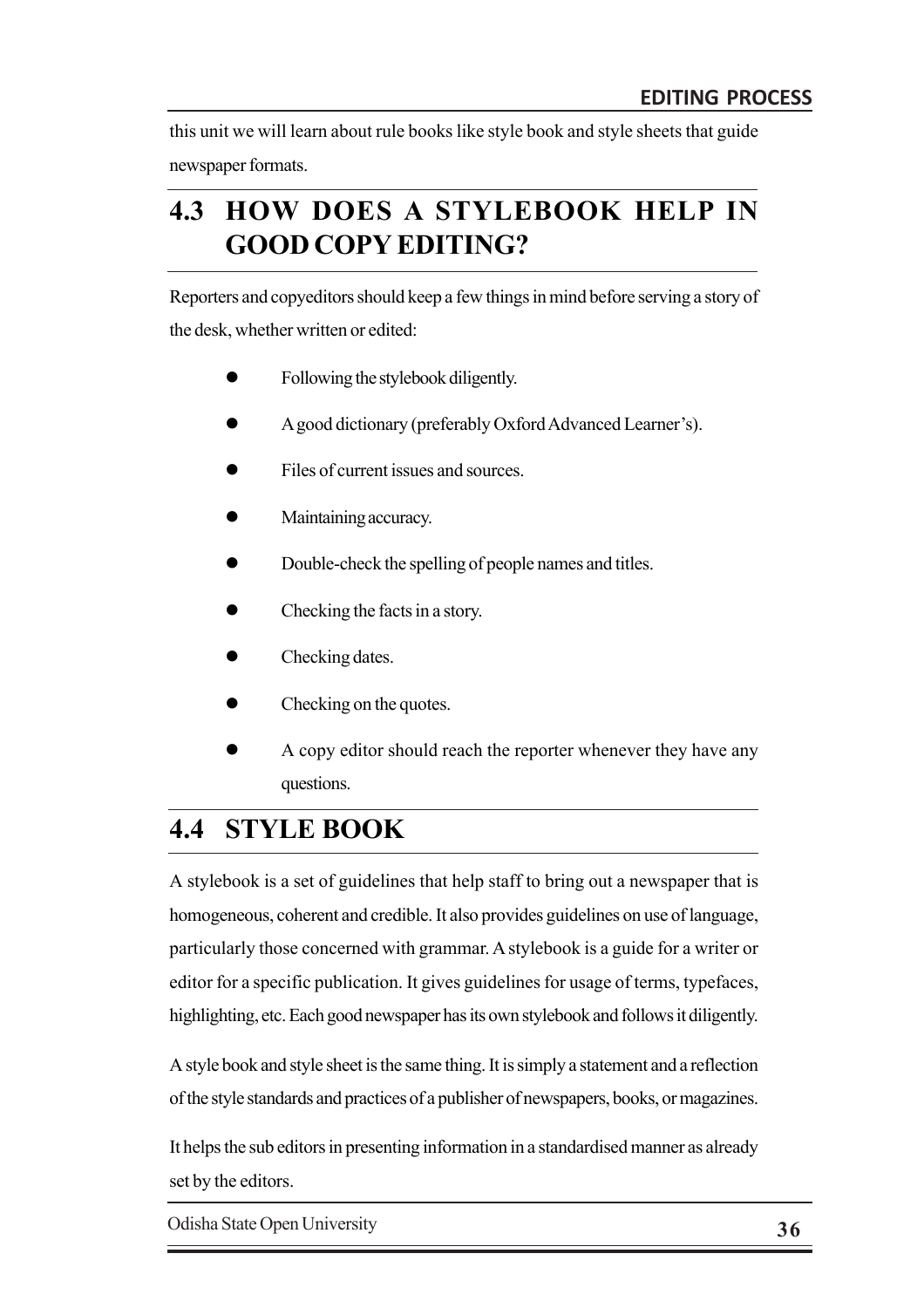It saves time by making the job of the sub editors easier by helping them decide: whether to use American/British spellings, how to write the designations of the important people, how to write the dates, the days, writing the numbers in numerical form etc.

You will notice that brochures, fliers, film magazines and advertisements look quite different from a newspaper. You would have noticed that newspapers use only a set of fonts and colours, often limiting them to just about four or five. Like mentioned earlier newspaper are unlike most of the other print media, they have a style sheet to follow so that there is a standard method of editing and presenting articles, an easy visual flow and because it highlights their unique professional touch.

# **4.5 HOW TO SET UP A STYLE SHEET**

In newsrooms, each page has a style sheet for a definite day of the week. The stories are placed on the page layout or spreadsheet according to this style sheet. Here, you can do a small activity to learn making a page layout according to a style sheet.

# **4.6 ACTIVITY**

You can use a paper method to understand more about the style sheet.

Step 1: Simply draw a horizontal line across the centre of one side of the paper over the landscape view of the page rather than a portrait one.

Step 2: Then draw three vertical lines from top to bottom to divide the page into eight boxes. Flip the paper over.

Step 3: Draw another horizontal line across the page, yet do it a little higher than centre on this side. Here, we will need more room in the boxes at the bottom of the page.

Step 4: Divide the top section into three or four boxes. The bottom section may have two or three or four different-sized boxes. Look at the page, this setup is virtually the same for a spreadsheet done on the computer.

Step 5: Mark the boxes of first page and those on the top of the second page with groups of letters in alphabetical order. Put A/B or A/B/C at the top of the first box, C/ D or D/E/F in the second box and so on until you've covered all the letters and used all the boxes.

Step 6: You'll be entering words based on their first letters into these boxes.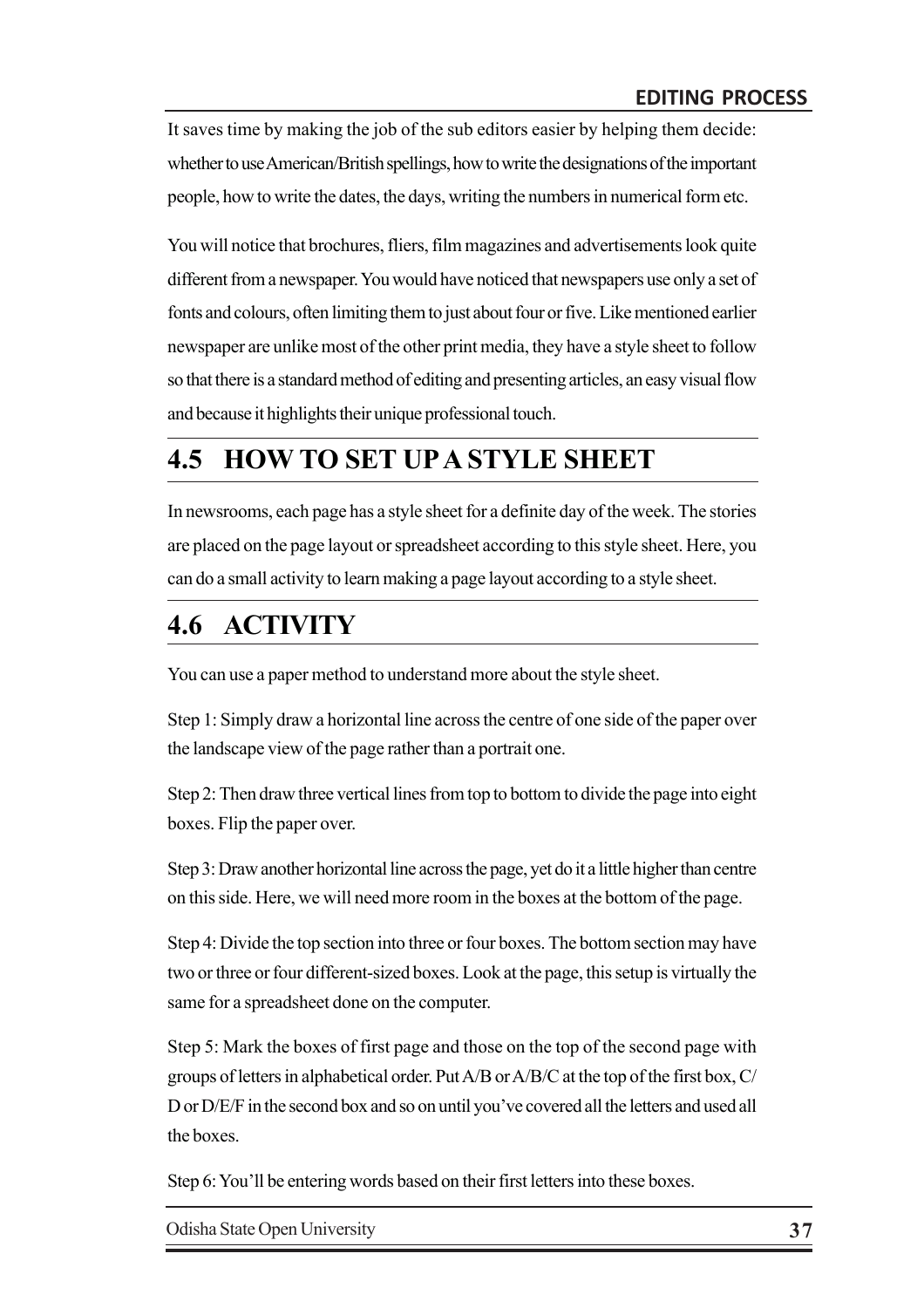# **4.7 WHAT TO INCLUDE IN A STYLE SHEET**

Anything that helps the copy editors or desk members take a decision in the newsroom with regards to the edition should be included in the style sheet. Remember that the style sheet is an aid for consistency. A journalist or writer might use it as a reminder while writing and editing.

The Associated Press Stylebook and Briefing on Media Law, usually called the AP Stylebook, is an English grammar style and usage guide created by American journalists working for the Associated Press over the last century to standardise mass communications. It is a guide for grammar, punctuation and principles of reporting, including many definitions and rules for usage as well as styles for capitalisation, abbreviation, spelling and numerals.

Writers in broadcasting, magazine publishing, marketing departments and public relations firms traditionally adopt and apply AP grammar and punctuation styles. Over the years, the AP Stylebook has become a leading style for non-journalistic publishers as well. Its simplified grammar, such as dropping the Oxford comma and using figures for all numbers above nine, saves scarce print and web space.

A style book should be a guide to using punctuation in journalistic materials, briefing on the existing media law like an overview of legal issues and ethical expectations for those working in the journalism industry, what to include in writing photo captions and also editing marks which are a key with editing symbols to assist the journalist with the proofreading process.

### **4.8 THE IMPORTANCE OF STYLE SHEETS**

Staffs in a newspaper are under strict time limits. Even the friendliest editors may neglect informing the layout staff about a story until it is too late. A designer or a copy editor barely has the time to sit and experiment with different fonts, sizes and colours.

Some papers tend to look chaotic because everyone on the layout desk wants to experiment with their page designs. While this might be fun, it affects the professionalism of the publication. A style sheet is a document the copy editor prepares that lists the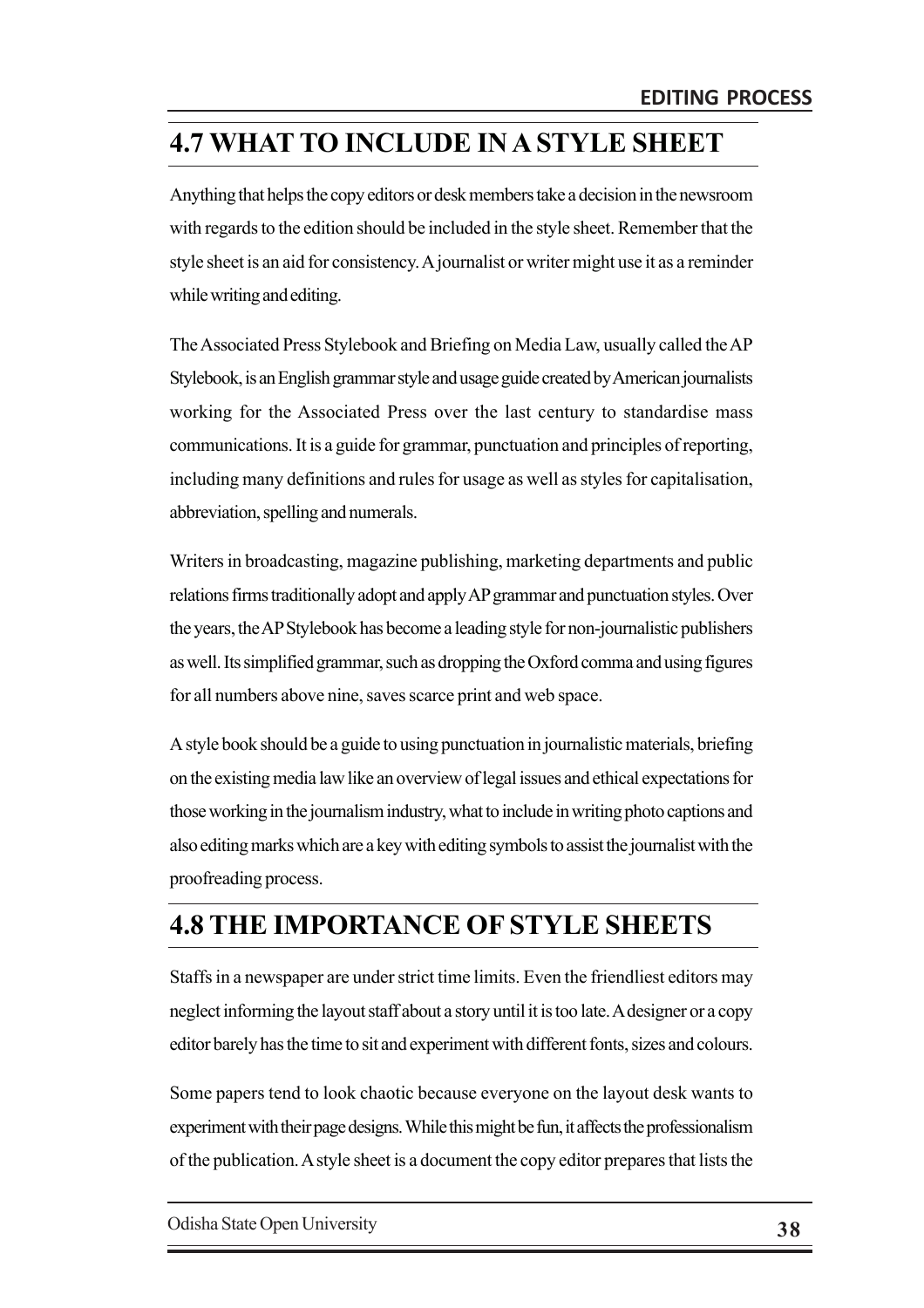grammatical conventions, characters, places, unusual or made-up words, and the distinctive treatment of words like capitalisation, hyphenation, favoured spellings, etc. within a particular text.

Style sheets are useful in a number of ways. First, they help the copyeditor maintain consistency.

Style sheets are also provided to a proof reader.

A proof reader compares the set proof against the manuscript; it takes less knowledge than copy editing. Proofreaders don't have to make decisions about how to apply styles they're just supposed to make sure the styles the copyeditor decided on were followed. The copyeditors either *follow the* CMS i.e. *Chicago Manual of Style*, the basic publishing Bible and altering things accordingly or Associated Press's guide. But both may have special rules and recommendations for specific instances, in-house rules are also laid down for reporters or writers. A style sheet is written in stone.

Some items from a style sheet might be absolute rules and some might be strong recommendations, this is as decided by the publisher. A writer or editor can always challenge a standard practice. These style sheet recommendations together make up the publisher's style guide or style sheet.

Style sheets inform writers and editors about spelling, punctuation, and capitalisation practices so a manuscript can be consistent as well as match the style of the publication. Yet writers and editors don't have to completely rely on a publisher's style guide. They can recommend their own style sheet for copies. An in-house stylebook should have a few things in mind when it is written. The whole purpose of a stylebook is providing guidance to copy-editors and helps them in time of distress in a newsroom with regards to decision making before a page hits the prints. Stylebook helps in the following ways and expects the copy editors to keep in mind to,

1. A style sheet helps writers and editors maintain consistency and help them reduce errors in a story.

2. Copy for newspapers come from a variety of sources– its own reporters, agencies, freelancers etc. These sources have their own style of writing. But a copy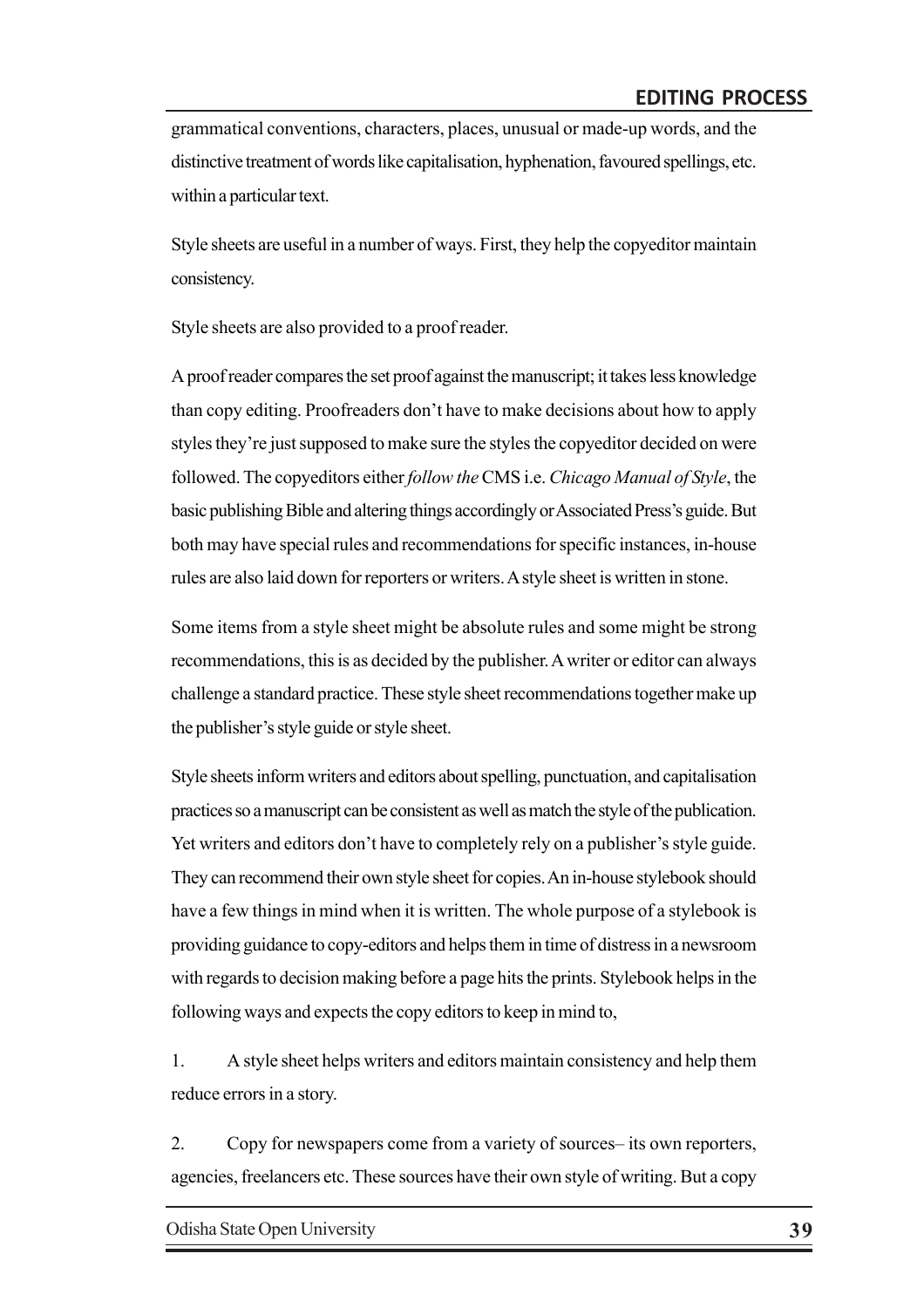editor's ultimate goal should be to create a coherent look for the paper overall. Any other creative changes should not spill out of the set of established standards.

3. It reduces questions relating to design and production for newcomers and old-timers alike and reduces inconsistencies in the paper.

4. It allows the staff to focus on more important issues, like writing better headlines, selecting and cropping photos and bringing up better ideas for illustrations and graphics.

5. Even a page designer benefits from the style sheet, in times of confusion, chaos or dispute in a newsroom while designing a page. Here, style sheet comes to the rescue. A designer has a detailed spreadsheet listing smallest nuances of the page design.

In spite of being too cautious and careful before an edition, newspapers continue to contain mistakes. The news desk tries to terminate the redundancies and they work together as a team to put up a paper without chaos and incoherency for the readers.

6. Write in British English

Your computer offers English of several countries. However, in India British English is the accepted format of discourse. So, words like colour will become colour in British English, favor become favour etc.

7. Writing Dates

All the dates can be written as May 12, September 27 and not 12th of March, 27th of September etc. Also, it is May 15-18 (meaning May 15th to 18th) and not May 15- May 18, but it should be May 15- June 15 (meaning for one month). You don't have to mention the current year. However, write the date as March 15, 1947, September 15, 1968 etc if it is anything before the current year.

8. Contractions

One should not write govt., commn. , advt., adml., etc. They should be written with their complete spelling as government, communication, advertisement, admiral etc. However, if a company is named, The Maurya' Company Ltd. It should be written that way.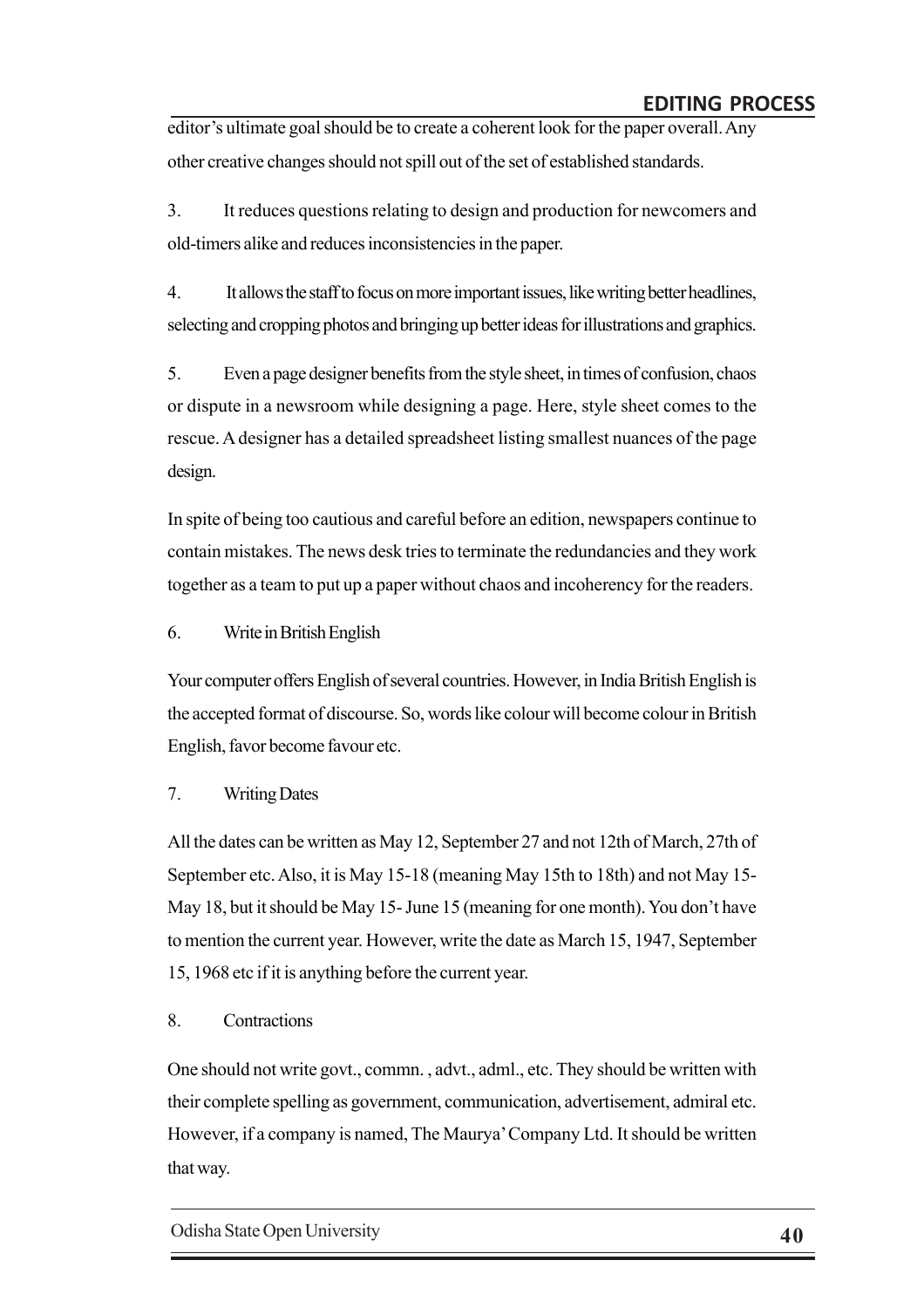#### 9. Courtesy Titles

Courtesy titles should not be used, such as Shri, Smt, Mr, Mrs, Ms, ji etc. Though some newspapers use such tiles, some do not. However, most newspapers which put up titles like the aforesaid are inconsistent with it. They use them in some pages/ columns and do not do the same in others.

#### 10. Designations

All designations in small caps, i.e. president, prime minister, vice-president, chairperson (not chairman), major, general, captain, vice-admiral, vice-chancellor, director, dean, executive officer, chief justice, doctor, physician, psychiatrist, head of the department etc. When you actually refer to a doctor, say Dr. Shivanand Sastri.

#### 11. Names

A name spelt wrong is the biggest blunder possible. It's often unforgivable. Any confusion due to a name spelt wrong and a wrong person identified may drag the paper to the court. A copy editor should always double check for spellings and be careful with the names that are tricky.

#### 12. Being Politically Correct

The world is constantly evolving; something which is a widely accepted word or term can become a sexist, racist or some other form of abuse. Identifying people with certain words, i.e. using adjectives for them should be done with extreme care. Be careful when you identify/ address people by certain words (handicapped, housewife, coloured) etc. They may be more comfortable being addressed as physically challenged, homemaker, blacks etc. Remember, in time, these labels may also fall out of favour.

#### 13. Using Numbers

Spell out all numbers below 10. Numerical representation of number below 10 should be spelt, not put in numerical. However, you don't have to write May fifth (May 5). I.e. in the case of writing currencies write them as Rs. Two lakhs but currency like dollars or pounds will be written as 10,000 dollars/ pounds etc. Even while writing the age, from one-year old, two-year old, up to twenty-year old can be spelt. After 20, it should be written like 21-year old, 22-year old, 100-year old etc.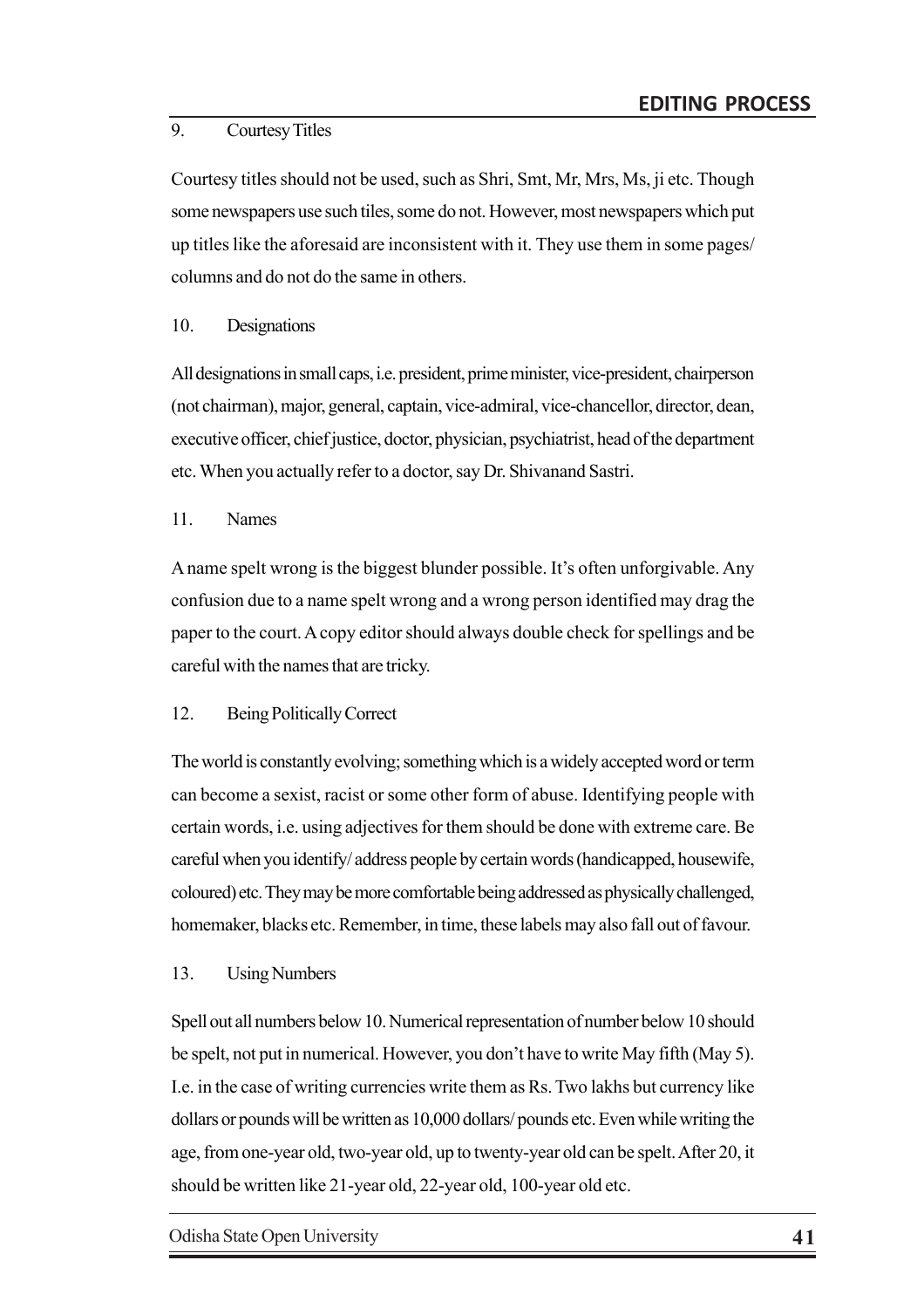#### 14 Abbreviations

While using an abbreviation for the first it has to be written in its full form and their acronyms has to be written in brackets. These can be abbreviated later in the copy. Since certain abbreviations can be deciphered differently. E.g. IT can mean income tax and information technology.

#### 15. Using Office Names

The names of the office/ departments should be put up correctly. The official names have to be used. Avoid using other forms such as the sociology department (when it's called Department of sociology), sericulture department (Department of Sericulture). Note the use of caps when the name is official. However, you can use university, department (with a small cap) in isolation.

#### 16. Using Italics

Non-English words such as swaraj, aarti, pooja, jatra, swamiji, ad hominem, ad hoc, bon voyage, de facto, de jure, faux paus etc. must be italicised. However proper nouns should not be italicised like Madhvacharya, Raghavendracharya etc.

All brands like Maruti, Bajaj, Coca Cola, Head and Shoulder), names of films (Shaw Shank Redemption/ Dark Knight Rises), songs (Skyfall), albums, books, reports, biological & zoological names must be italicised. Also italicise anything which is part of the title like 'The' in 'The Hindu'.

#### 17. Use of Its And It's

Always remember, "its" means belonging to. "It's" means IT IS. Therefore, it would be "It's time the group found its way back home."

#### 18. Apostrophes

Apostrophes should be used when writing plural forms like MPs, MLAs and years/ decades like 'in the 60s and 70s'. However, when you refer to them as belonging to, write MP's/ MPs', MLA's/ MLAs' etc.

#### 19. Educational Qualifications

Write educational qualifications as B.A., B. Sc., M.A., M. Sc., B. Com., M.B.B.S., M.D. D. Litt. etc.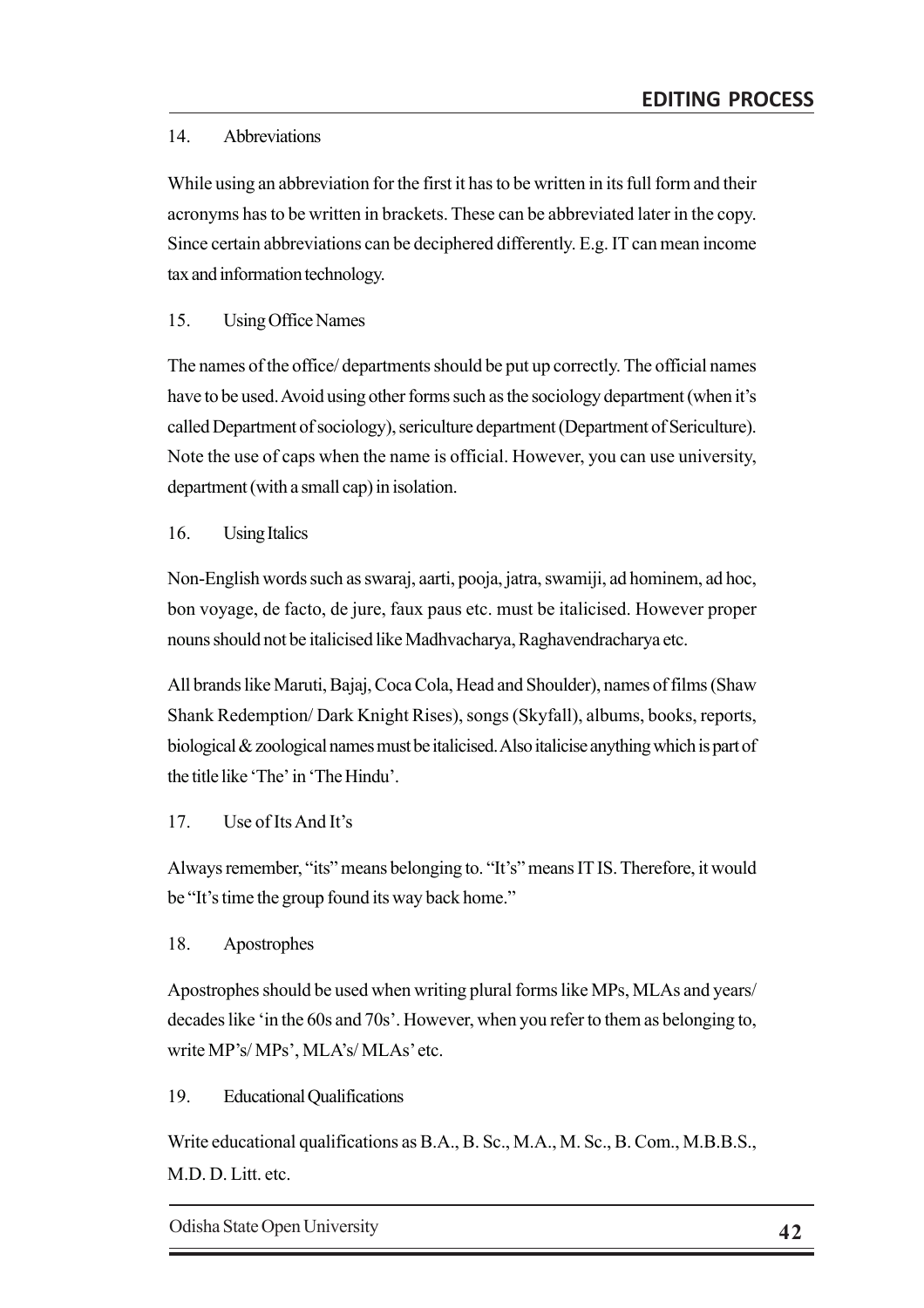20. Using Articles

Articles are not used in front of Days like, Black Day, Flag Day, Teachers' Day, Children's Day etc. Note the use of caps in the initial letters. Though, articles are used before weeks. Therefore, you write

*Railway officials are expected to behave well during the courtesy week.*

However, it would be

*The Traffic Police Department which will observe a courtesy week beginning this year.*

Do not use articles with All India Radio, Radio Chocolate but it is always the British Broadcasting Corporation. Also, if the article is part of the name do not forget to use it.

#### 21. Words that confuse

Check out for words that confuse. E.g. advice (noun) and advise (verb). Also, affect (to have an influence on) and effect (the influence), aid (help), aide (attendant) etc. It is always advisable to consult a dictionary (Oxford Advanced Learner's Dictionary) when words are confusing.

### **4.9 OTHER FACTORS TO CONSIDER FROM A STYLE BOOK**

Making the writing Concise

Wordiness in a story makes for a sluggish read and tacky tone. Sluggish and windy words are easily recognisable, if a copy editor slows down and concentrates on reading the story thoroughly. Here are two examples:

*They had just purchased the New York home and were in the process of renovating it.*

*He refused to comment on the fact that he had been indicted.*

The first sentence is overwrought. The word "purchased" quickly can be replaced with the more common "bought." Next, we can axe "in the process of" -an unnecessary bit of verbosity most of the time.

*They had just bought the New York home and were renovating it.*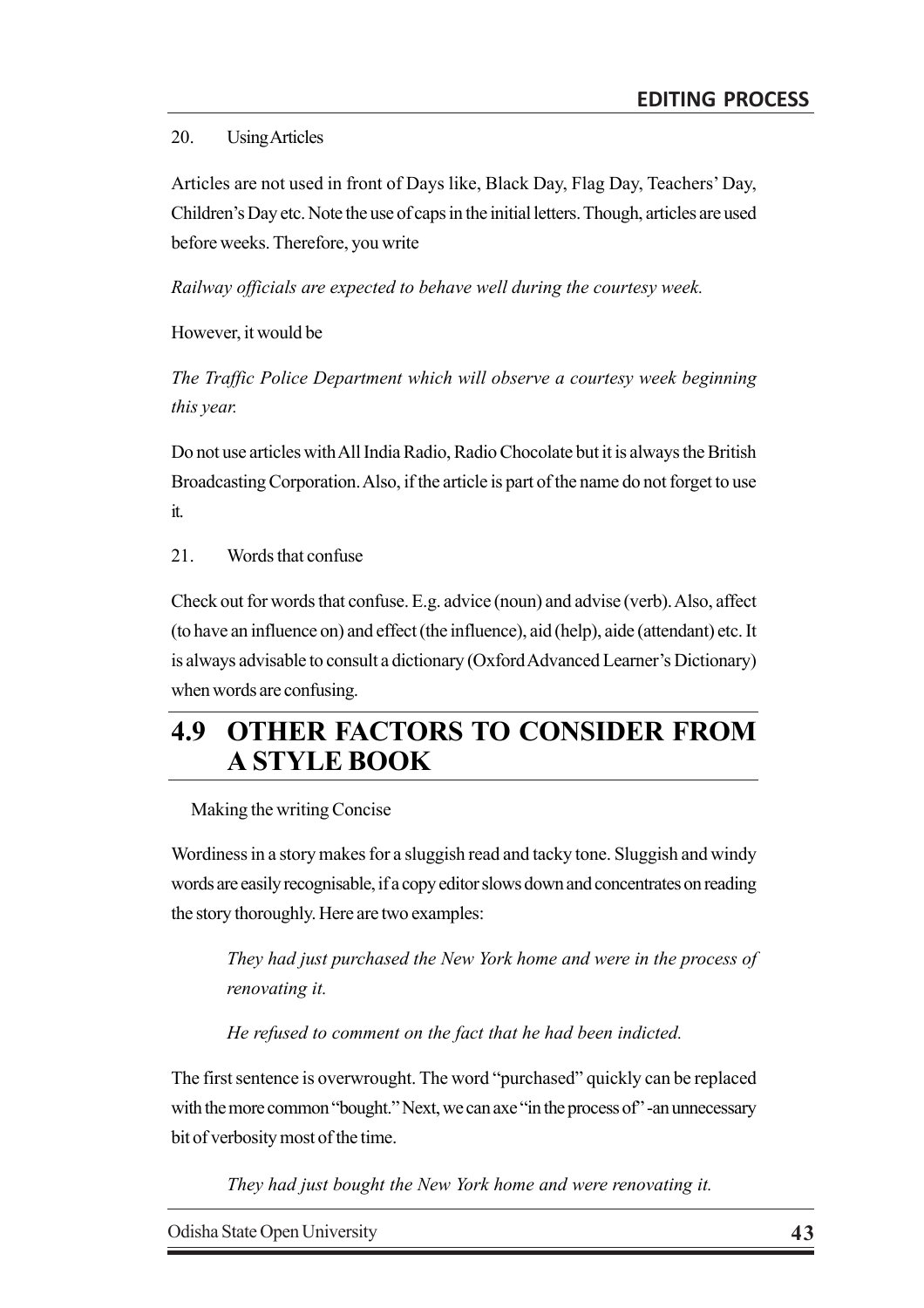| <b>WORDY</b>                | <b>CONCISE</b>      |  |
|-----------------------------|---------------------|--|
| Advance planning            | Planning            |  |
| <b>Advance reservations</b> | <b>Reservations</b> |  |
| At the intersection of      | At Main and Maple   |  |
| Main and Maple streets      | streets             |  |
| A period of three months    | three months        |  |
| Be offensive                | to offend           |  |
| Bring an end                | To end              |  |
| Climb up                    | Climb               |  |
| Completely destroyed        | Destroyed           |  |
| Despite the fact that       | <b>Because</b>      |  |
| Fall down                   | Fall                |  |
| File a lawsuit against      | Suit                |  |
| For a period of six weeks   | For six weeks       |  |
| Foreign imports             | Imports             |  |
| General public              | Public              |  |
| Had knowledge of            | Knew                |  |
| Impose a moratorium on      | Halt                |  |
| In order to obtain          | To obtain           |  |
| In the process of           | <b>Building</b>     |  |
| Is in favour of             | Favours             |  |
| Is opposed to               | Opposes             |  |
| Law enforcement officers    | Police              |  |
| Make a final                | Decide              |  |
| determination               |                     |  |
| New construction            | Construction        |  |
| On a permanent basis        | Permanently         |  |
| Overcrowded                 | Crowded             |  |
| Place restrictions on       | Restrict            |  |
| Provide insurance           | Insure              |  |
| coverage for                |                     |  |
| Produced definitive proof   | Proved              |  |
| Take the case to trial      | Try the case        |  |
| Whether or not              | Whether             |  |
| With the exception of       | Except              |  |
| Would be most costly to     | Would cost more     |  |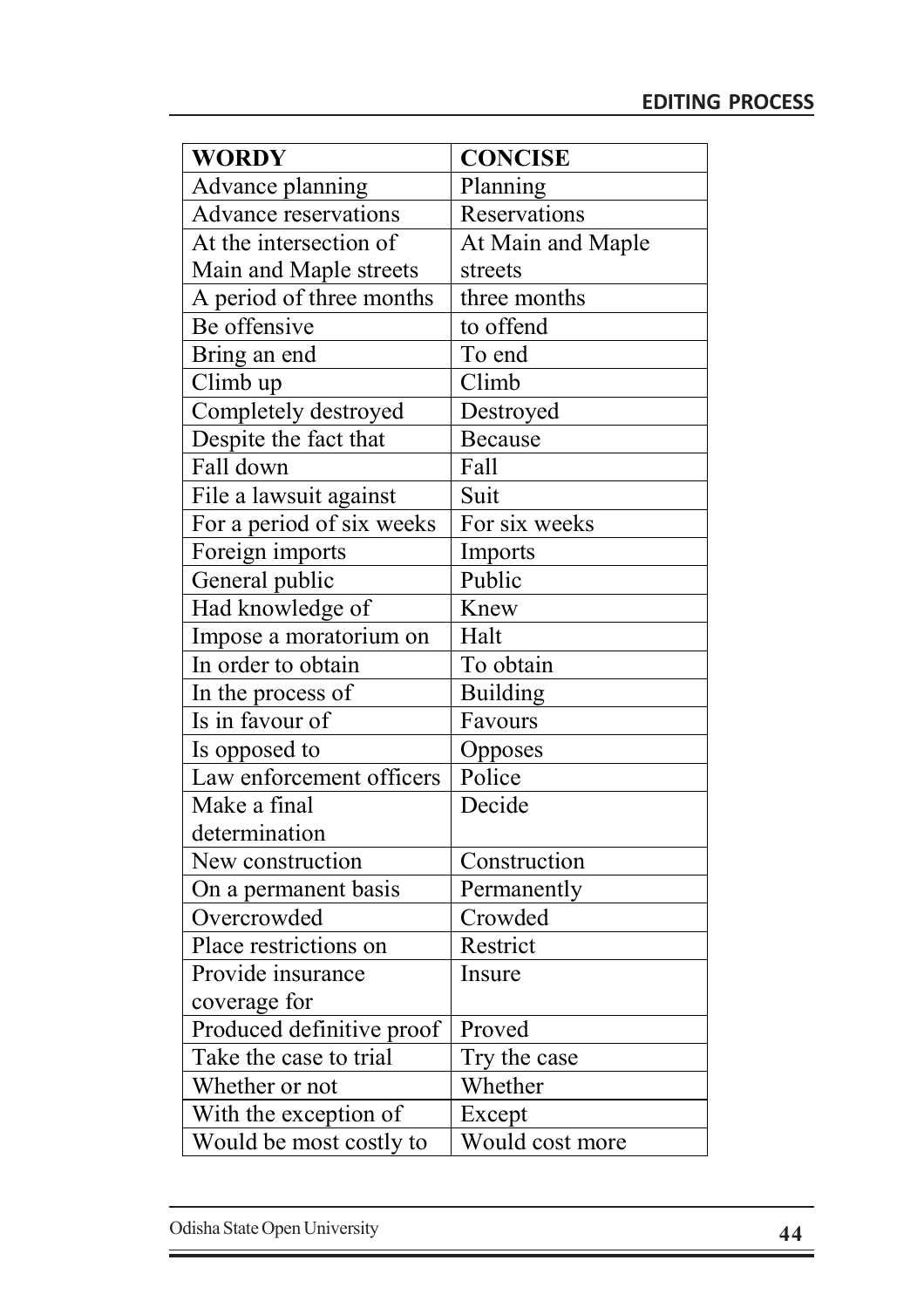The second sentence be, "The fact that" is right up there with "in the process of" when it comes to useless words. Our concise version will be:

*He refused to comment on the indictment.*

#### **Concision**

Certain rules to be followed by a copy-editor to maintain simplicity, such as

- l Using long ornamental words should be avoided in a copy where a short word would do.
- Metaphor, simile, or other figure of speech should be avoided
- Removing unnecessary words
- $\bullet$  Never use the passive when you can use the active
- Avoid jargon word if you can think of an alternative

#### **Grammar**

- $\bullet$  The tenses should be consistent.
- $\bullet$  Article should not carry spelling mistakes.
- The narration should always be in the active voice.

#### **Printouts**

Before a page is sent for publishing, a rough draft is printed; this acts a final print out of the stories, either after it's written or edited. It has to go through various level of filtering like:

- $\bullet$  The final word count is marked
- $\bullet$  The headline of the copy / caption for the photograph/ graphic/ illustration are checked thoroughly
- l They are set to be printed in a proper font and size, say Times New Roman, font size: 12.
- l All modifications to the story are done before being sent to be placed on the page, i.e. on the PageMaker.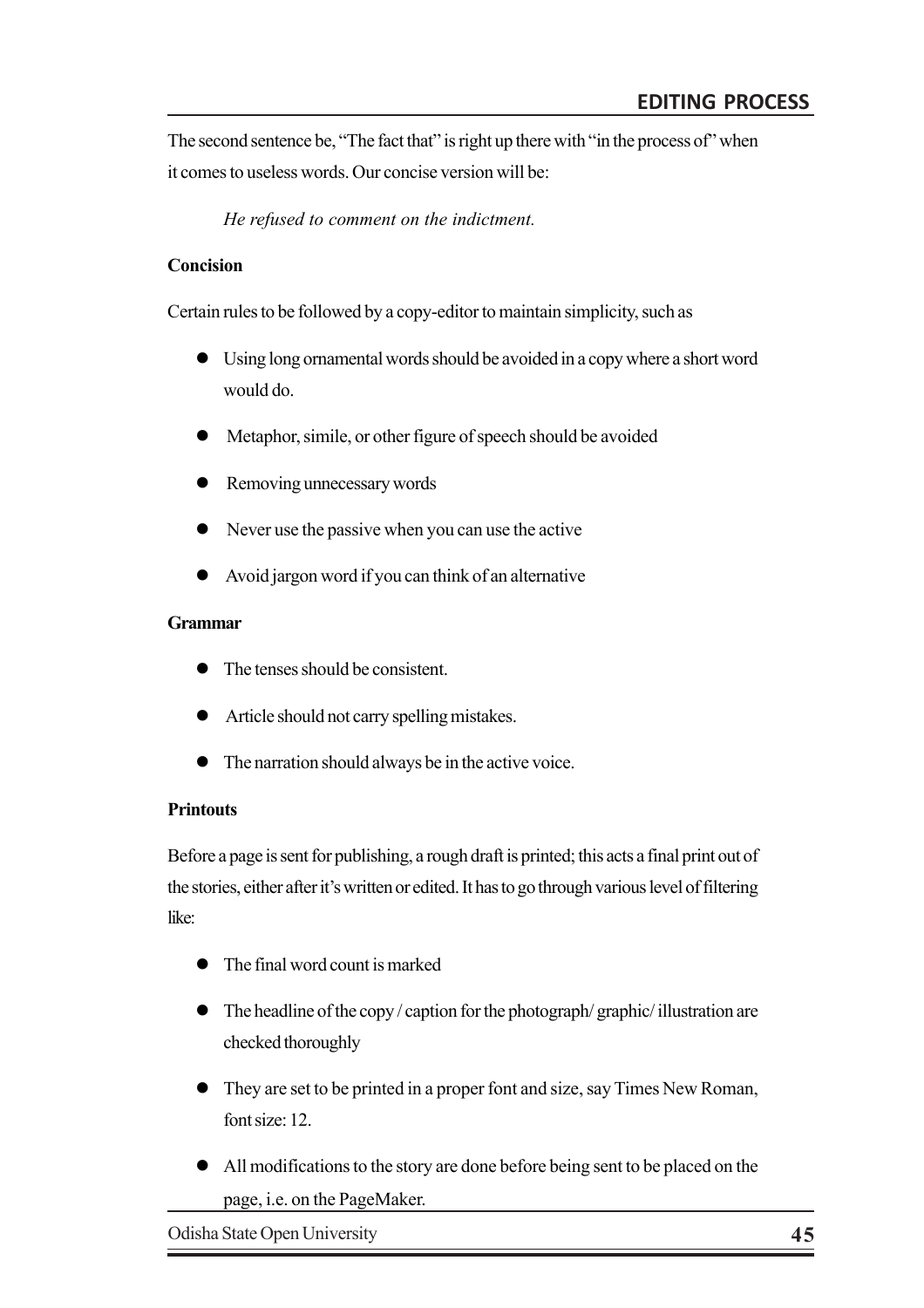After editing the page, the following things are taken into account:

- All the stories are aligned properly.
- The stories are placed in the proper and in one uniform font.
- Spelling mistakes in headlines are a big blunder. Headlines gone wrong or misspelt are a bloomer in bold 40 pt.
- If a story has jumped from an earlier page, it has to be checked for continuation on other pages.
- The page number are sequenced and set right
- The dates are correct and in order.
- $\bullet$  The page folio has to be in order.
- The date/ place line, volume number in is the first page has to be in proper order.
- The imprint on the last page should be in order.
- The photos/ illustrations/ graphics should be in requisite CMYK balance.
- $\bullet$  The colours used on the pages should be in harmony.
- The words in boxed items should not 'leak' outside the box.
- l The 'items' on the page should be 'locked' before sending it off for publishing.
- The page has to be saved in an accepted file format...

### **Check Your Progress:**

\_\_\_\_\_\_\_\_\_\_\_\_\_\_\_\_\_\_\_\_\_\_\_\_\_\_\_\_\_\_\_\_\_\_\_\_\_\_\_\_\_\_\_\_\_\_\_\_\_\_\_\_\_\_\_\_\_\_\_\_\_\_\_\_\_\_\_\_\_\_\_\_\_\_\_\_\_\_\_\_\_\_\_\_\_\_\_\_\_\_\_\_

\_\_\_\_\_\_\_\_\_\_\_\_\_\_\_\_\_\_\_\_\_\_\_\_\_\_\_\_\_\_\_\_\_\_\_\_\_\_\_\_\_\_\_\_\_\_\_\_\_\_\_\_\_\_\_\_\_\_\_\_\_\_\_\_\_\_\_\_\_\_\_\_\_\_\_\_\_\_\_\_\_\_\_\_\_\_\_\_\_\_\_\_

\_\_\_\_\_\_\_\_\_\_\_\_\_\_\_\_\_\_\_\_\_\_\_\_\_\_\_\_\_\_\_\_\_\_\_\_\_\_\_\_\_\_\_\_\_\_\_\_\_\_\_\_\_\_\_\_\_\_\_\_\_\_\_\_\_\_\_\_\_\_\_\_\_\_\_\_\_\_\_\_\_\_\_\_\_\_\_\_\_\_\_\_

\_\_\_\_\_\_\_\_\_\_\_\_\_\_\_\_\_\_\_\_\_\_\_\_\_\_\_\_\_\_\_\_\_\_\_\_\_\_\_\_\_\_\_\_\_\_\_\_\_\_\_\_\_\_\_\_\_\_\_\_\_\_\_\_\_\_\_\_\_\_\_\_\_\_\_\_\_\_\_\_\_\_\_\_\_\_\_\_\_\_\_\_

4.1 What is Style Book??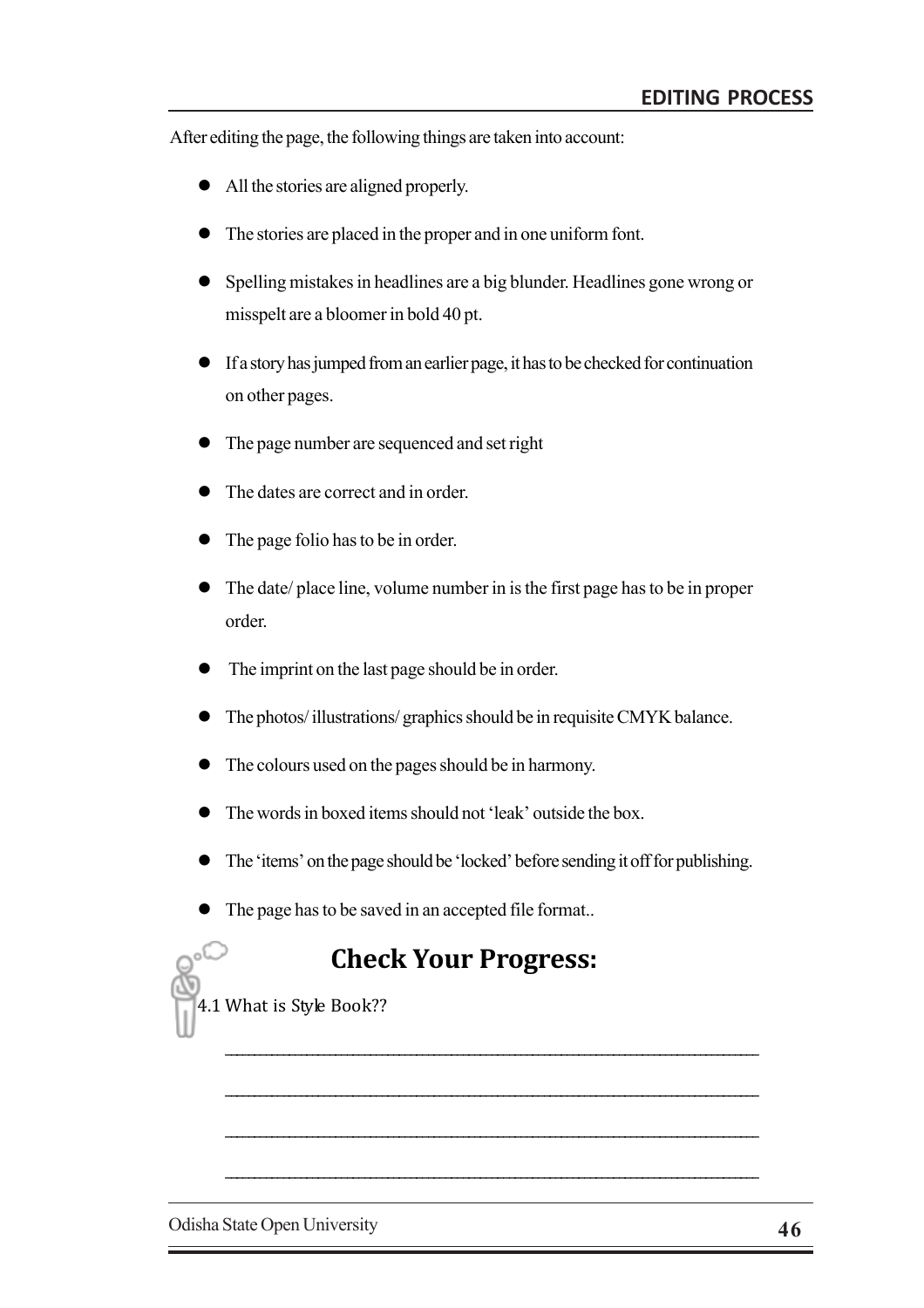| 4.3 What are the rules followed by Copy Editors to maintain simplicity? |
|-------------------------------------------------------------------------|
|                                                                         |
|                                                                         |
|                                                                         |
|                                                                         |
|                                                                         |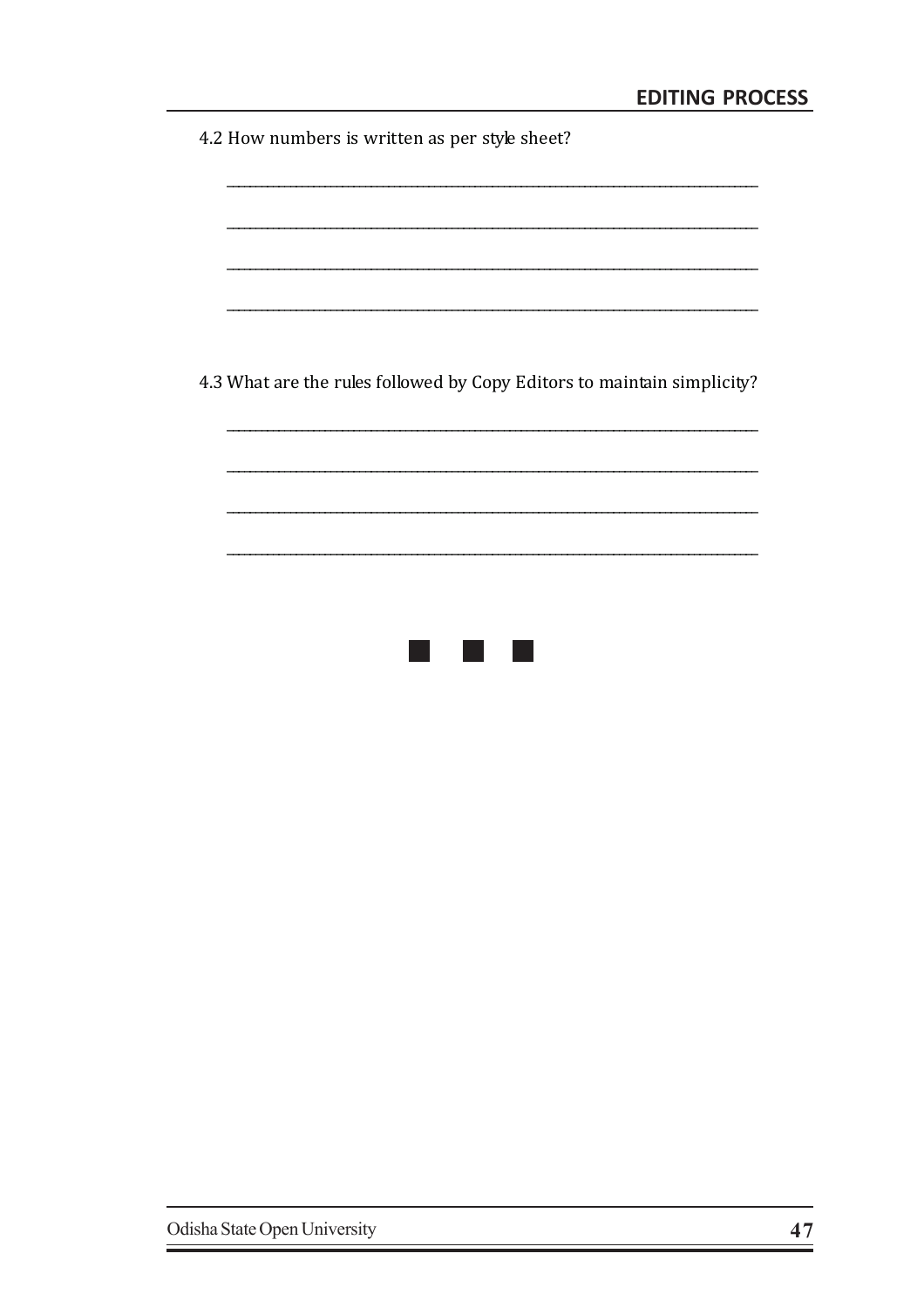# **UNIT – V: TRANSLATION AND TRANS-CREATION**

### **5.0 UNIT STRUCTURE**

- 5.1 Learning Objectives
- 5.2 Introduction
- 5.3 Translation
- 5.4 Loanwords and their Origin
- 5.5 Difficulties in translation of newspaper articles
- 5.6 Peculiarities of Headlines and ways of their Translation
- 5.7 Trans-creation
- 5.8 Trans-creating in Copy-editing
- 5.9 Difference between Translation, Localisation and Trans-creation
- 5.10 Check your Progress

### **5.1 LEARNING OBJECTIVES**

As a general rule, the more abstract a document the more variation it will produce. Even two different translations of the same copy are likely to be even, and remain 'correct' or 'accurate' at the same time.

There will be much more variance in the translation of a poem than there will be in the translation of a set of operating instructions for a product. The former is loaded with emotion and personal interpretation while the latter is a set of instructions with little ambiguity. Trans-creation is much more than translation, it is 'translating' and 'recreating' the original text in a new language while making sure it is still appropriate and original in the context for which it is intended. In this unit we will study the two, in details.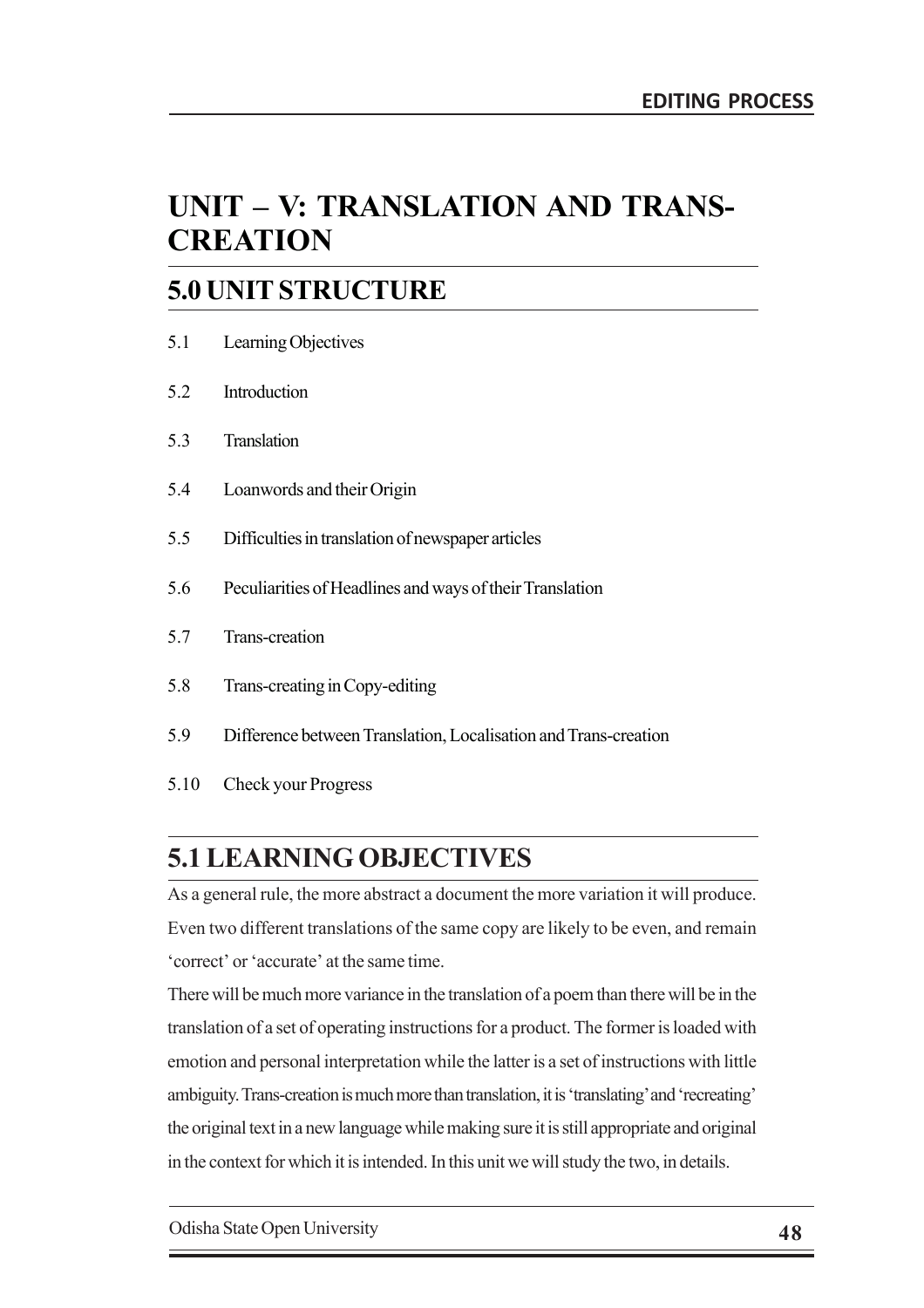# **5.2 INTRODUCTION**

At some newspapers, nearly all the copies get edited at one large copy desk, often called a universal desk. Many editors prefer universal desks because the paper is edited more uniformly. All the copy editors work under the same guidelines, so stories are edited much as local news, sports, business news, features, and so-on- has its own specialised desk. Regional newspapers or English newspapers in India have more expectations from desk members. An editorial desk is not only divided into copy-editors, editors and proof readers but also translators. You will see that English newspapers often employ local stingers and reporters. Some may or may not be fluent in the language of the newspaper's desire. Sometimes newspapers hire regional or reporters only fluent in speaking their native language because they have a lesser wage than an English reporter. This is the sad state of regional language reporters. In these cases the copies or sometimes an official document or press-release which may arrive to the desk in a language which cannot be printed for the newspapers' target audience; they depend on their copy-writers or desk members for translation, transcription and even localisation.

# **5.3 TRANSLATION**

Translation, in simple words, is the process of translating from one language into another. The most basic of translation involves the translator adding their own skill and judgement in order to best capture the essence of what the author of the original document or copy means.

Unlike mathematics, where there is usually a right and a wrong answer, language is much more subtle and nuanced so that no two translators will produce exactly the same finished texts even though both are equally accurate.

# **5.4 LOANWORDS AND THEIR ORIGIN**

Loanwords are borrowed 'terms' or words from a foreign language which is so widely accepted that it does not need translation. Sometimes these words are left untouched because of the nature of its meaning in its original language. The concept behind the origin of the word is sometimes so complex or new to other cultures or regional language that it is simply picked up and integrated in the translated version of the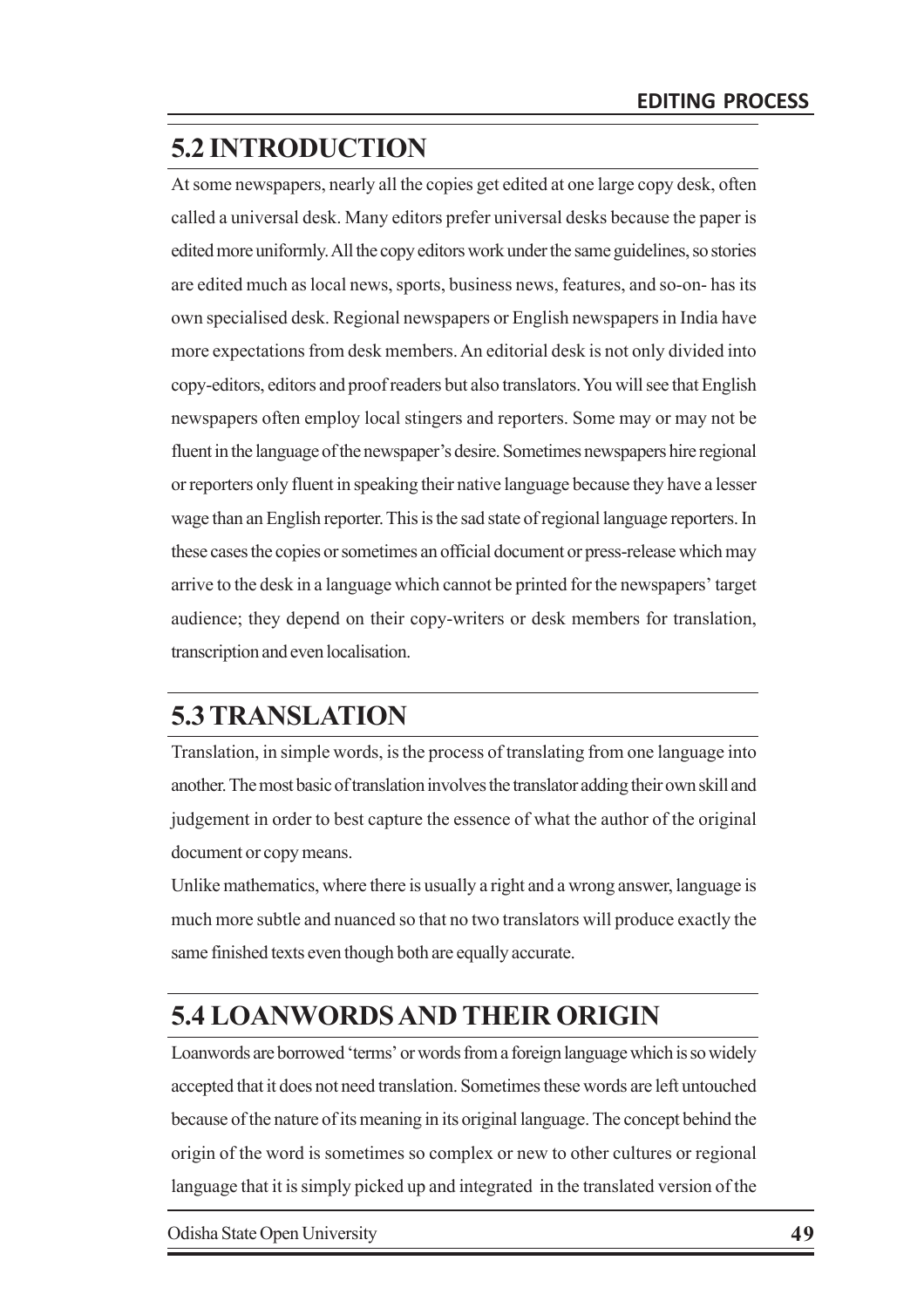whole script surrounding it, but the 'loanwords' does not lose its originality. We use these words so often or sometimes the lack of similar expressions and lexical terms in the language it is to be translated makes these loanwords retain it even when a translation is done. They make it in their original form into the translated version as well. They simply don't need a translation.

#### **5.4.1 WHY LOANWORDS DON'TTHEY NEED A TRANSLATION**

Languages often borrow words from each other. For example, over a third of English words are derived from French. In fact, a staggering 1,700 words are identical in these two languages.

In essence, loanwords are adopted from one language and incorporated into another language without translation; they simply become part of that lexicon too. Eventually, the origin of the word becomes unclear to users.

English is a language made up from older languages, including Celtic, Latin, and Germanic languages. For centuries, English has borrowed words from other languages, through strong cultural links, historical events and, quite often through, invasions and colonialisation.

English has lent words to other languages too, examples of which include 'e-mail', 'computer' and 'mobile'. Now, with the advent of technology the export in the number of English loanwords to other languages, have considerably increased. However, major borrowed words date back further, even when technical terminologies were a far sight, e.g. the French say 'le weekend', which derives from the English; 'the weekend'. Coincidentally, the word 'loanword' itself is borrowed from another language. It is a 'calque'—otherwise known as a 'loan translation'. A 'calque' is a word or phrase which borrows its meaning from another language by translating into existing words in the target language. These words still need translation and it is important that translators are able to spot these words and know the difference. For example, German translators would know that the word loanword derives from the German word 'lehnwort'.

#### **5.4.2 FOREIGN LANGUAGE WORDS REGULARLY USED IN ENGLISH**

There are a vast number of loanwords in the English language hiding in plain sight. A particularly high number of loanwords come from French, German, Spanish and Italian.

#### **5.4.3 FRENCH LOANWORDS TO ENGLISH:**

'Marmite' a French loanword, pronounced 'mar-meet' is a traditional crockery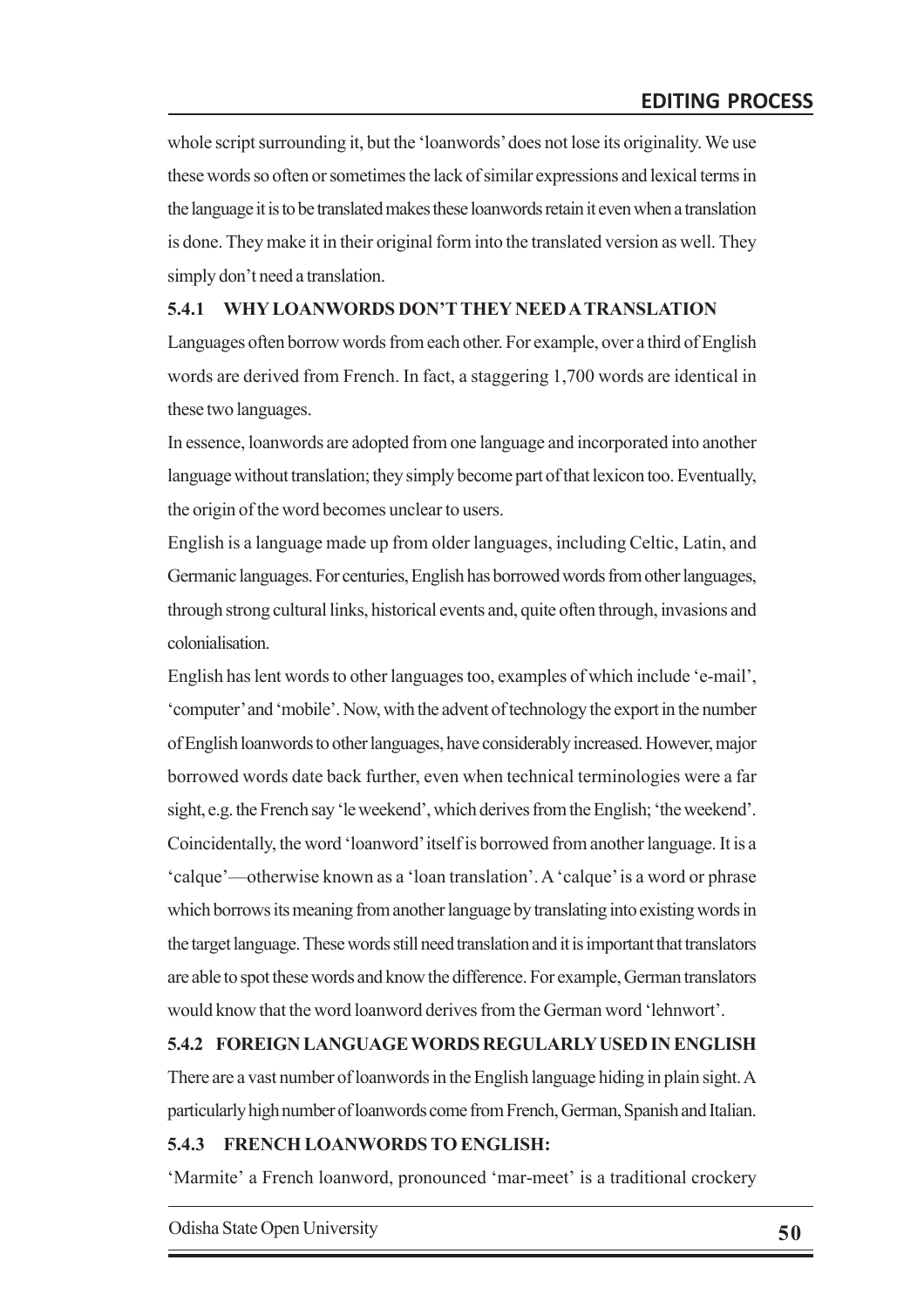casserole. It is famed for its "pot-belly" shape, in fact, a traditional French marmite pot can be found on the label of each and every jar of Marmite. Other French loanwords include 'morale', 'parole', 'lingerie', 'petite', 'gourmet', 'faux pas', 'voyeur' and 'dessert'.

#### **5.4.4 SPANISH LOANWORDS TO ENGLISH:**

'Cafeteria', as is 'tobacco', 'hurricane', and 'hammock' are originally Spanish words. There are a plenty of culinary Spanish loanwords too, including 'taco', 'salsa', 'cilantro', 'guacamole', 'enchilada', 'oregano', and 'burrito'.

#### **5.4.5 GERMAN LOANWORDS TO ENGLISH:**

Some German words that have made it into everyday English lexicon include 'angst', 'delicatessen', 'zeitgeist', and 'kaput'.

#### **5.4.6 ITALIAN LOANWORDS TO ENGLISH:**

Italian is well represented in English language too, with 'casinos', 'extravaganza', 'ghetto', 'piazza', 'violin' and 'zucchini', all borrowed from Italy and incorporated in everyday spoken English language.

#### **5.4.7 OTHER WORDS BORROWED BY ENGLISH:**

The words borrowed by English from French, German, Spanish and Italian are numerous. This is also due to the geographical proximities that these countries share and, therefore the languages too traditionally share the same. Languages borrowed and lent in Europe is a common phenomenon. However, globalisation has brought more and more words into the daily usage from a wide array of languages. For example, 'ombudsman', 'ski', and 'smorgasbord' arrive from Scandinavia. 'Icon', and 'vodka' arrive from Russia, and 'avatar', 'karma', and 'yoga' are Sanskrit words, and 'pyjamas', 'shampoo' and 'jungle' are borrowed from Hindi.

It just goes to show that languages are constantly evolving and, in turn, influencing others.

# **5.5 DIFFICULTIES IN TRANSLATION OF NEWSPAPER ARTICLES**

An editorial desk too translates copies submitted by reporters, articles from newspaper or magazine, and agency inputs which arrive through portals in different topics. In course of translation some questions may arise with regards to translation of newspaper headlines.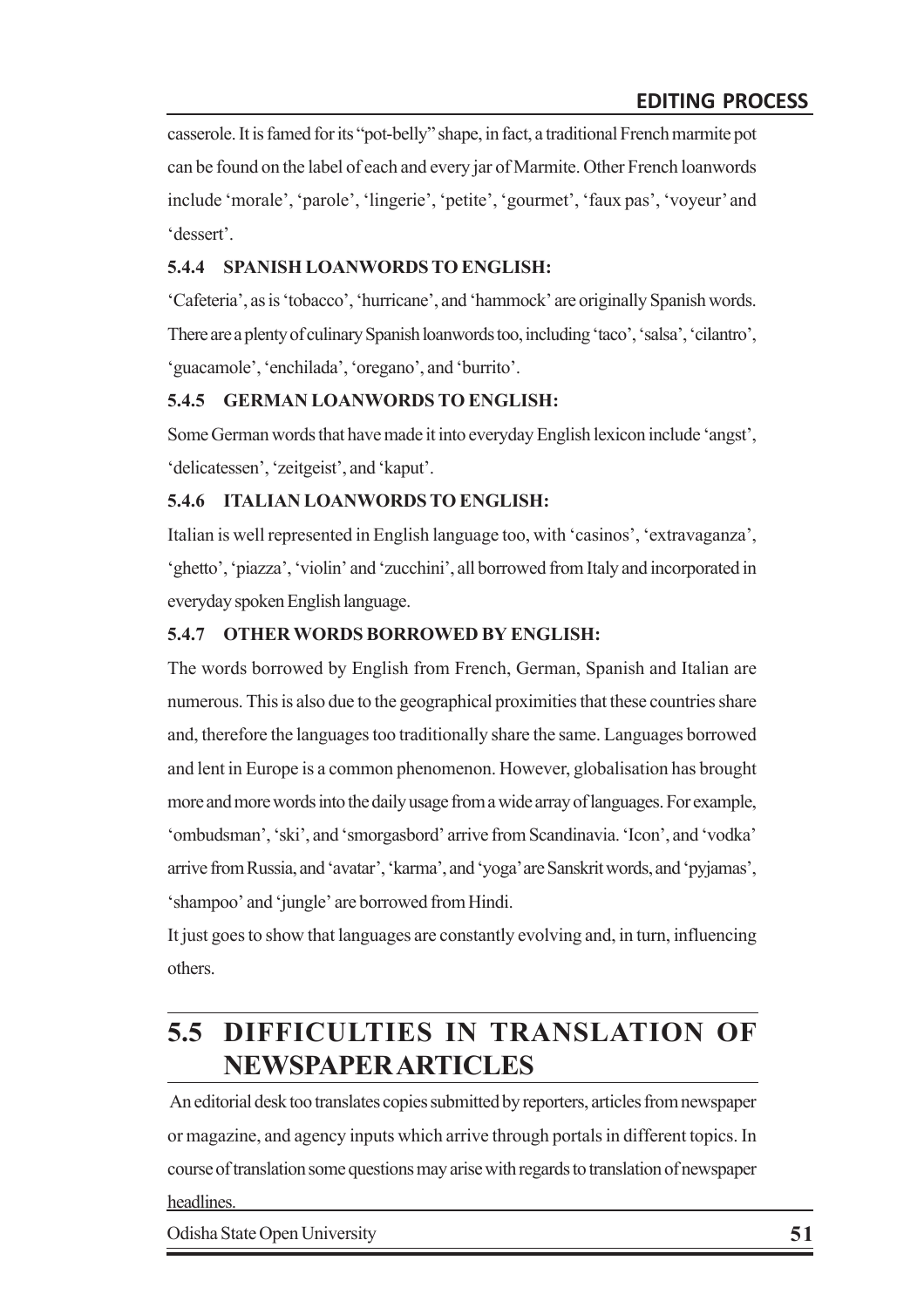The peculiarities of development of the press in USA and Great Britain have made a stylistic influence upon the style of newspaper headlines. This trend is prominent and due to its characteristics, translation of these becomes difficult.

The major goal of a headline in English and American newspapers is to attract the reader's attention, to provoke their interest and amaze them, and here, the informative and explanatory function to convey the summary to a reader becomes secondary. Due to these peculiar reasons an alternative format to work on newspaper headlines hit the English and American press. This format of headline has a characteristic feature which is highly expressive, even its lexical and grammatical boundaries are broader.

 The headlines are usually written in "telegraphic language", i.e. they are written in brief and laconic phrases where all the unwanted semantic components are dropped. These headlines are constructed on the basis of common lexis and the grammar is simple. Its only aim is to make the readers understand.

## **5.6 PECULIARITIES OF HEADLINES AND WAYS OFTHEIR TRANSLATION**

It is often necessary to read and comprehend a text before translating its headline. English newspaper text has a certain laconicism that in headlines takes the form of slogan-like concise pieces, being very abrupt and hectic. Our translation should retain brevity but at the same time be more fluent and rhythmical, that is peculiar to our newspaper style in general

- i Here, the auxiliary verbs in headlines are usually dropped in order to get the readers' attention.
- ii The information about recent events is conveyed using Present Indefinite form. This brings an event nearer to the reader and enhances their interest.
- iii Future action is often rendered using the infinitive.
- iv Sometimes the predicate in the headline is dropped because it is of least importance in the sentence.
- v If the subject is less important than the predicate, then the subject is dropped from the headline.
- vi Inanimate nouns are used due to their structural compactness instead of the prepositions.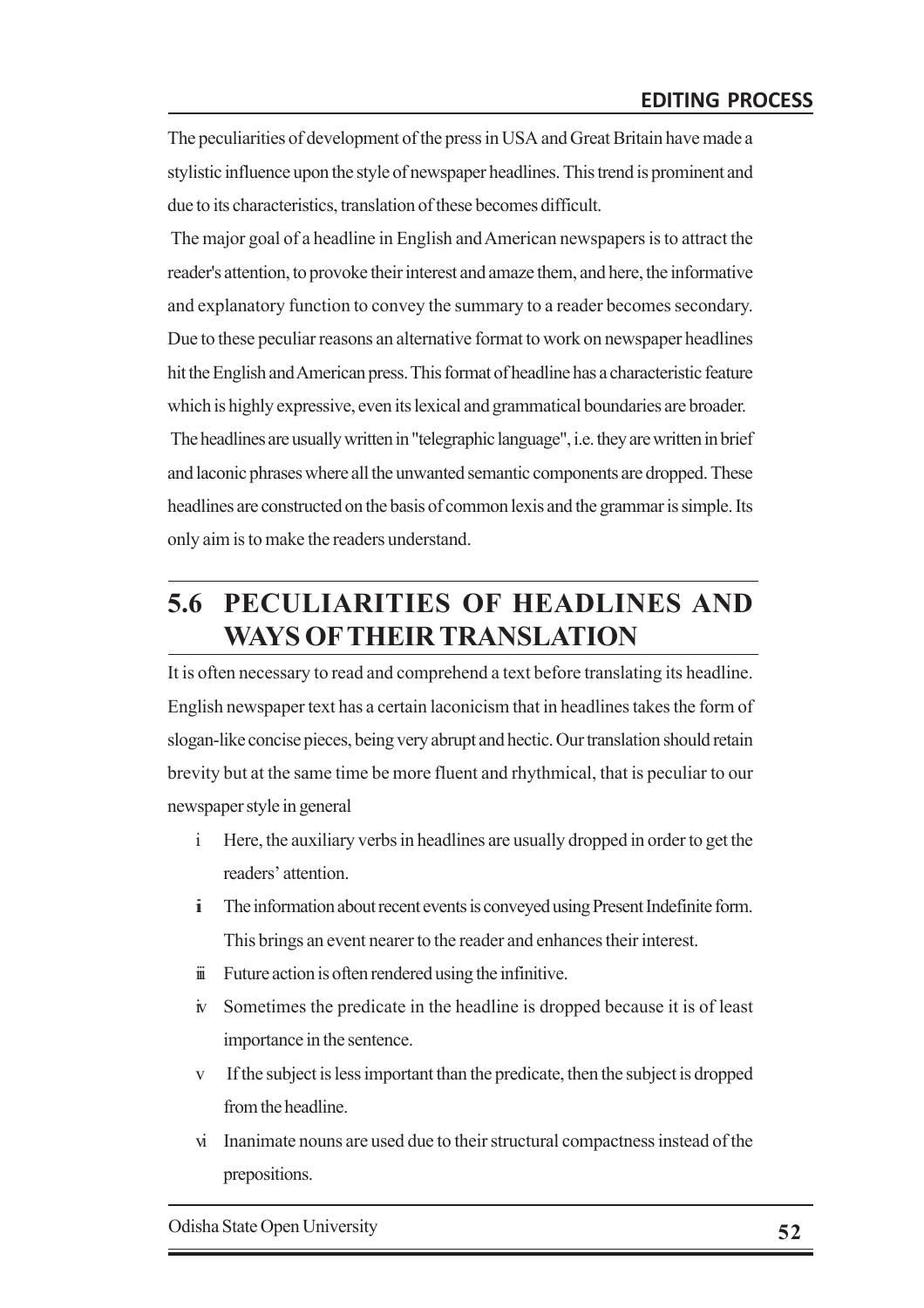- vii Often popular nicknames and contracted names are used instead of official family names of some politicians, actors, sportsmen etc.
- viii Headlines often employ neologisms, dialectic words, poetic lexis, or slang to give some emotional tone to the common lexis.
- ix Abbreviations and abridgements are widely used.
- x The figurative elements are often employed.
- xi The headlines of English and American newspapers have different features, so there are separate approaches to their translation. The headlines are mostly rendered by a noun than a verb.
- xii These headlines often employ abbreviations, sometimes they are letter abbreviations, and in many cases the meaning of such a headline can be understood only from the text of the article itself. It is often necessary to read the test of an article before translation of its headline when a headline contains some figurative elements.

In order to make a headline more intriguing and suspenseful a headline is articulated in more ways than one and thus the informative function gets shrouded. And readers are left clueless about the content of a notice or an article. In such occasions a translator should expand the headline by using additional details from the text of an article. To sum it up, headlines in these regular newspapers are different to those of the headlines of scientific and technical articles. As in technical articles, the headlines give some insight into the main idea of the article's content and thus in a certain way are the "key" in understanding of the text.

# **5.7 TRANS-CREATION**

Trans-creation is the process of adapting a message from one language to another, while maintaining its intent, style, tone and context. It is also known as 'copywriting'. Trans-creation means 'translating' and 'recreating' the original text in a new language while making sure it is still appropriate in the context for which it is intended. The person producing the trans-created script must understand the desired outcome thoroughly, and be given the freedom not only to translate the original but also to make significant changes to it in the process.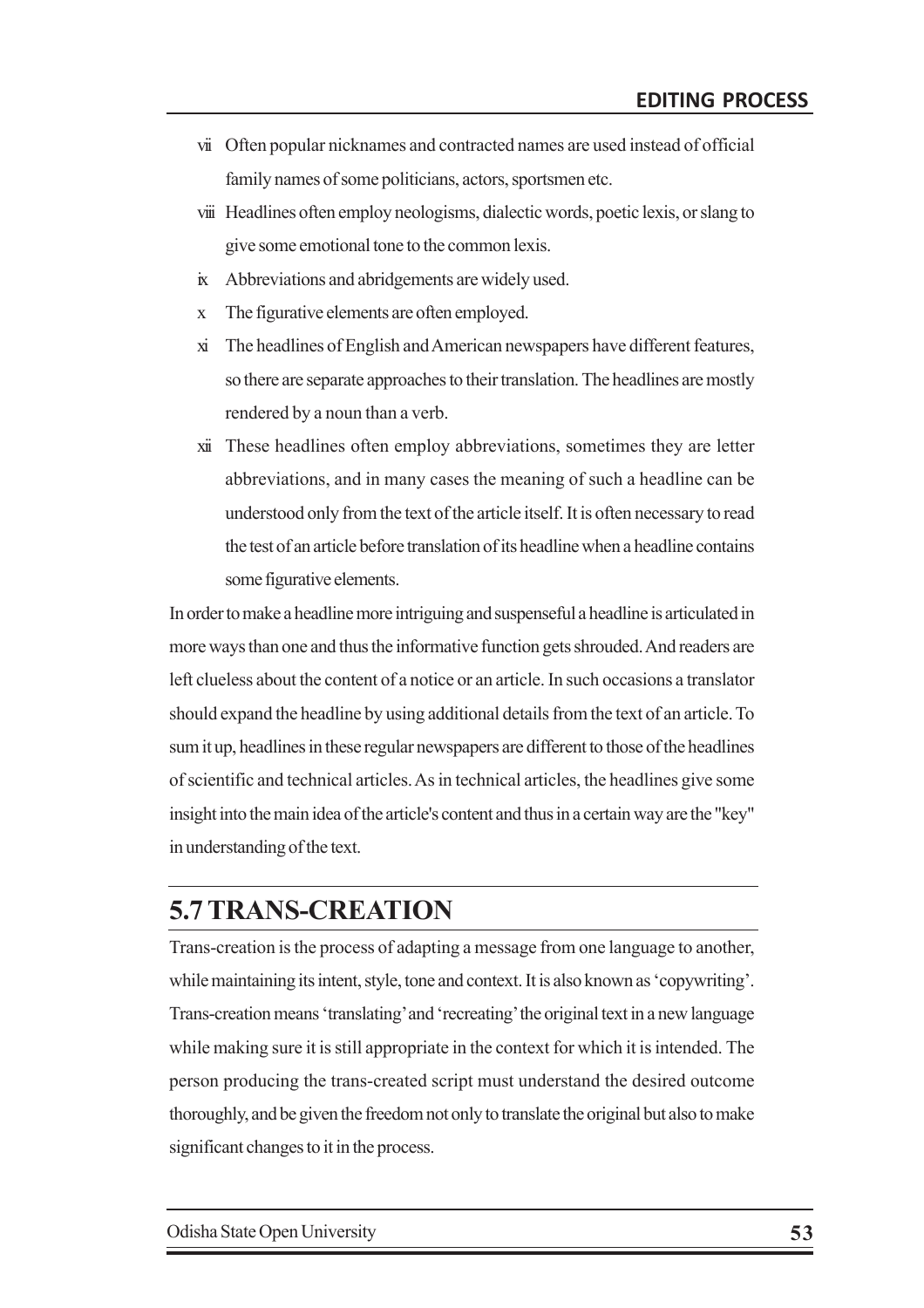Traditionally, advertising and marketing professionals were using this phrase has which denoted the process to transfer the meaning of a message into a new language without losing its intended meaning. Today, professionals from other fields are also using the term including: product managers, project managers, c-suite executives, and public relations professionals.

The aim of a trans-created message is to successfully evoke the same emotions and contextual relevance in the new language as the original or source language. This includes words, graphics, video, audio, and cultural nuances.

Some terms with similar meaning:

- $\bullet$  creative translation
- l cross-market copywriting
- international copy adaptation
- internationalisation
- localisation
- cultural adaptation

All of these can be combined to get the essence of a message and re-create it in another language or dialect. It's not just what you say; it's how you say it. Transcreation (or creative translation) is the process of adapting a material for a given target audience instead of merely translating it. It may include copywriting, image selection, font changes, and other transformations that tailor the message accordingly. Where translation is usually faithful to the source text, trans-creation might customise and improvise the material for your target audience. Trans-creation is particularly beneficial for the following sectors:

- marketing and advertising
- retail industry
- brand adaptation and research
- slogan localisation
- script translation and subtitling

### **5.8 TRANS-CREATING IN COPY-EDITING**

Copy editing has time restraints of editing and then compiling the copy to generate a unique copy in another dialect. Copy editors might work on a pre-written source file.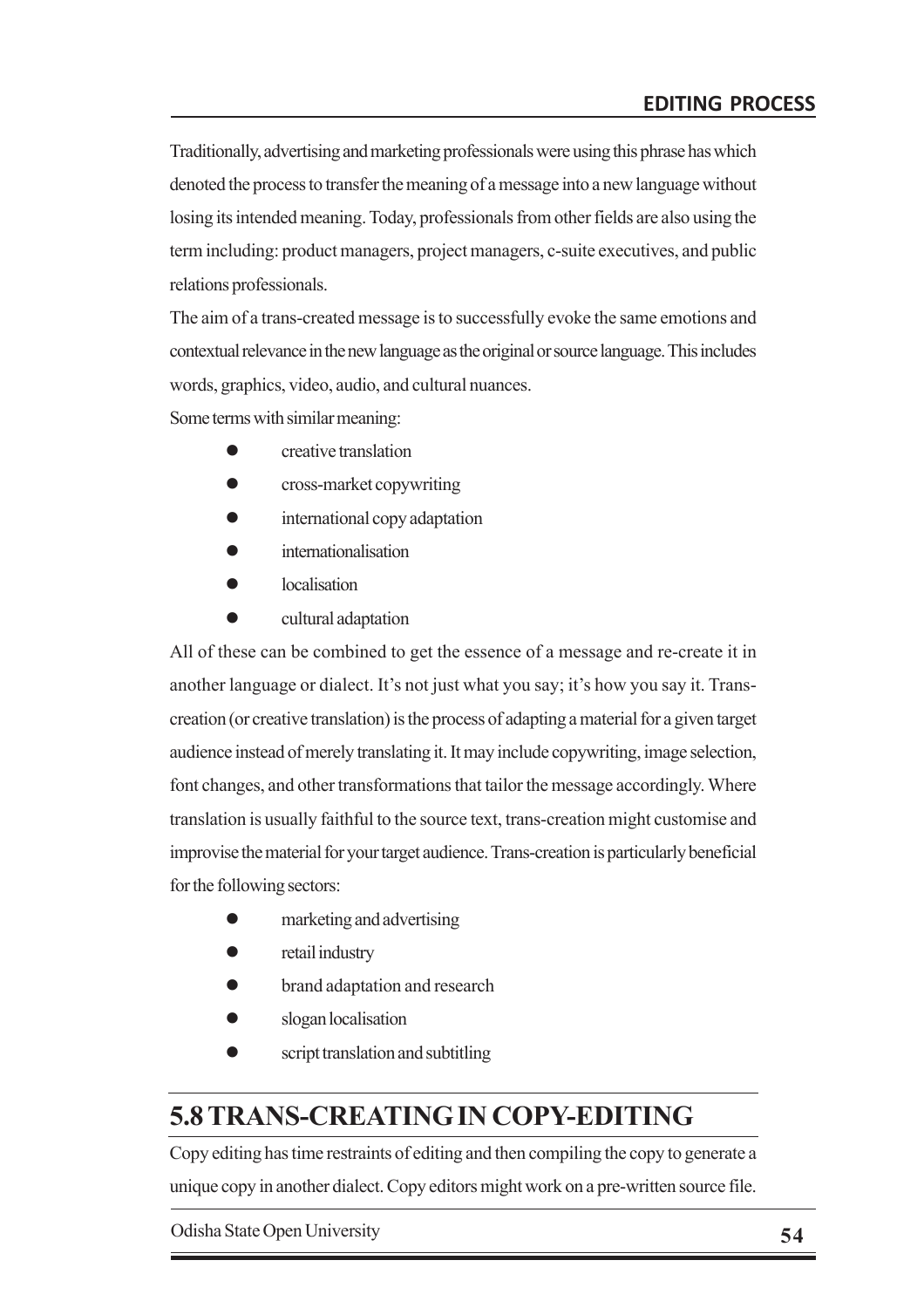The aim is to write a completely original piece in the target language.

Often small newspapers facing competition from other regional newspapers resort to transcript and translate news item for their suitability. For this purpose they employ copy editors or translators who are multi-lingual and if needed can transcript. Usually a native multilingual copywriter or copy-editor works on it.

Copywriting services can be used for:

- **Articles**
- Product descriptions
- l Blogs
- **Slogans**
- Catch phrases

# **5.9 DIFFERENCE BETWEEN TRANSLATION, LOCALISATION AND TRANS-CREATION**

We have understood that translation is different from trans-creation. Let's study the differences in detail.

**Translation** literally interprets the content of the source language into a target language while strictly adhering to the content, the tone, and the style of the source language. It rarely makes adjustments to fit the cultural context of the target language. In other words, the content stays exactly the same.

While translation may be the most efficient, and **least expensive of the three**, if the context and culture of the source language and its target language have huge diversity from one another, it may come across as stiff and awkward. The writing may seem too foreign for the readers and thus hard to follow; as a result the message becomes less persuasive.

Now let us understand what **Localisation** is,

Localisation conforms to the target language, making the finished product culturally appropriate for the audience. Rather than rigid word-for-word translations, localisation takes the culture of the target language into account, and while the meaning remains much the same, examples and images may be changed to fit local expectations.

Localisation has more advantages over translation as it **makes a decent compromise between literal translation and complete copywriting;** it **consumes less time**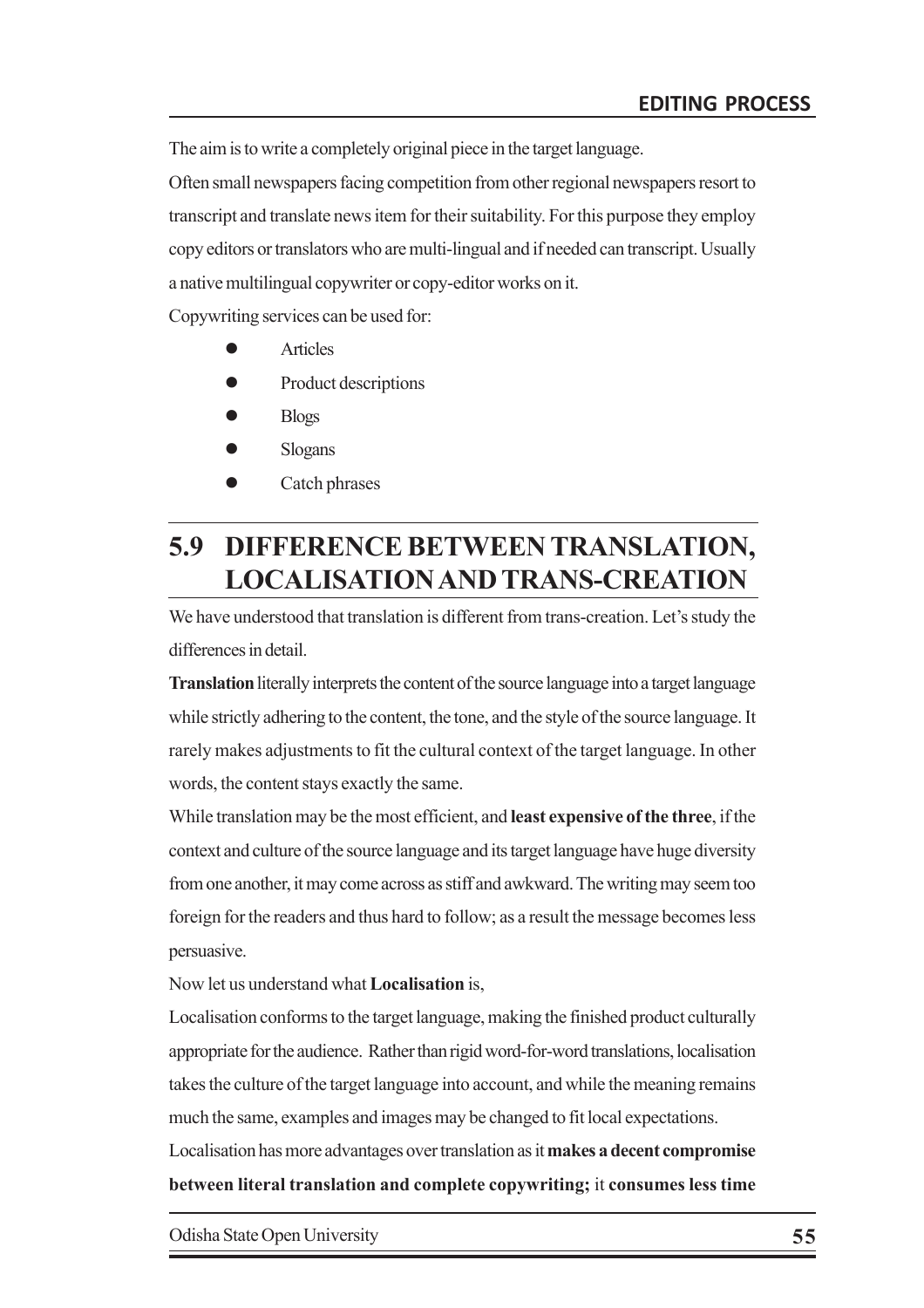and money compared to copywriting, and it **does not deviate from the meaning** of your intended message. It also **adds more "familiarity"** for the readers, allowing for greater resonance. Localisation does not call for a complete rewrite.

#### **Trans-creating or Copywriting**

This process involves re-creating a copy from the source language in a **much more creative** fashion. This is **less restrained with the content** and the flow of the work is open to the writer's interpretation. This is more effective for global marketing campaigns, as the writer can exert much creativity and truly convey brands/corporate messages, unrestrained to the context of the source language.

Copywriting may be **expensive** since **prolonged discussion process** can be timeconsuming. It requires creative talents and mostly at the liberty of the writer's subjectivity which could potentially raise or lower the standard of the copy. In addition, your original message may be modified or changed altogether. Alternatively, the key advantages of copywriting are that it **minimizes the risk of translation errors**; the writing is more appealing and relatable to the local audience.

### **Check Your Progress:**

\_\_\_\_\_\_\_\_\_\_\_\_\_\_\_\_\_\_\_\_\_\_\_\_\_\_\_\_\_\_\_\_\_\_\_\_\_\_\_\_\_\_\_\_\_\_\_\_\_\_\_\_\_\_\_\_\_\_\_\_\_\_\_\_\_\_\_\_\_\_\_\_\_\_\_\_\_\_\_\_\_\_\_\_\_\_\_\_\_\_\_\_

\_\_\_\_\_\_\_\_\_\_\_\_\_\_\_\_\_\_\_\_\_\_\_\_\_\_\_\_\_\_\_\_\_\_\_\_\_\_\_\_\_\_\_\_\_\_\_\_\_\_\_\_\_\_\_\_\_\_\_\_\_\_\_\_\_\_\_\_\_\_\_\_\_\_\_\_\_\_\_\_\_\_\_\_\_\_\_\_\_\_\_\_

\_\_\_\_\_\_\_\_\_\_\_\_\_\_\_\_\_\_\_\_\_\_\_\_\_\_\_\_\_\_\_\_\_\_\_\_\_\_\_\_\_\_\_\_\_\_\_\_\_\_\_\_\_\_\_\_\_\_\_\_\_\_\_\_\_\_\_\_\_\_\_\_\_\_\_\_\_\_\_\_\_\_\_\_\_\_\_\_\_\_\_\_

\_\_\_\_\_\_\_\_\_\_\_\_\_\_\_\_\_\_\_\_\_\_\_\_\_\_\_\_\_\_\_\_\_\_\_\_\_\_\_\_\_\_\_\_\_\_\_\_\_\_\_\_\_\_\_\_\_\_\_\_\_\_\_\_\_\_\_\_\_\_\_\_\_\_\_\_\_\_\_\_\_\_\_\_\_\_\_\_\_\_\_\_

\_\_\_\_\_\_\_\_\_\_\_\_\_\_\_\_\_\_\_\_\_\_\_\_\_\_\_\_\_\_\_\_\_\_\_\_\_\_\_\_\_\_\_\_\_\_\_\_\_\_\_\_\_\_\_\_\_\_\_\_\_\_\_\_\_\_\_\_\_\_\_\_\_\_\_\_\_\_\_\_\_\_\_\_\_\_\_\_\_\_\_\_

\_\_\_\_\_\_\_\_\_\_\_\_\_\_\_\_\_\_\_\_\_\_\_\_\_\_\_\_\_\_\_\_\_\_\_\_\_\_\_\_\_\_\_\_\_\_\_\_\_\_\_\_\_\_\_\_\_\_\_\_\_\_\_\_\_\_\_\_\_\_\_\_\_\_\_\_\_\_\_\_\_\_\_\_\_\_\_\_\_\_\_\_

\_\_\_\_\_\_\_\_\_\_\_\_\_\_\_\_\_\_\_\_\_\_\_\_\_\_\_\_\_\_\_\_\_\_\_\_\_\_\_\_\_\_\_\_\_\_\_\_\_\_\_\_\_\_\_\_\_\_\_\_\_\_\_\_\_\_\_\_\_\_\_\_\_\_\_\_\_\_\_\_\_\_\_\_\_\_\_\_\_\_\_\_

\_\_\_\_\_\_\_\_\_\_\_\_\_\_\_\_\_\_\_\_\_\_\_\_\_\_\_\_\_\_\_\_\_\_\_\_\_\_\_\_\_\_\_\_\_\_\_\_\_\_\_\_\_\_\_\_\_\_\_\_\_\_\_\_\_\_\_\_\_\_\_\_\_\_\_\_\_\_\_\_\_\_\_\_\_\_\_\_\_\_\_\_

5.1 What is trans-creation?

5.2 Why loanwords do not require translation?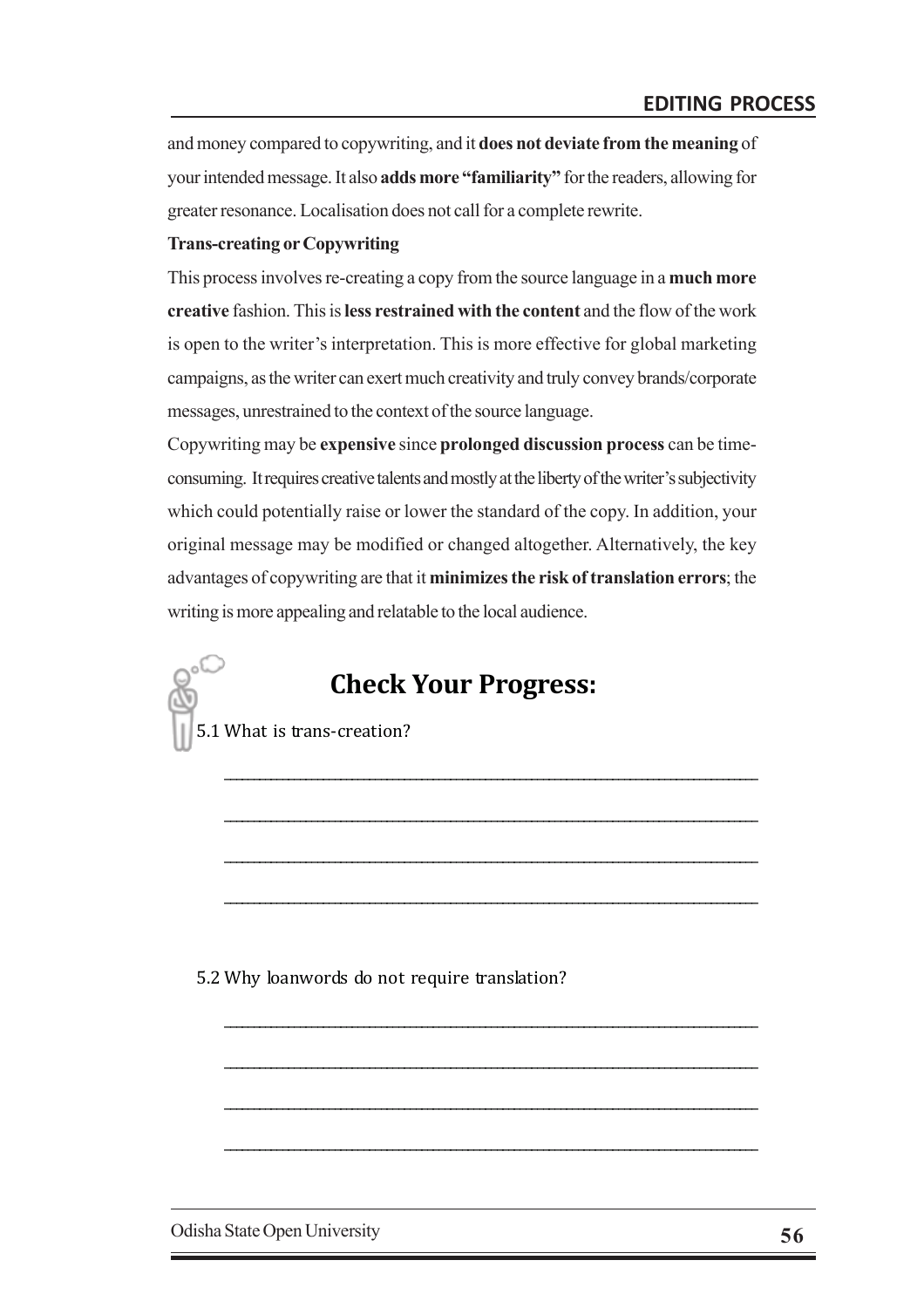5.3 What is Localisation?

**Talent** 

i i s

Ξ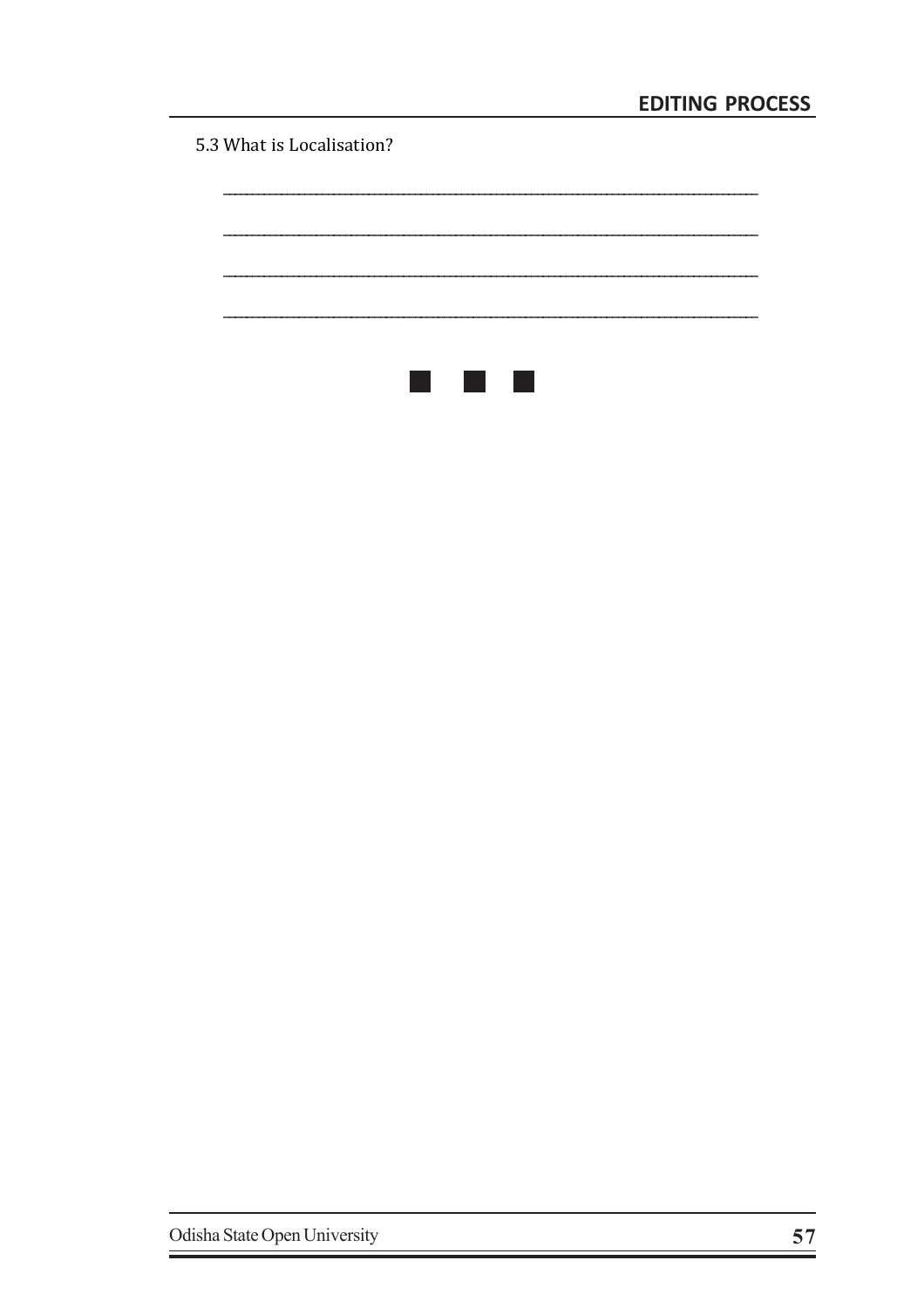#### **EDITING PROCESS**

### **FURTHER READINGS**

- 1. Hough, George A.,' News Writing', Kanishka Publishers, New Delhi, 2006
- 2. Kamath M.V., 'Professional Journalism', Vikas publishing House, New Delhi.1980.
- 3. Sehgal, Vivek., 'Editing for Print and Electronic Media', Cyber Tech Publications, 2008
- 4. Shrivastava, K.M., 'News reporting and editing', Sterling publishers Pvt. Ltd, New Delhi, 2003.
- 5. Stein, M.L. and Susan F Paterno, 'The News Writer's Hand book,' Surjeet Publications, New Delhi, 2003.

### **ANSWER TO CHECK YOUR PROGRESS**

#### **UNIT - I**

1.1 The assignment desk directs the newsroom and often takes rapid decisions on ground leads. It also decides on the deadline of a story. Keeping track of the beat reporters and their stories, assigning reporters and other desks, assigning photojournalists, deciding on the importance of a story and its positioning in the final draft, changes in the layout of the newspaper, dropping a story or saving it for another day, managing other subordinate desks and copy editors, and assuring the release of all the pages for publication in due time are some of the critical functions the assignment desk.

- 1.2 The basic aspects of News Making are:
	- The bureaucratic order of the departments and desks which categorises news, and
	- l A set of news-value that filters important news from relatively insignificant pieces.
	- l Identification and contextualisation categorising news according to the reader's familiarity with the news' social context (i.e. the bracket of meanings familiar to the audience)

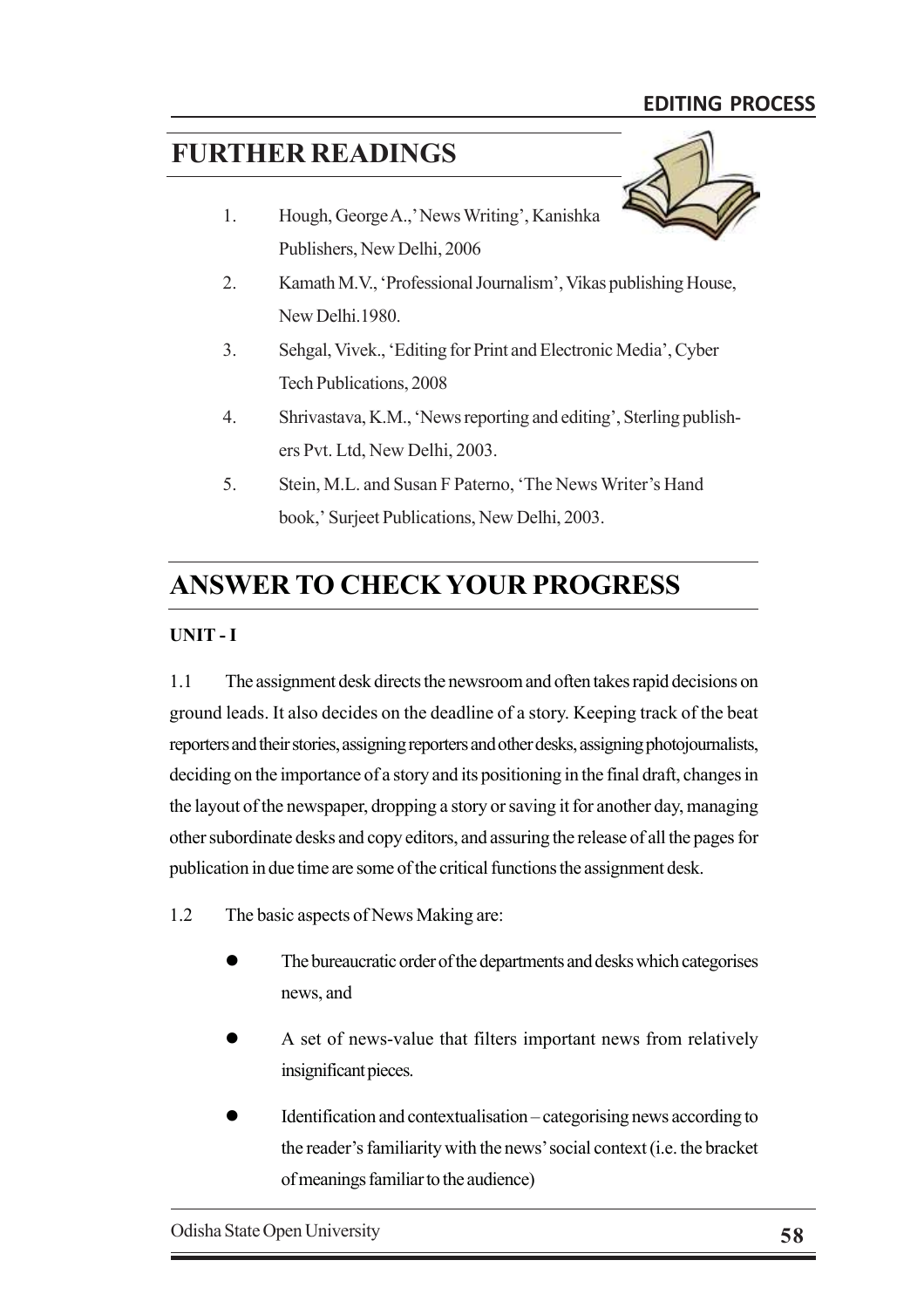- l A piece of news has to be located in the range of social and cultural identification. This helps newsmakers to map and make sense of a piece of information.
- l Meaningful news making sense and bringing events defined in the framework of reporter's vocabulary.

1.3 Defamation in the press and radio is libel. The person defamed may sue the paper. The editorial desk has to protect the paper from carrying any potential defamatory content.

#### **UNIT - II**

2.1 The two basic components by which a news copy is handled on the desk are accuracy and attribution. A copy editor needs accuracy in the language, format, style and usage in writing. Before passing on a final draft a copy-editor should make sure that the data and identifications are correct, numbers in a story add up properly and locations mentioned in the copy are correct.

Attribution is important as it reveals the source of the information and whether it is reliable or not. This also saves from misleading information in a story. Thus, readers can blame the source but not the carrier of the information.

2.2 Reporters or writers often jump to the first verb that comes to their mind while typing their stories. Thesaurus can help the editors freshen up stories they edit, replacing dull verbs with active and vivid ones. Dictionaries typically list colloquialisms that can spark a headline idea. When editors write headlines they must find the right word to relate to the story and fit the space, they tend to seek help from the thesaurus.

2.3 'Google' has the largest database than any other search engines. 'Microsoft Network' (www.msnsearch.com) and 'Wisenut' (www.wisenut.com) 'Yahoo!'(www.yahoo.com) and Bing (www.bing.com) are other popular search engines

#### **UNIT - III**

3.1 The introduction to a news article is called the 'lede' and is usually in the first paragraph as in an essay. The 'lede' is a deliberate misspelling of 'lead' to prevent confusion in the days when printing was done with lead type.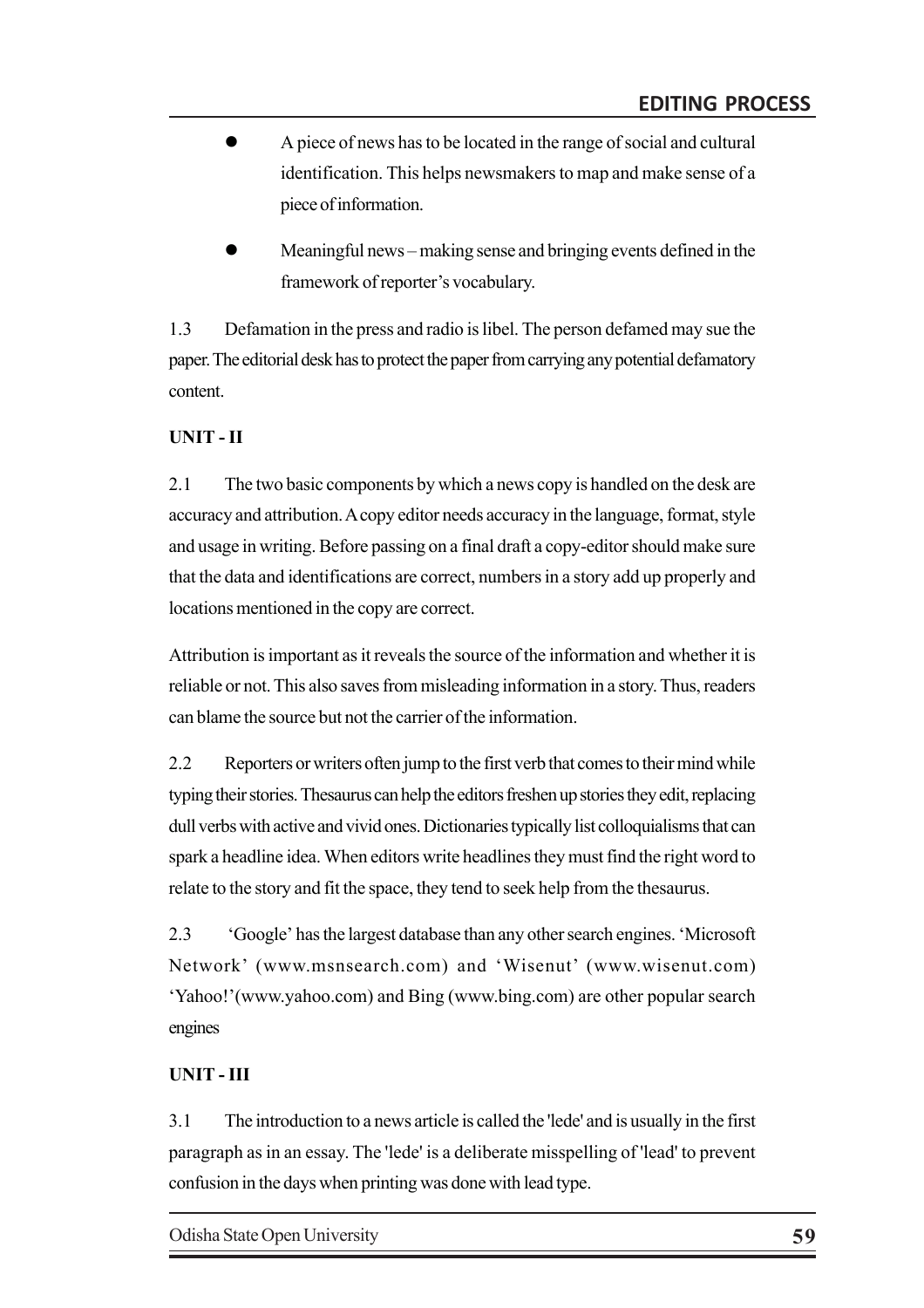3.2 Some specific types of leads are Summary Lead, Analysis Lead, blind lead, Storytelling Lead, Scenic Lead, Single-Item Lead, Delayed Identification Lead, Creative Lead, Short Sentence Lead, Analogy Lead, Wordplay Lead, Amazing Fact Lead and Startling Statement Lead.

3.3 Sometimes with summary leads, you don't always want to clearly identify the subject right away. However, the subject doesn't have much name recognition, nor do readers care all that much about the subject's name. So a descriptive pronoun is used to identify the person in the lead. Providing his specific name and title in a later paragraph.

#### **UNIT - IV**

4.1 A stylebook is a set of guidelines that help staff to bring out a newspaper that is homogeneous, coherent and credible. It also provides guidelines on use of language, particularly those concerned with grammar. A stylebook is a guide for a writer or editor for a specific publication. It gives guidelines for usage of terms, typefaces, highlighting, etc. Each good newspaper has its own stylebook and follows it diligently.

4.2 All numbers below 10 are spelt out. Numerical representation of number below 10 should be spelt, not put in numerical. However, you don't have to write May fifth (May 5). I.e. in the case of writing currencies write them as Rs. Two lakhs but currency like dollars or pounds will be written as 10,000 dollars/ pounds etc. Even while writing the age, from one-year old, two-year old, up to twenty-year old can be spelt. After 20, it should be written like 21-year old, 22-year old, 100-year old etc.

- 4.3 Certain rules are followed by a copy-editor to maintain simplicity, such as
	- l Using long ornamental words should be avoided in a copy where a short word would do.
	- l Metaphor, simile, or other figure of speech should be avoided
	- Removing unnecessary words
	- l Never use the passive when you can use the active
	- l Avoid jargon word if you can think of an alternative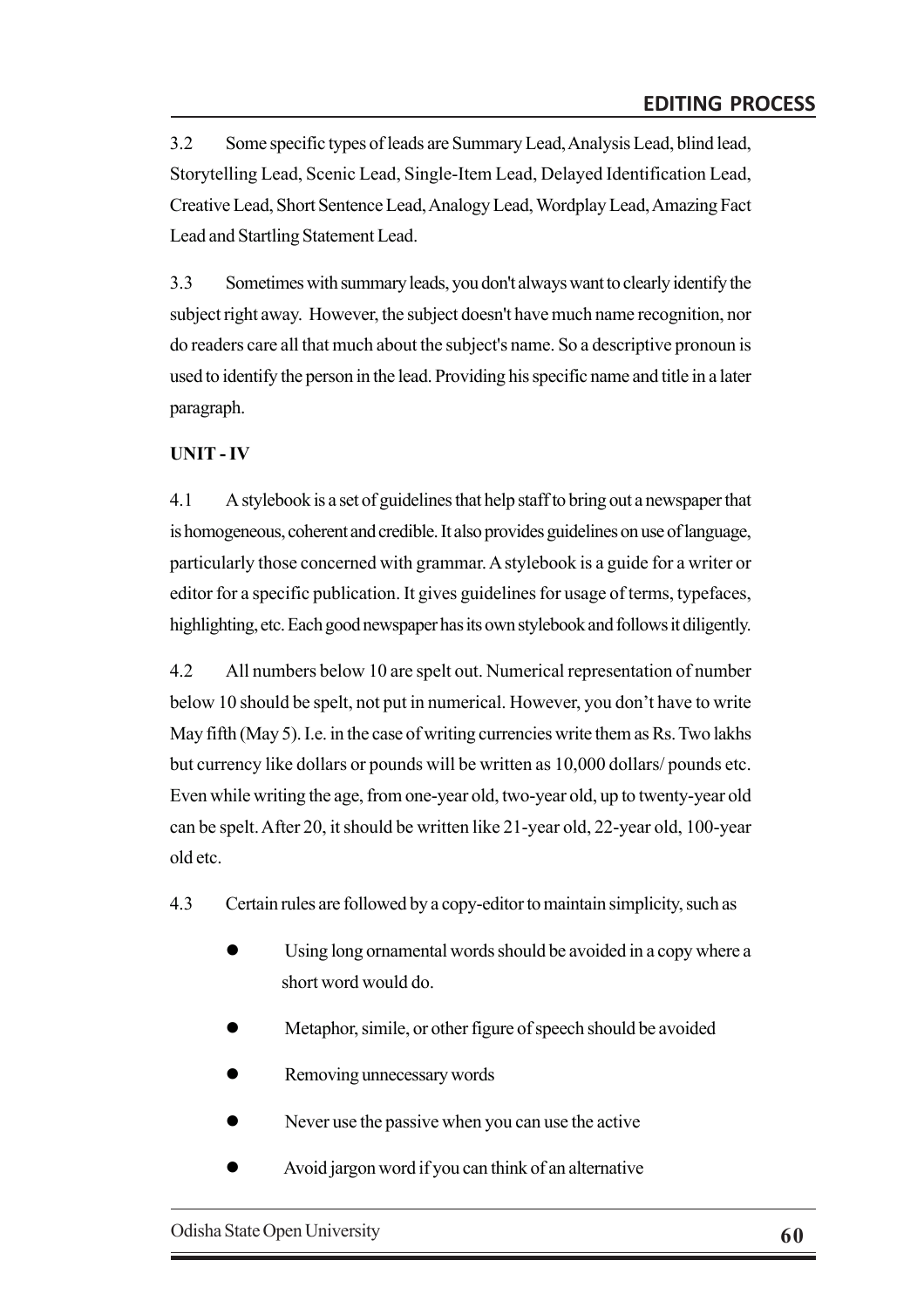#### **UNIT - V**

5.1 Trans-creation is the process of adapting a message from one language to another, while maintaining its intent, style, tone and context. It is also known as 'copywriting'. Trans-creation means 'translating' and 'recreating' the original text in a new language while making sure it is still appropriate in the context for which it is intended.

5.2 Loanwords are borrowed 'terms' or words from a foreign language which is so widely accepted that it does not need translation. Sometimes these words are left untouched because of the nature of its meaning in its original language. The concept behind the origin of the word is sometimes so complex or new to other cultures or regional language that it is simply picked up and integrated in the translated version of the whole script surrounding it, but the 'loanwords' does not lose its originality.

5.3 Localisation conforms to the target language, making the finished product culturally appropriate for the audience. Rather than rigid word-for-word translations, localisation takes the culture of the target language into account, and while the meaning remains much the same, examples and images may be changed to fit local expectations.

### **MODEL QUESTIONS**

| $\mathbf{1}$   | What are the challenges faced by the editors or desk members while selecting<br>news?   |
|----------------|-----------------------------------------------------------------------------------------|
| $\overline{2}$ | What do you understand by the term 'News Value'?                                        |
| 3              | Briefly describe the different parameters of news selection.                            |
| $\overline{4}$ | What do you think are the unhealthy news patterns that affect the selection of<br>news? |
| 5              | Enumerate the ways in which revising and rewriting is done at the editorial<br>desk.    |
| 6              | What do you understand by 'AP Stylebook'? Describe it.                                  |
| $\overline{7}$ | What are the factors to be considered while writing a good headline?                    |
| 8              | List some traditional rules of writing headline.                                        |
| 9              | Enumerate the fine points of headline writing.                                          |
| 10             | Enumerate the tips for writing or revising leads.                                       |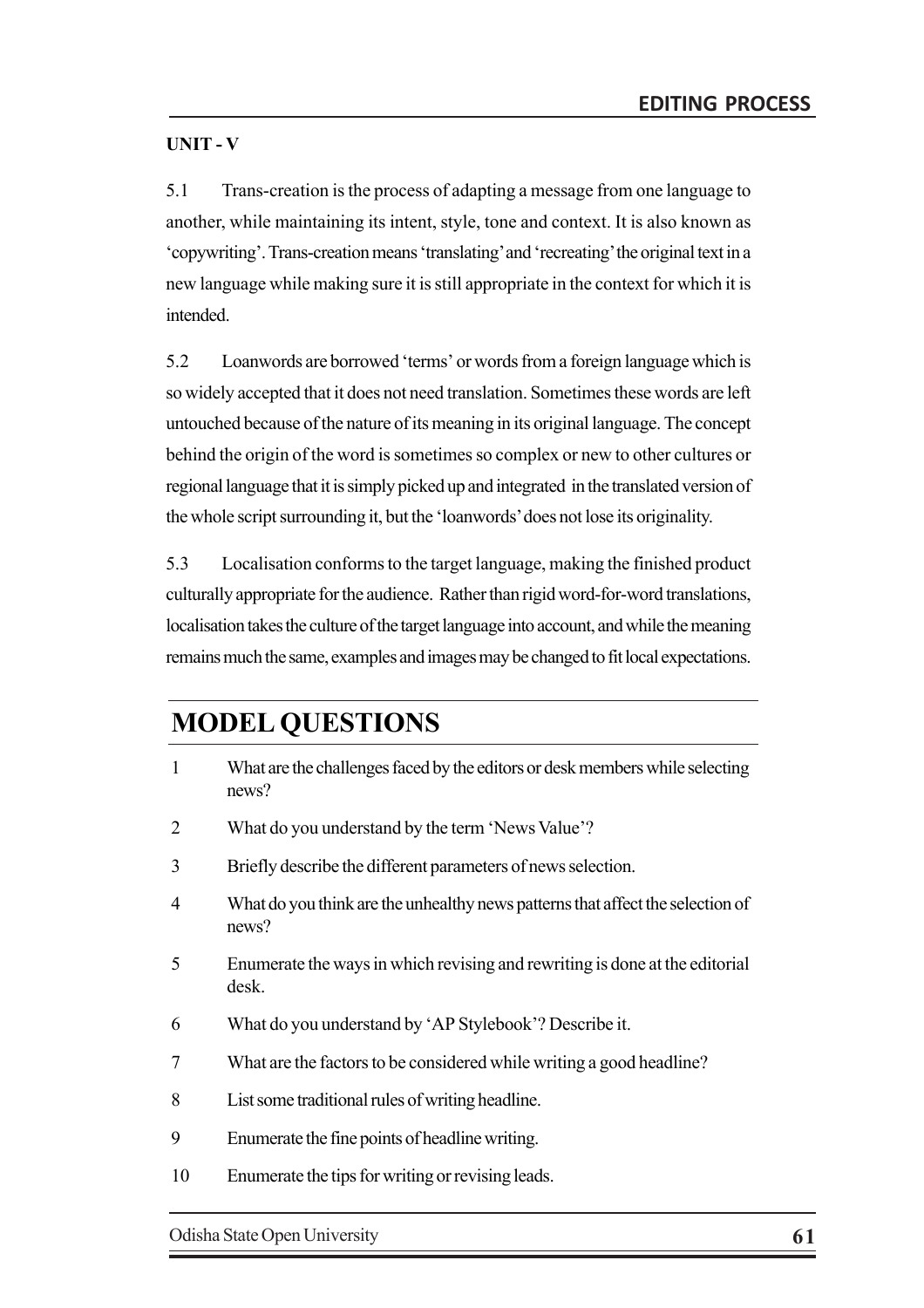- How does a style book help a reporter and a copy editor?
- Write a brief note on setting up a style sheet.
- What is the importance of the style sheet?
- How should a copy editor use mention dates, contractions, designations and abbreviations while editing a story according to the style book?
- How are Italics used in a basic style book?
- Enumerate a few steps to maintain concision in a story.
- What is translation? Describe why a newspaper requires translators.
- What are its advantages over trans-creation?

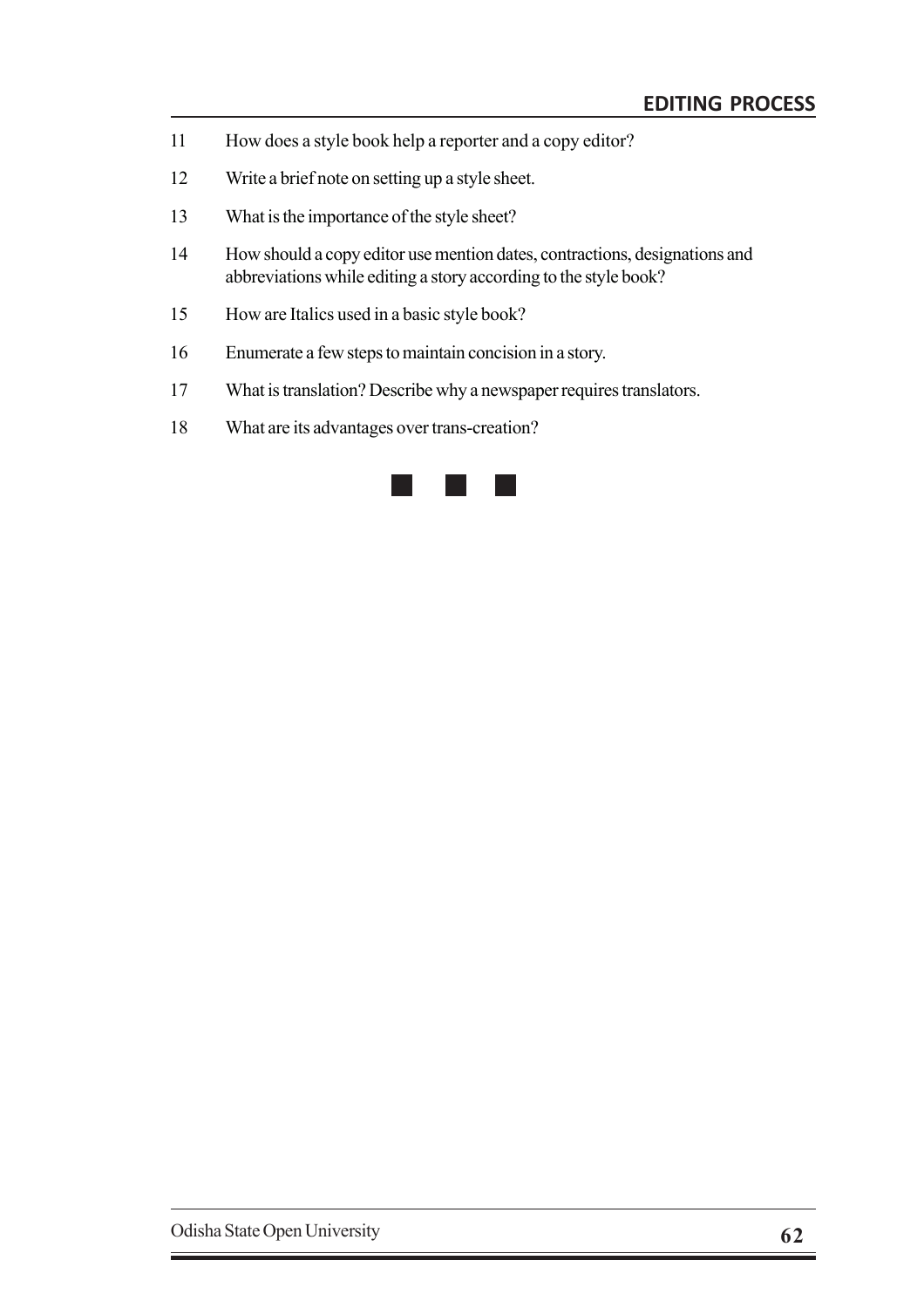### **Comments**

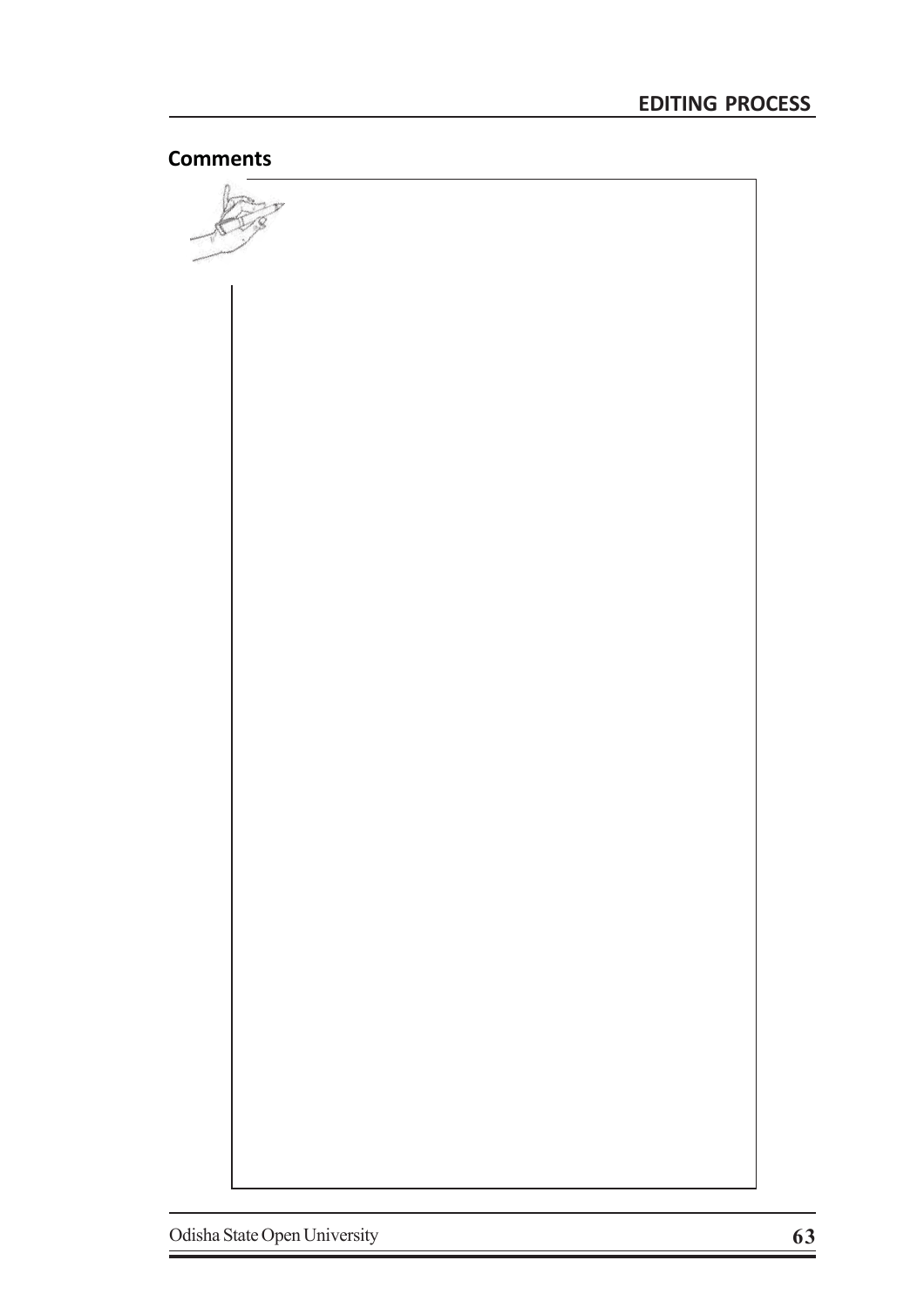### **Comments**

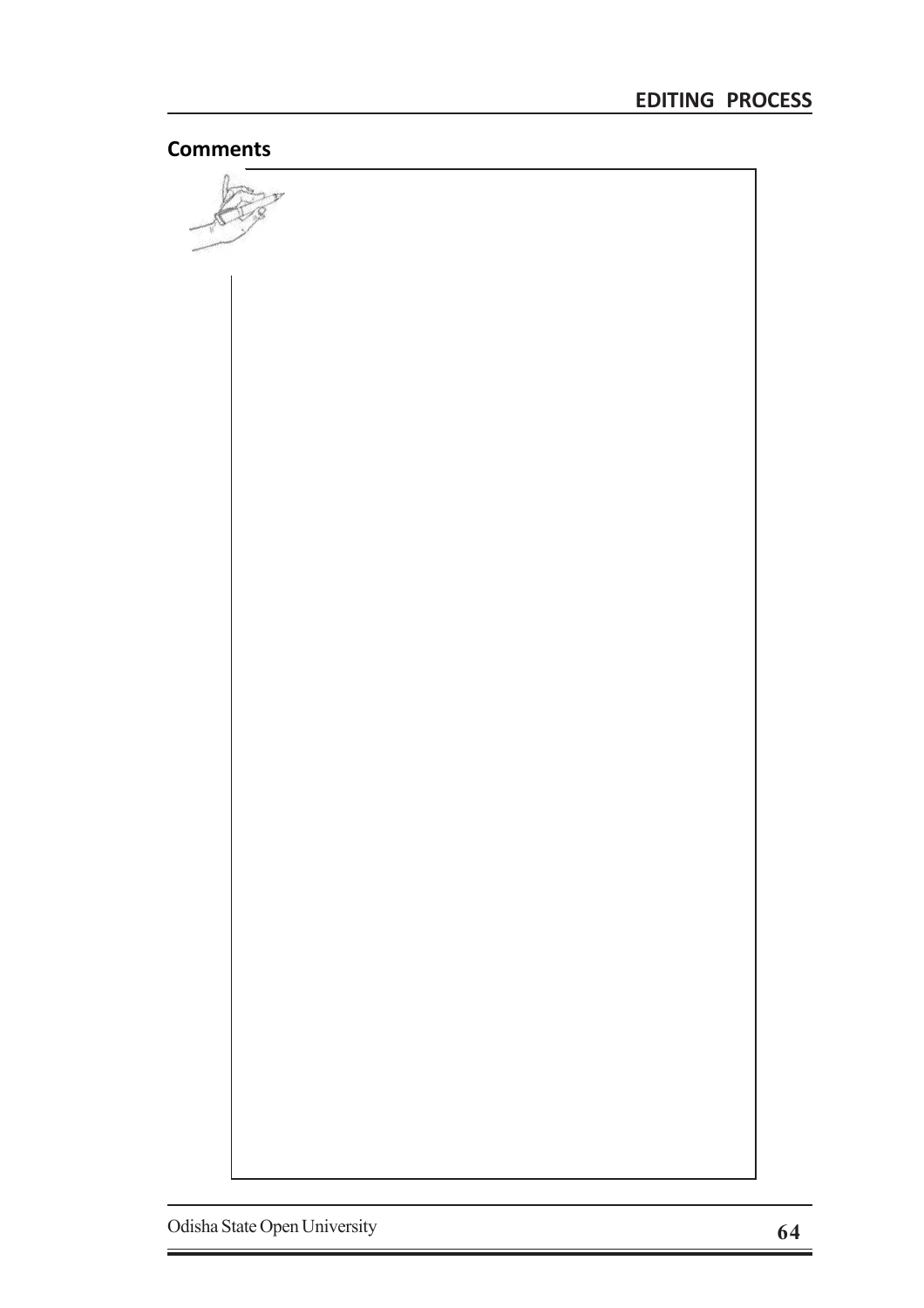### **Comments**